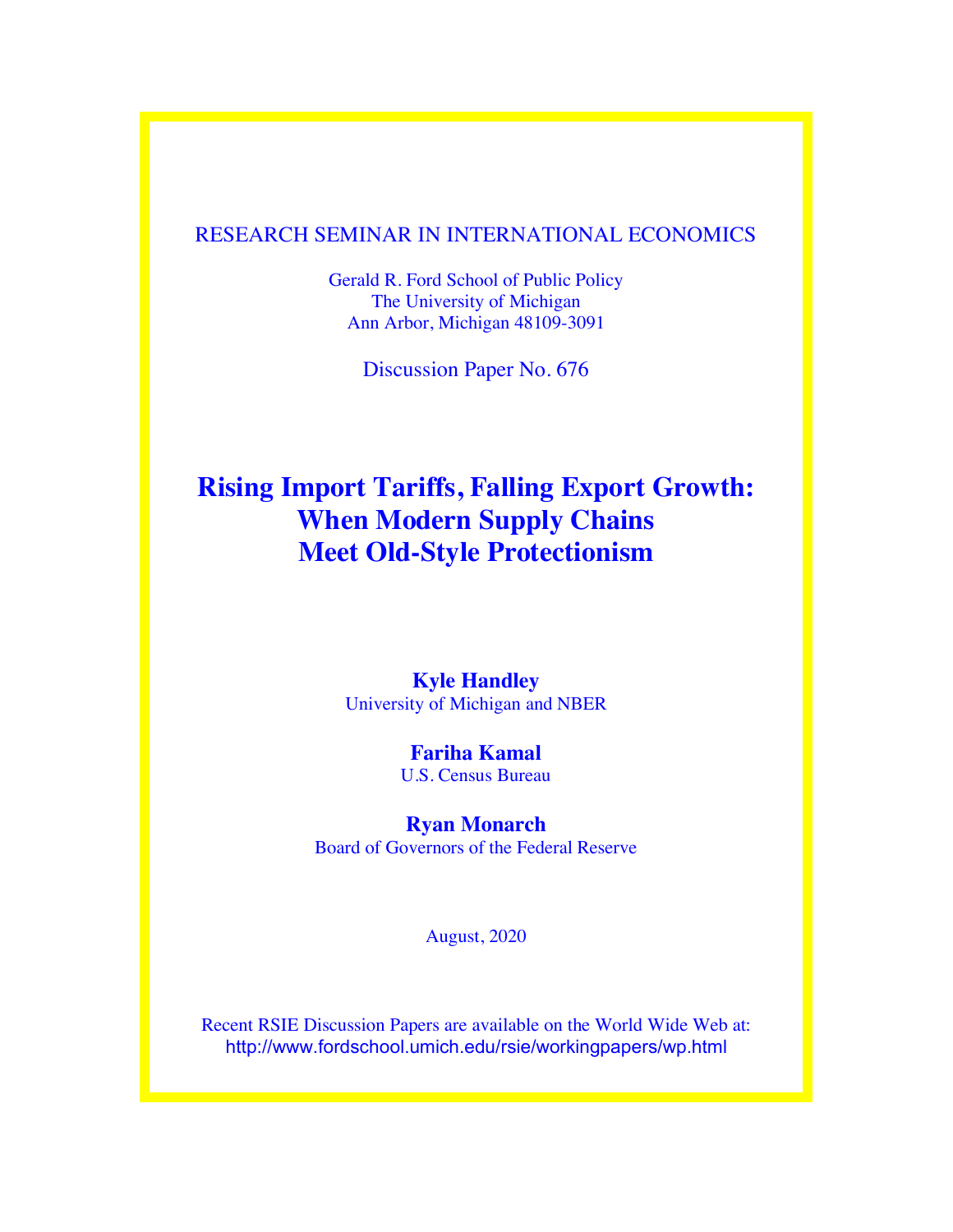# <span id="page-1-0"></span>Rising Import Tariffs, Falling Export Growth: When Modern Supply Chains Meet Old-Style Protectionism<sup>∗</sup>

Kyle Handley University of Michigan and NBER Fariha Kamal† U.S. Census Bureau

> Ryan Monarch‡ Board of Governors of the Federal Reserve

#### August 2020

#### Abstract

We examine the impacts of the 2018-2019 U.S. import tariff increases on U.S. export growth through the lens of supply chain linkages. Using 2016 confidential firm-trade linked data, we identify firms that eventually faced tariff increases. They accounted for 84% of all exports and represented 65% of manufacturing employment. For the average affected firm, the implied cost is \$900 per worker in new duties. We construct product-level measures of exporters' exposure to import tariff increases and estimate the impact on U.S. export growth. The most exposed products had relatively lower export growth in 2018-2019, with larger effects in 2019. The decline in export growth in 2019Q3, for example, is equivalent to an ad valorem tariff on U.S. exports of 2% for the typical product and up to 4% for products with higher than average exposure.

JEL Codes: F1, F13, F14, F23, H2

Keywords: Global supply chains; tariffs; trade war; U.S. exports

<sup>∗</sup>Comments welcome. Author contact: handleyk@umich.edu, fariha.kamal@census.gov, and ryan.p.monarch@frb.gov. The Census Bureau's Disclosure Review Board and Disclosure Avoidance Officers have reviewed this data product for unauthorized disclosure of confidential information and have approved the disclosure avoidance practices applied to this release (DRB Approval Numbers: CBDRB-FY19-519, CBDRB-FY20-104, CBDRB-FY20-CES006-004, CBDRB-FY20-CES006-005). We thank Chad Bown, Teresa Fort, Colin Hottman, Soumaya Keynes, CJ Krizan, Frank Li, and seminar and conference participants at the Federal Reserve Board, University of Michigan, Mid-Atlantic International Trade Workshop, U.S. Census Bureau, Stanford University, University of Virginia, Georgetown University, George Washington University, IDB, Rowan University, and FREIT ETOS for helpful comments and discussions.

<sup>†</sup>Any opinions and conclusions expressed herein are those of the authors and do not necessarily represent the views of the U.S. Census Bureau.

<sup>‡</sup>The analysis and conclusions set forth are those of the authors and do not indicate concurrence by other members of the research staff at the Board of Governors or the Board of Governors of the Federal Reserve System.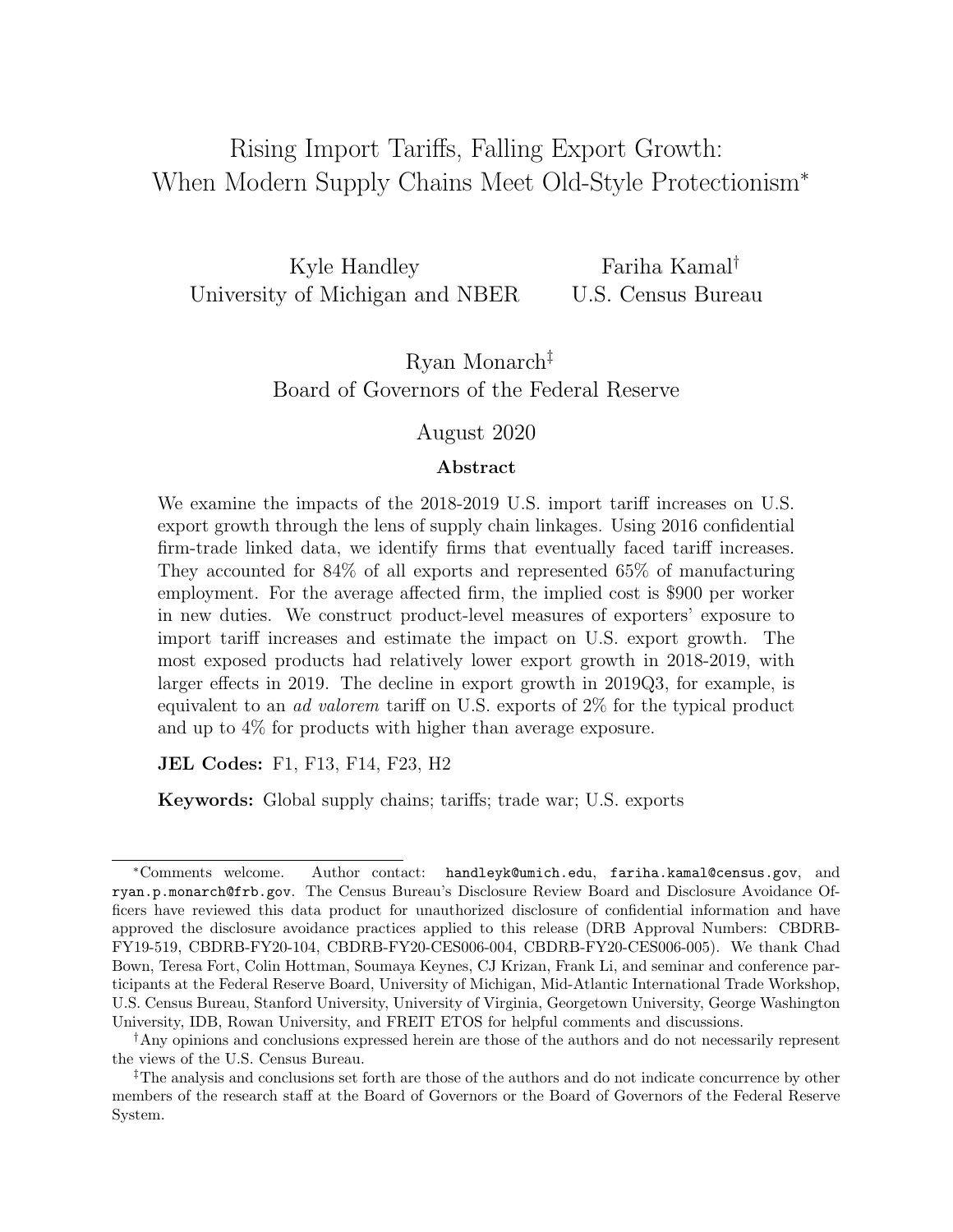### 1 Introduction

The United States imposed a series of wide-ranging increases in import tariffs from 2018 through 2019. By August of 2019, \$290 billion of U.S. imports - about 12% of the total - were subject to an average tariff increase of 24 percentage points.<sup>[1](#page-1-0)</sup> The scale of these tariffs against specific products and countries, and the subsequent retaliation, has drawn comparisons to the Depression-era tariff wars of the 1930s.<sup>[2](#page-1-0)</sup> However, the structure of world trade has been substantially transformed since then, following reductions in trade costs and new communications technology [\(Baldwin,](#page-29-0) [2016\)](#page-29-0). Global supply chains are a pervasive feature of world trade [\(Hummels, Ishii and Yi,](#page-30-0) [2001;](#page-30-0) [Johnson and Noguera,](#page-30-1) [2017\)](#page-30-1) and a potentially important channel of transmitting the impact of import tariffs to exports because they can amplify shocks to trade costs and demand across locations [\(Almunia,](#page-29-1) Antrás, Lopez-Rodriguez and Morales, [2018;](#page-29-1) [Boehm, Flaaen and Pandalai-Nayar,](#page-29-2) [2019;](#page-29-2) [Yi,](#page-31-0) [2003\)](#page-31-0). We estimate and quantify the supply chain spillovers to export growth of increases in U.S. import tariffs.

Notably, U.S. export growth was weak from mid-2018 through late 2019. Figure [1](#page-32-0) illustrates the average 12-month export growth rate for each quarter from 2017 and shows that export growth declined beginning in 2018 Q4.[3](#page-1-0) The drop in export growth extends beyond the major products and countries that were the focus of 2018-2019 trade tensions: the decline is clear even when progressively excluding products that ultimately face foreign retaliation; all remaining exports to China, Mexico, and Canada; and finally all remaining trade with Asia and Europe. The wide-ranging weakness in U.S. export growth underlines the importance of quantifying the supply chain spillovers of import tariffs.

We demonstrate that U.S. import tariffs weakened U.S. export growth leveraging confidential U.S. firm-trade linked data. First, we measure the firm-specific incidence of the tariffs. Then, we identify the set of exporters that are also importing products in the same category on which tariffs are ultimately imposed in 2018-2019 to construct measures of import tariff exposure for dis-aggregated export products. Finally, combined with official monthly public-use export data from 2015 through 2019, we estimate the impacts of exposure to increases in import tariffs. We find that supply chain spillovers from increased import tariffs

<sup>&</sup>lt;sup>1</sup>The dollar value of tariffed imports is calculated on an annual basis using 2017 data, and the average tariff increase is weighted using the same data. For a timeline of tariffs on U.S. imports and foreign retaliatory export tariffs, see [Bown and Kolb](#page-29-3) [\(2019\)](#page-29-3).

<sup>2</sup>The Smoot-Hawley tariffs increased import duties by about 20% on average and set off a wave of worldwide protectionism [\(Irwin,](#page-30-2) [1998\)](#page-30-2).

<sup>3</sup>For every month of U.S. export data and every destination country–HS 6-digit product pair, we compute the 12-month growth rate, then take the average within each quarter.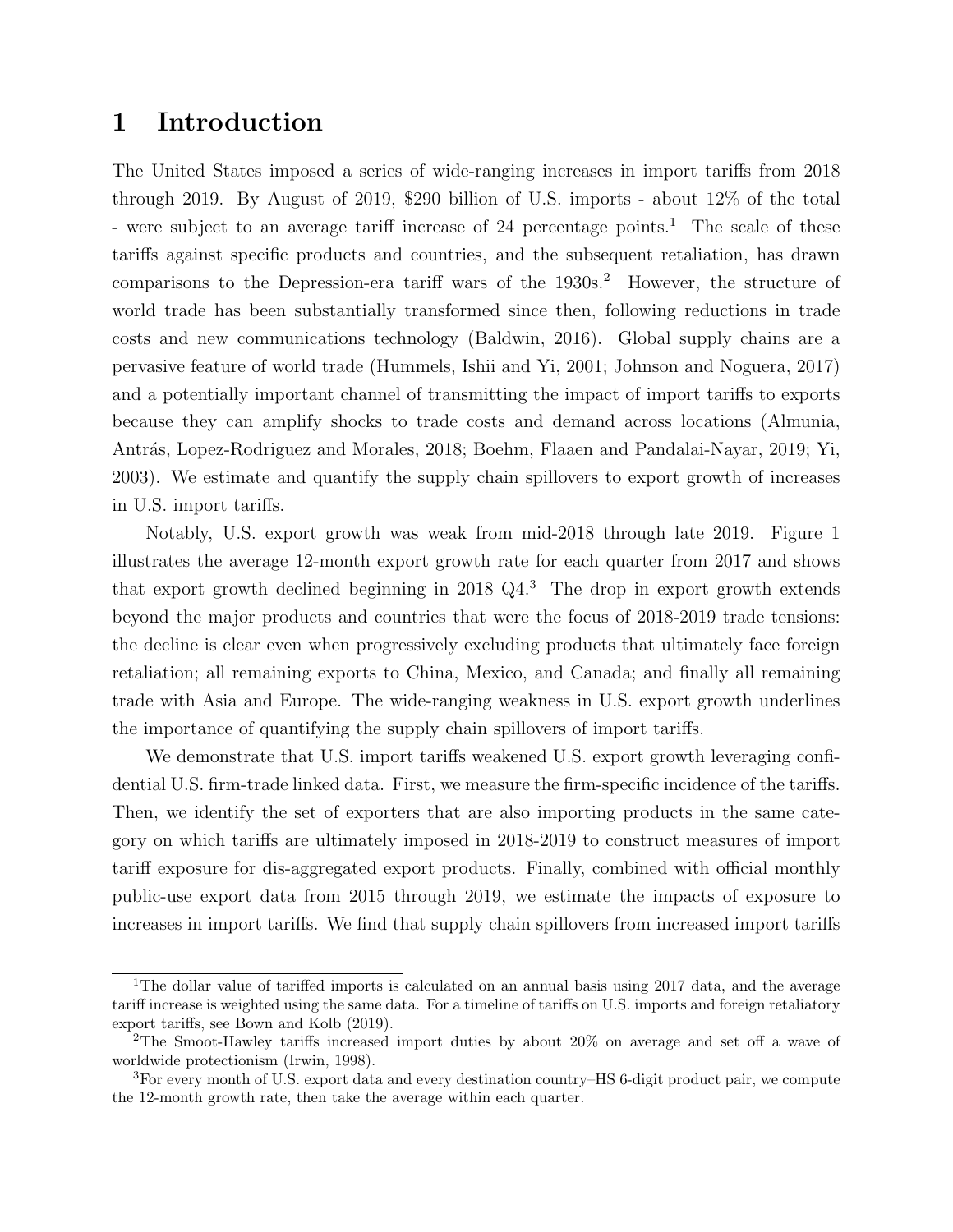dampened U.S. export growth over 2018-2019 for the typical affected export product, even after controlling for foreign-imposed retaliatory export tariffs.

Our findings are consistent with U.S. export growth weakening in response to newly imposed import tariffs that impacted firms' supply chain networks. U.S. tariff increases were disproportionately applied to intermediate goods that are typically inputs in production [\(Bown and Zhang,](#page-29-4) [2019\)](#page-29-4). [Lovely and Liang](#page-31-1) [\(2018\)](#page-31-1) document that the Section 301 import tariffs taxed inputs for U.S. businesses via supply chain trade. [Amiti, Redding and Weinstein](#page-29-5) [\(2019\)](#page-29-5) estimate that \$165 billion in trade may have been lost when firms redirected trade in their supply chains to avoid tariffs. Our results are also consistent with business anecdotes. For example, in U.S. Senate testimony, the CEO of Learning Resources wrote: "We have business reasons for the assignment of products to specific factories, whether in the United States or in other countries. [...] We have also made repeated attempts to develop a U.S. based supply chain but cannot do so on any basis, even inefficiently. We have no known realistic alternative to our current supply chain."[\(U.S. Senate Committee on Finance,](#page-31-2) [2018\)](#page-31-2). [Caldara, Iacoviello, Molligo, Prestipino and Raffo](#page-29-6) [\(2019\)](#page-29-6) find that when firms discussed tariffs and policy uncertainty on earnings calls in recent years, the primary concern cited was their supply chains. The [Federal Reserve Beige Book](#page-30-3) [\(November 27, 2019\)](#page-30-3) documents that "[...] firms have reported tariff impacts on sales, either in terms of pricing or in terms of supply chain disruptions slowing their product supply."

The first part of the paper documents tariff incidence within and across firms by linking the publicly available information on new tariffs to data on the operations of firms importing or exporting, in 2016, those products that would ultimately face tariff increases.[4](#page-1-0) About a third of all U.S. importers in 2016 traded product categories that would be exposed to the new import tariffs in 2018-2019 and they employed 32% of all non-farm, private sector workers. About 19% of U.S. exporters faced retaliatory foreign export tariffs and they employed 23% of all non-farm, private sector workers. A non-trivial share of trade value was subject to tariff increases at the typical affected firm: 46% of an affected importer's purchases were subject to U.S. import tariffs; and 33% of an affected exporter's sales faced foreign export tariffs.

Next, we document important sources of heterogeneity across firms hit by new import and export tariff increases. We find that U.S. importers facing import tariff increases employed twice as many workers compared to the average importing firm and about nine times as many workers as the average firm. Similarly, we find that U.S. exporting firms facing

 $4$ Our exposure measures leverage trade patterns well before the 2016 presidential election outcome was known and prior to the anticipation of new tariffs throughout 2017.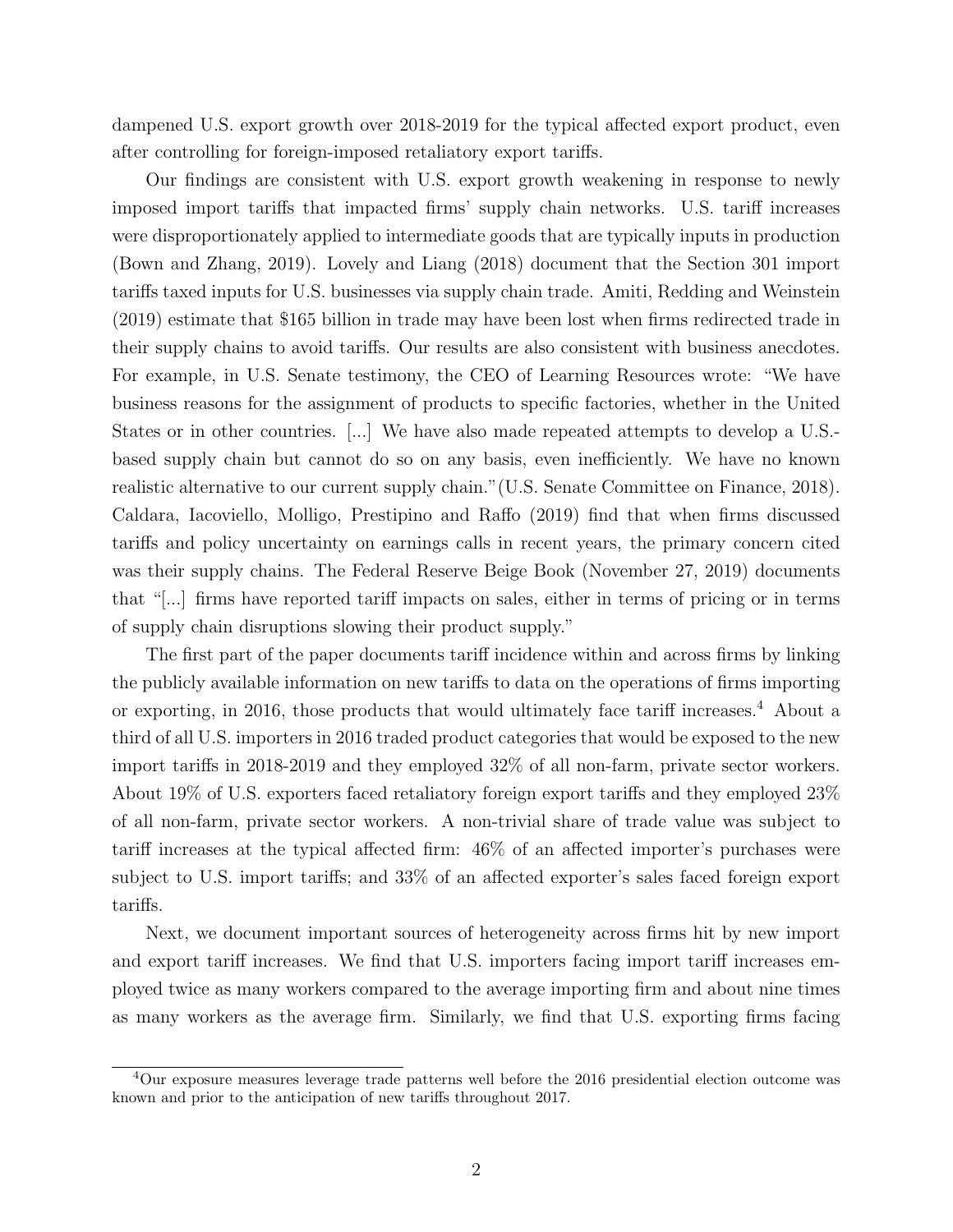retaliatory tariffs were more than three times larger than the average exporting firm. Thus, the tariff increases hit the very largest trading firms in the U.S. economy.

The tariff costs are non-trivial for the average firm in the economy: assuming that tariffs remained in place for a full year and firms did not adjust sourcing strategies, the implied duties paid were \$900 per worker overall and about \$1,600 per worker in the manufacturing sector. Workers in manufacturing and retail were most exposed to the import tariff increases: 65% of employment in manufacturing and 60% of employment in retail was at firms facing higher import tariffs.

The vast majority of U.S. trade is conducted by firms that both export and import.<sup>[5](#page-1-0)</sup> We find that, based on 2016 trade flows, U.S. exporters exposed to import tariffs in the same broad product category as their exports - products mostly likely to be part of a supply chain - accounted for 43% of total U.S. exports and 24% of all U.S. exporters. Considering U.S. exporters exposed to any import tariff, the share of affected export value nearly doubles to 84%.

We aggregate individual U.S. exporters' exposure to increases in import tariffs to construct product level measures of import tariff exposure. We then estimate the impact of import tariff exposure on U.S. export growth in a generalized difference-in-differences framework. Using publicly available trade data from 2015 through 2019, we regress the 12-month change in exports at the product-country level on product-specific variation in import tariff exposure measures while controlling for potential foreign retaliatory tariffs that those exports may have faced. We estimate a differential in growth rates in high relative to low exposure products (first difference) in the period before and after the waves of new import tariffs (second difference).[6](#page-1-0)

We find that average bilateral export growth at the country-product level was lower in products with a higher share of exporters subject to import tariff increases. We further trace out the timing of these effects by interacting the import tariff exposure measure with quarterly indicators. We find that exposure depresses export growth in 2018 and especially 2019. Exported products with average exposure had a growth rate of about 0.75 log points lower than an unaffected products in 2018 and about 1.3 log points lower in 2019. By 2019, this magnitude is equivalent to an ad valorem tariff on U.S. exports of almost 1.5% for the average country-product export. For sectors with exposure two standard deviations above

<sup>&</sup>lt;sup>5</sup>The top 1 percent of U.S. traders account for more than 80 percent of total U.S. trade [\(Bernard, Jensen,](#page-29-7) [Redding and Schott,](#page-29-7) [2018\)](#page-29-7).

<sup>6</sup>We measure exposure at the HS 6-digit product level, which is the most dis-aggregated product code that is consistent across countries and time. The retaliatory export tariff data is linked to U.S. export flows at the the HS 6-digit product level.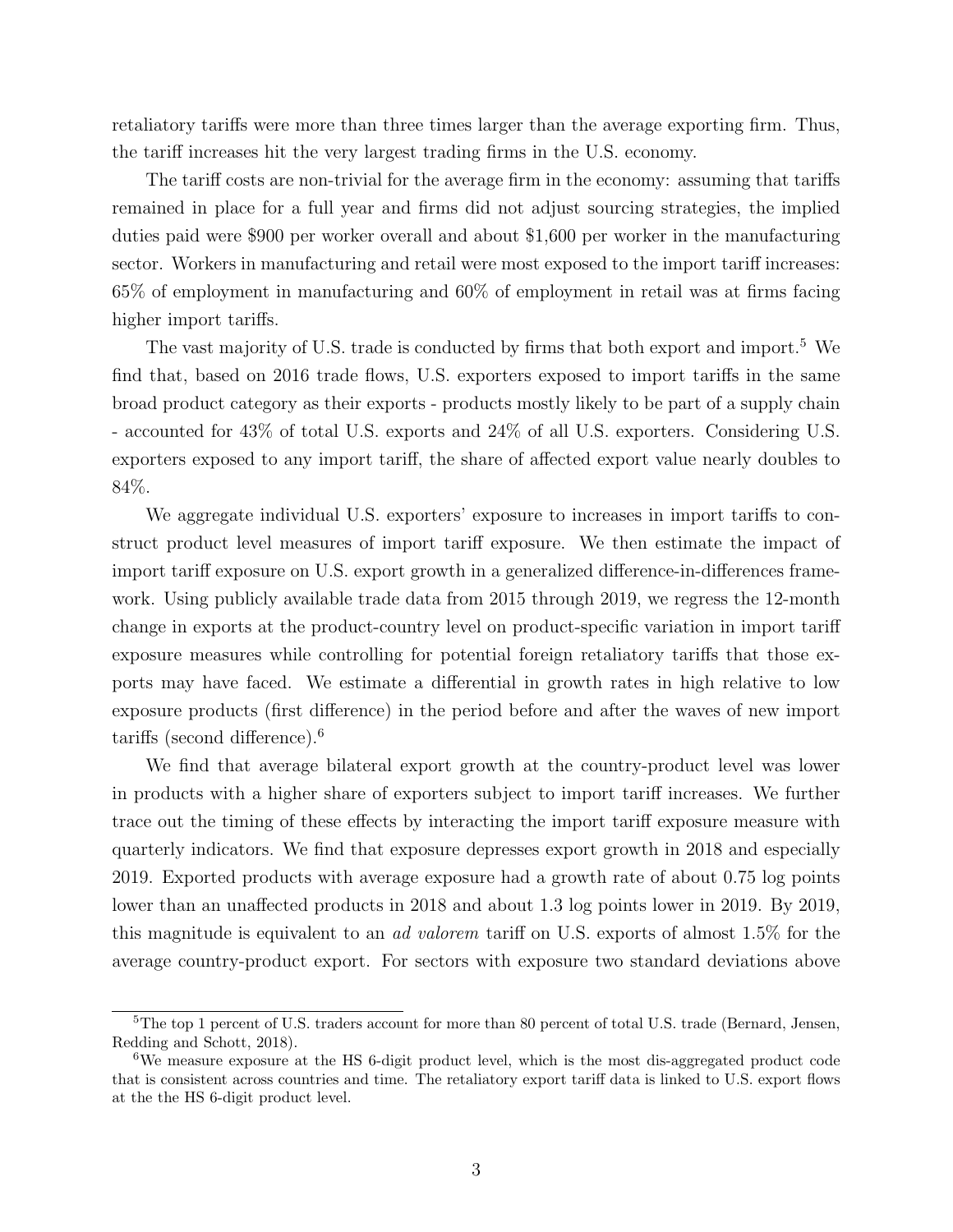the mean, depending on which yearly effects are used, this implied *ad valorem* equivalent tariff is 3-4%, close to the average, statutory MFN tariff rates imposed on trade partners by the U.S. and E.U.

This paper makes three main contributions. First, to our knowledge we are the only paper to use linked U.S. firm-trade transactions data to assess the incidence of the 2018- 2019 tariffs on firms, jobs, sectors, and export growth using aggregated measures of firms' supply chain networks. We thus broaden our understanding of the impacts of the 2018-2019 tit-for-tat tariff wars in an era of outsourcing and global production fragmentation. Our contribution is complementary to several recent papers that study the incidence of the 2018-  $2019$  tariffs.<sup>[7](#page-1-0)</sup> Flaaen, Hortaçsu and Tintlenot [\(2020\)](#page-30-4) estimate that tariff increases caused washing machine prices to rise by 12 percent. [Amiti, Redding and Weinstein](#page-29-5) [\(2019\)](#page-29-5) and [Fajgelbaum, Goldberg, Kennedy and Khandelwal](#page-30-5) [\(2020\)](#page-30-5) study the direct impacts of the 2018-2019 U.S. import tariff increases on U.S. import prices and the direct impact of the foreign retaliatory tariff increases on U.S. export prices. [Cavallo, Gopinath, Neiman and](#page-30-6) [Tang](#page-30-6) [\(2019\)](#page-30-6) also examine the passthrough of U.S. import tariff increases to U.S. importers and retailers using firm-level data. However, these studies do not consider spillover effects of increases in U.S. import tariffs on U.S. exports through supply chains.[8](#page-1-0) Our estimates suggest accounting for supply chain linkages would likely increase the welfare costs of the 2018-2019 U.S. tariff increases.

Second, our results demonstrate that firms' reliance on global supply chains can complicate the application of traditional mercantilism – trade policy that aims to improve the balance of trade by reducing imports and promoting exports. In a counterfactual exercise, we find the reduction in export growth would have been attenuated by 35% if the tariffed products were not part of tightly linked supply chains. [Blanchard, Bown and Johnson](#page-29-8) [\(2016\)](#page-29-8) show that global supply chains, which increase the foreign content embodied in domestic final goods, should lower a government's incentive to impose tariffs on inputs. Our results provide empirical motivation for that incentive, but highlight how designing the optimal tar-

<sup>7</sup>Several papers have examined non-trade outcomes. [Waugh](#page-31-3) [\(2019\)](#page-31-3) studies the impact of Chinese retaliatory tariffs in 2018 on U.S. consumption to find that counties more exposed to Chinese tariffs experienced 2.5 percentage points lower growth in auto sales compared to counties with lower exposure. [Blanchard,](#page-29-9) [Bown and Chor](#page-29-9) [\(2019\)](#page-29-9) study the impact of a county's exposure to U.S.-imposed import tariffs and foreign retaliatory export tariffs on the county's Republican vote share in the 2018 U.S. House elections. [Flaaen](#page-30-7) [and Pierce](#page-30-7) [\(2019\)](#page-30-7), using aggregated input-output tables, examine the effect of higher input costs from the 2018-2019 U.S. import tariffs on domestic output and employment in the U.S. manufacturing sector; while [Bown, Conconi, Erbahar and Trimarchi](#page-29-10) [\(2020\)](#page-29-10) carry out a similar analysis but consider the supply chain effects of anti-dumping duties.

<sup>8</sup>An exception is [Benguria and Saffie](#page-29-11) [\(2019\)](#page-29-11) who study the impact of tariffs and uncertainty on U.S. exports. However, the authors use aggregated input-output tables to measure input tariffs.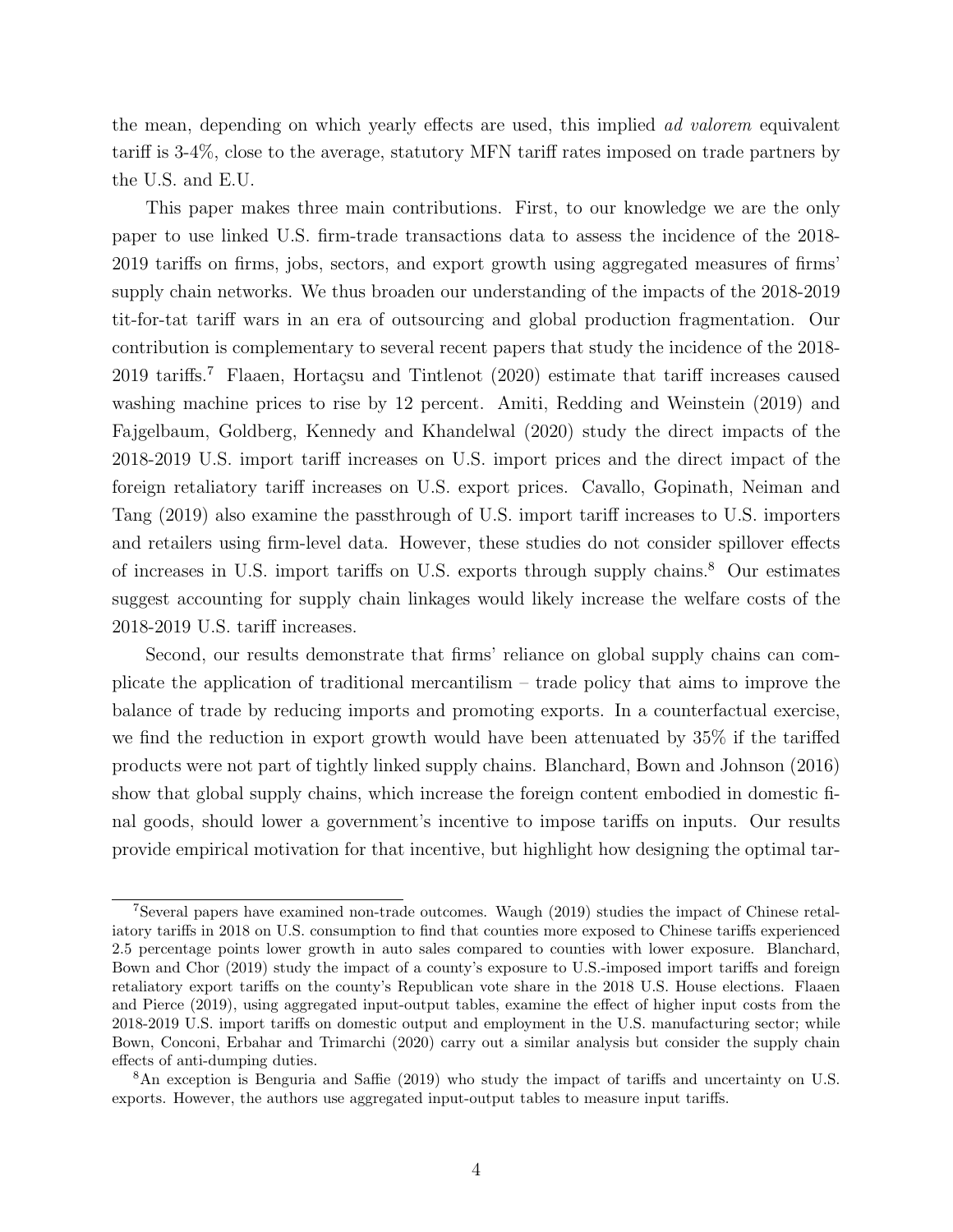iff policy may be difficult in practice. For example, the first phase of import tariff increases on Chinese products under Section 301 were intended to target specific Chinese products where U.S. consumers and businesses had alternative country sourcing options [\(U.S. Senate](#page-31-2) [Committee on Finance,](#page-31-2) [2018\)](#page-31-2). But our findings suggest that firms were unable, at least in the short-term, to reorient sourcing strategies, perhaps because buyer-seller relationships embody relationship specific investments and capital cannot easily be replaced by alternative foreign and domestic sourcing.[9](#page-1-0)

Finally, we make a novel methodological contribution. Confidential firm-transaction linked data is available with much longer processing lags (typically two years or more in the U.S.) that prohibits contemporaneous analyses of firm-level impacts of the 2018-2019 tariffs. But the trading status of large firms is persistent. Moreover, even if individual firms enter and exit international markets, population moments constructed from the cross-section of firm-level data should be representative of the firm trade participation at an industry level, which provides a sufficient basis for constructing our import tariff exposure measure capturing supply chain linkages. We show that nearly contemporaneous, public-use monthly trade data can be combined with data moments derived from the rich, underlying detail in firm-level micro data to evaluate policy changes. Our approach could be extended to better inform the policy making process in international trade and other economic applications.

The rest of the paper is organized as follows. Section [2](#page-6-0) describes our data sources and provides summary statistics on U.S. importers facing import tariffs and U.S. exporters facing retaliatory foreign export tariffs. We describe the empirical approach in Section [3](#page-12-0) and present the results in Section [4.](#page-19-0) Section [5](#page-27-0) concludes.

### <span id="page-6-0"></span>2 Measuring the Impact of Tariffs with Firm Data

We link confidential micro data on U.S. trading firms to publicly available lists of product codes subject to newly imposed import and export tariffs. Thus, we can determine which firms are being directly affected by import and export tariffs. We combine information on the value, quantity, and HS product code traded by firms as well with their employment, number of establishments, age, and sector of operation.

 $9$ The cost of switching suppliers may be very high as demonstrated by [Monarch](#page-31-4) [\(2016\)](#page-31-4) in the context of buyer-supplier relationships in U.S.-China trade.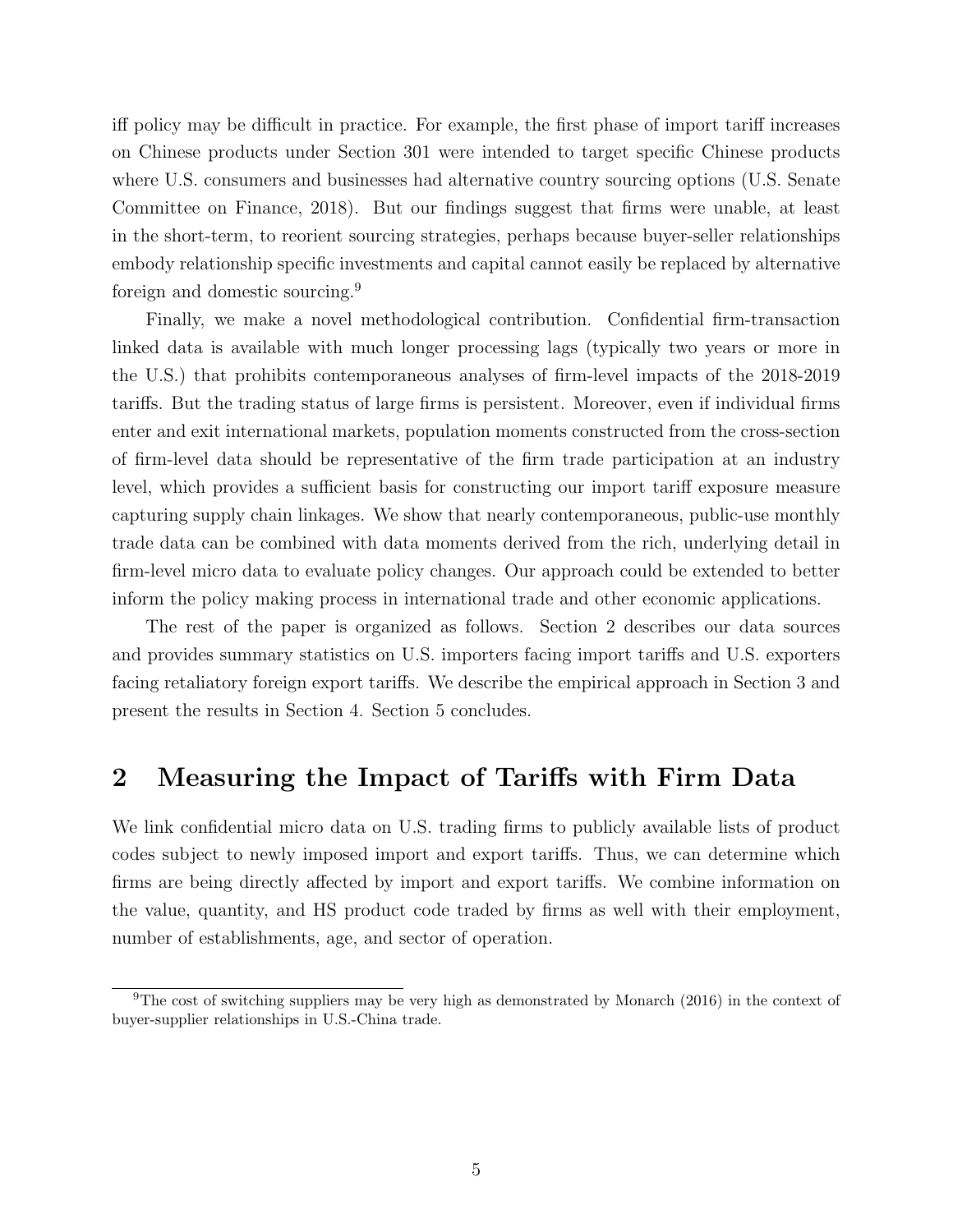### 2.1 Timing and Characteristics of New Tariffs

We construct a database of monthly U.S. import tariffs at the HS 8-digit level from publicly available tariff schedules published by the U.S. International Trade Commission. For all tariff increases since the beginning of 2018 through 2019, we keep track of the HS code, the new tariff rate, and the date of the change.<sup>[10](#page-1-0)</sup>

Multiple lists of tariff lines were circulated weeks or more in advance of implementation. In the case of China, the lists were often modified on the date of implementation and products added or dropped in subsequent Federal Register notices. The lists of new import tariffs are so broad that some tariffed products are not even imported by the U.S. from China or any other country. However, for every newly tariffed country-product pair that is traded, there must be at least one firm facing a potential supply chain disruption or some form of higher costs, e.g. actual duties paid, a new sourcing decision, or even lobbying for exemptions.

The scope and timing of the import tariffs is show in Figure [2.](#page-33-0) We match the new tariff lines, at the HS 8-digit level, by date in 2018-2019 to country-product level annual import totals in  $2016<sup>11</sup>$  $2016<sup>11</sup>$  $2016<sup>11</sup>$  Over 10,000 country-product pairs, more than half coming from China, are ultimately affected. Firms may import multiple affected products and products may be imported across multiple sectors such as manufacturing, services, or retail. Moreover, many of the tariff waves and escalations were threatened, then modified or delayed (sometimes indefinitely) before the precise implementation date shown on the graph. The uncertainty about timing of implementation, the duration of the tariffs, and which products would be on the final lists may have been an additional source of disruption to firms.

An important feature of the tariff increases was that they fell mainly on intermediate goods. For all affected products, the tariff increased by an average of about 24 percentage points over 2018-2019. Intermediate goods represent 56.8% of the total value of goods receiving tariffs, compared to  $27.3\%$  for capital and  $15.6\%$  for consumption goods.<sup>[12](#page-1-0)</sup> This is especially salient in the case of tariffs against Chinese imports. Under the Section 301 tariffs, 82% of all intermediate goods imported from China had received tariffs by May 2019 [\(Bown,](#page-29-12) [2019\)](#page-29-12). In comparison, the share of new tariffs on capital and final goods sourced from China were only 38% and 29%, respectively.

U.S. tariff increases on different countries and products were often followed by retaliation against U.S. exporters. For this reason, we also construct a database of retaliatory foreign

 $10F$ ajgelbaum, Goldberg, Kennedy and Khandelwal [\(2020\)](#page-30-5) have a summary of the timeline of the waves of tariff increases and affected products. See Appendix [A](#page-46-0) for more details on the tariff lists in our data.

 $11$ We use 2016 as a base year to match our firm-trade transactions data linkage below.

<sup>&</sup>lt;sup>12</sup>These are value value-weighted tariff increases and trade shares using  $2017$  annual import data. We use the United Nation's Broad Economic Classification to classify goods.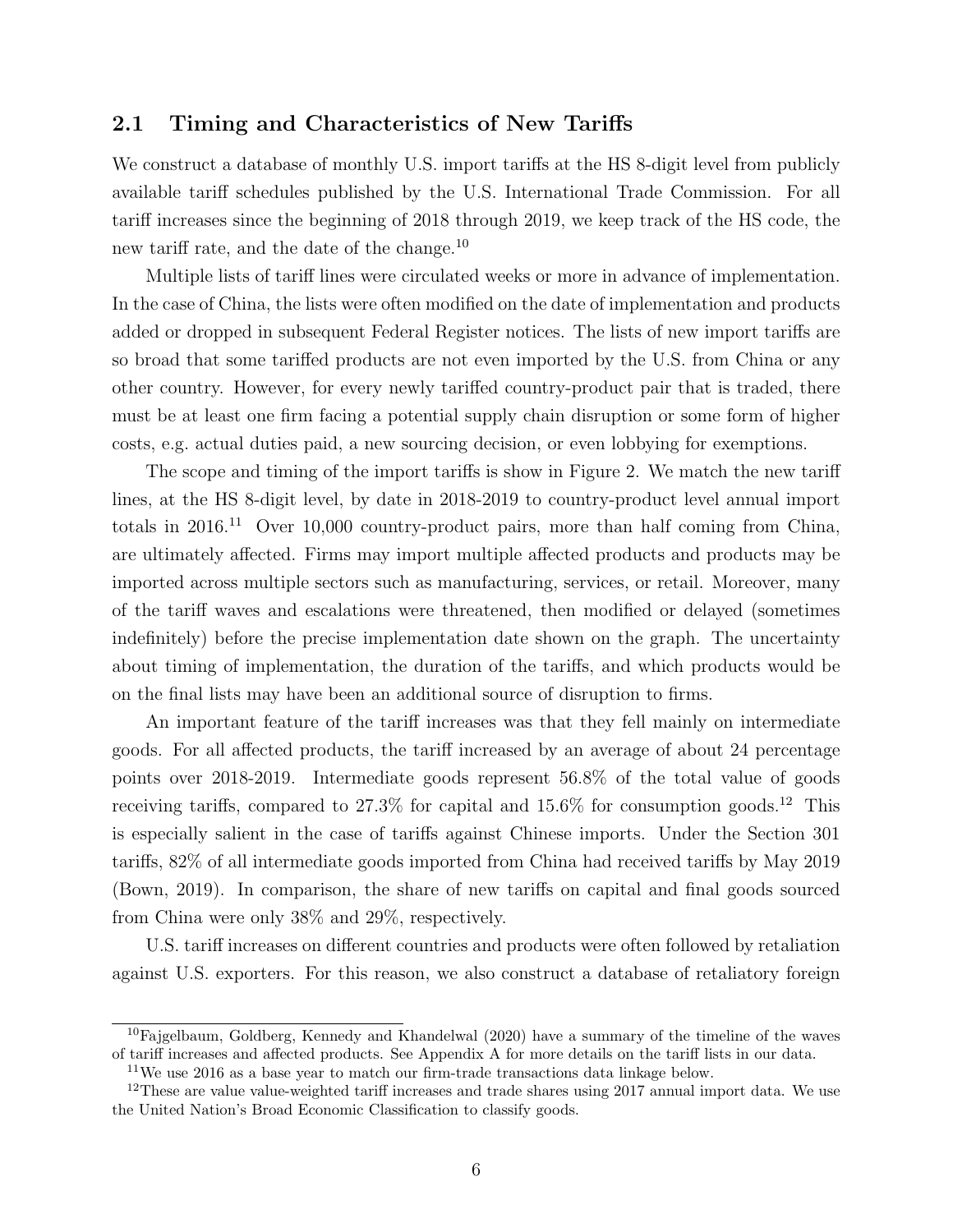export tariffs at the 6-digit HS (HS6) level using the timeline from [Bown and Zhang](#page-29-4) [\(2019\)](#page-29-4). The trade-weighted average tariff increase from retaliation is about 20 percentage points and affects around  $8\%$  of total U.S. exports.<sup>[13](#page-1-0)</sup> The average change in exports for all countries and products is effectively zero. But for affected export products, the average annual change over 2018-2019 is about 13 log points in our regression sample (see Appendix Table [A-2\)](#page-51-0). Nevertheless, as show in Figure [1,](#page-32-0) foreign retaliation alone does not explain a slowdown in U.S. export growth during this period.

We summarize these features at the firm-level in the next section before turning to our estimation strategy.

### <span id="page-8-0"></span>2.2 Firm-Level Trade and Employment Data

We draw U.S. firm-level trade and employment characteristics from two sources of confidential microdata covering the universe of merchandise trade transactions and non-farm, private sector employers.

The Longitudinal Firm Trade Transactions Database (LFTTD) contains transactionlevel detail on the universe of imported shipments valued over US\$2,000 and exported shipments valued over US\$2,500 of merchandise goods. Using the 2016 LFTTD, we identify U.S. exporters and importers and link the firms directly to the U.S. import tariff and foreign retaliatory export tariffs imposed in 2018-2019 at the country-HS6 product-month level.

We construct the import tariff exposure measure using 2016 trade data for two reasons. First, it minimizes concerns that our measure may be contaminated by any anticipatory or policy uncertainty induced factors influencing firms' decisions in advance of tariffs actually being imposed. Using 2016 predates the outcomes of the U.S. presidential election for most of that year or any anticipatory affects in 2017. Second, contemporaneous exposure measures may reflect endogenous firm-level responses to the trade policy changes. These include exit from sourcing in some foreign markets and entry into others induced by the policy change.

We use the 2016 LFTTD to describe the firm-level incidence of the 2018-2019 tariff increases because importing and exporting are very persistent activities. Firms we identify as being affected by the tariffs using 2016 data are very likely to be affected in the years tariffs are actually imposed. The implication is that the cross-section, population level statistics of 2016 firm characteristics should be representative at the aggregate and industry-aggregate level of import and export exposure to future tariffs, even if firms responded to the policy

<sup>&</sup>lt;sup>13</sup>Figures calculated using 2017 trade weights and exclude retaliation after the September 1, 2019 U.S. tariff increases. Additional details in Appendix [A.](#page-46-0)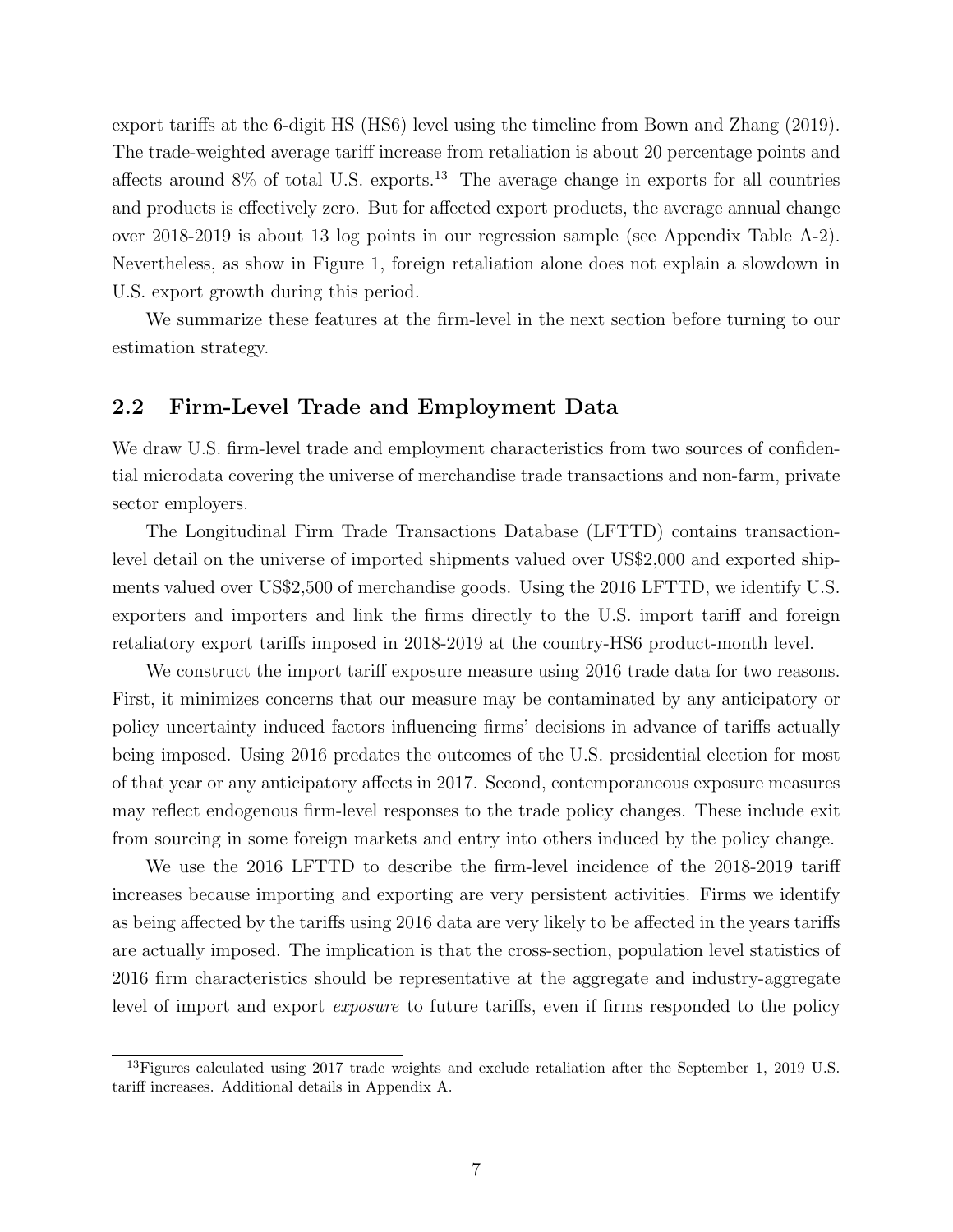change in 2018, for instance, by terminating imports from a source country. As a robustness check, we also augment our exposure measures with data from the 2014 and 2015 LFTTD.

We match trading firms in the LFTTD to the Longitudinal Business Database (LBD). The LBD tracks all U.S. establishments in the non-farm, private sector employer universe over time [\(Jarmin and Miranda,](#page-30-8)  $2002$ ).<sup>[14](#page-1-0)</sup> It contains information on every establishment's firm affiliation, year of birth (used to construct firm age), industrial activity at the six-digit NAICS level, employment, and payroll.

### 2.3 Characteristics of Affected Importers and Exporters

Table [1](#page-36-0) presents a broad picture of how U.S. importers and exporters, as identified in 2016, were affected by the 2018-2019 tariffs. Taking all of the newly imposed U.S. tariffs in 2018 through 2019, affected imports represented 11.2% of total imports (about \$247 billion) and almost a third of all importing firms. The affected firms employed 32% of all U.S. nonfarm private sector workers. For the average affected importer, 46.5% of their import value was subject to import tariff increases. In the aggregate, all of the newly imposed foreign retaliatory export tariffs in 2018 through 2019, affected 8% of U.S. exports in LFTTD (about \$115 billion) and 18.7% of all exporting firms. These exporting firms employed about 23% of all non-farm private sector employees.[15](#page-1-0) For the average affected exporter, about one third of their export value was subject to foreign retaliatory tariff increases.

Panel A in Table [2](#page-36-1) presents characteristics of firms importing products in 2016 that would face U.S. import tariff increases in the 2018-2019 period. The average importing firm facing tariffs was about twice as large as the average importer, both in terms of employment (430 vs. 212 workers) and the number of establishments (9 vs. 5). Comparing the last two columns illustrates the well-known fact that importers exhibit a significant size premium relative to the average firm and indicates that U.S. import tariffs overwhelmingly impacted the largest firms in the U.S. economy. The age profile of affected importers is very similar to all importers; and the typical annual pay for workers at firms facing import tariffs is also comparable, about \$58,000 per worker.

We carry out a similar breakdown for U.S. firms facing retaliatory tariffs from foreign countries in Panel B of Table [2.](#page-36-1) Affected exporters were two to three times as large as the average exporter, using employment or the number of establishments. Retaliatory tariffs fell

<sup>14</sup>LBD excludes operations with no statutory employees, e.g. self-employed, farms (but not agri-business), and the public sector. At the time of this study, the most recent available year of the LBD is 2016.

<sup>&</sup>lt;sup>15</sup>Since many firms both import and export, this share is not mutually exclusive from the share of workers affected by import tariffs.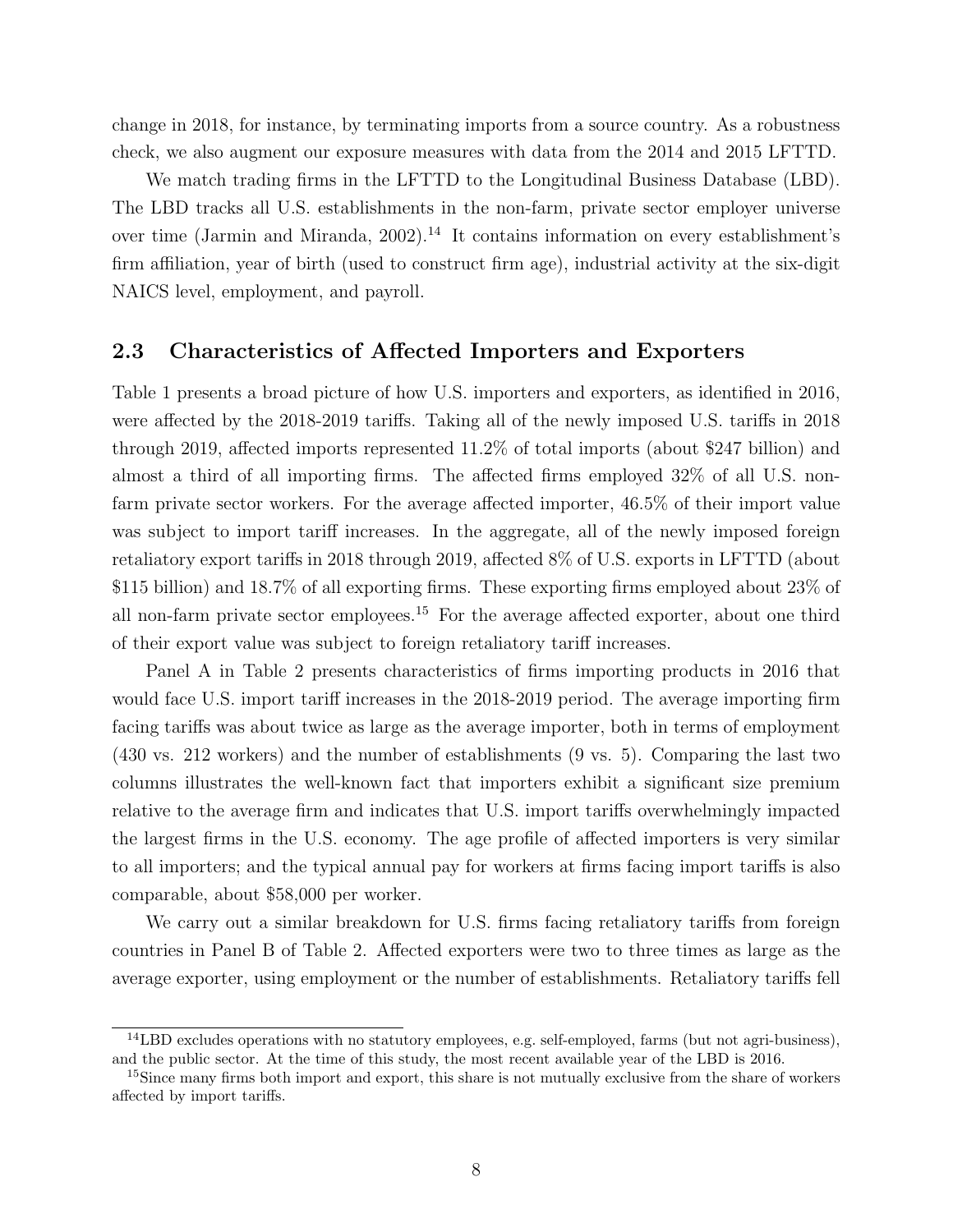on some of the largest firms in the U.S. economy. The impacted exporters exhibited higher average earnings and were also older compared to the average exporter.

### 2.4 Characteristics of Affected Sectors

Linking the trade data to firm-level characteristics also enables an examination of the most affected sectors. We identify which firms in 2016 are trading products that face tariff increases in 2018-2019 and aggregate up to broad sectors using firm industry and employment information.

We report summary statistics, in Table [3,](#page-37-0) on the share of workers impacted by the increase in U.S. tariffs and average duties paid per worker overall and across four broad sectors: manufacturing, wholesale, retail, and other.<sup>[16](#page-1-0)</sup> In some of the sectors most affected by U.S. import tariffs, such as manufacturing and retail, upwards of 60% of workers are employed at firms facing tariff increases. This is in contrast to sectors included in "Other" where relatively few workers are employed at affected firms, including firms providing services or agricultural operations.<sup>[17](#page-1-0)</sup> In the second column, we observe similar sectoral rankings in the share of workers that were most exposed to increases in foreign retaliatory export tariffs.

The third column of Table [3](#page-37-0) shows the implied average duty per worker by sector. This measures the total tariff bill of all affected firms in a sector divided by the number of workers in that sector.<sup>[18](#page-1-0)</sup> To the extent that these imputed tariffs can be interpreted as a direct increase in costs, manufacturing firms potentially paid about \$1,600 in tariffs for each worker, while wholesale firms paid closer to  $$5,000$  per worker.<sup>[19](#page-1-0)</sup> The typical affected firm in the economy paid about \$900 per worker in tariffs. Using payroll (earnings) per worker from Table [2,](#page-36-1) the implied duties were equivalent to 1.5% of the average wage bill.

<sup>&</sup>lt;sup>16</sup>Manufacturing is defined as all sectors within NAICS 31-33; Wholesale is defined as all sectors within NAICS 42; Retail is defined as all sectors within NAICS 44 and 45; and Other includes all other sectors except 92 (Public Administration).

<sup>&</sup>lt;sup>17</sup>Some reports indicate that individual farmers may be negatively affected by new tariffs (see [Bunge et](#page-29-13) [al.](#page-29-13) [\(2019\)](#page-29-13), for example), but the the LBD only covers non-farm sectors.

<sup>&</sup>lt;sup>18</sup>Total tariffs paid are imputed based on total imported value of tariffed products in 2016 times the respective tariff increase as of April 2019. The calculation assumes that the import tariff burden is borne as an additional cost for U.S. firms. Conditional on maintaining import volumes at 2016 levels, the implied values are consistent with evidence of complete passthrough of the tariffs to U.S. firms [\(Amiti, Redding and](#page-29-5) [Weinstein,](#page-29-5) [2019;](#page-29-5) [Fajgelbaum, Goldberg, Kennedy and Khandelwal,](#page-30-5) [2020;](#page-30-5) [Cavallo, Gopinath, Neiman and](#page-30-6) [Tang,](#page-30-6) [2019\)](#page-30-6).

<sup>&</sup>lt;sup>19</sup>Although a large fraction of retail workers were employed at affected firms, the overall per-worker burden on these firms was fairly small because tariffs fell mainly on imported intermediates rather than consumer goods.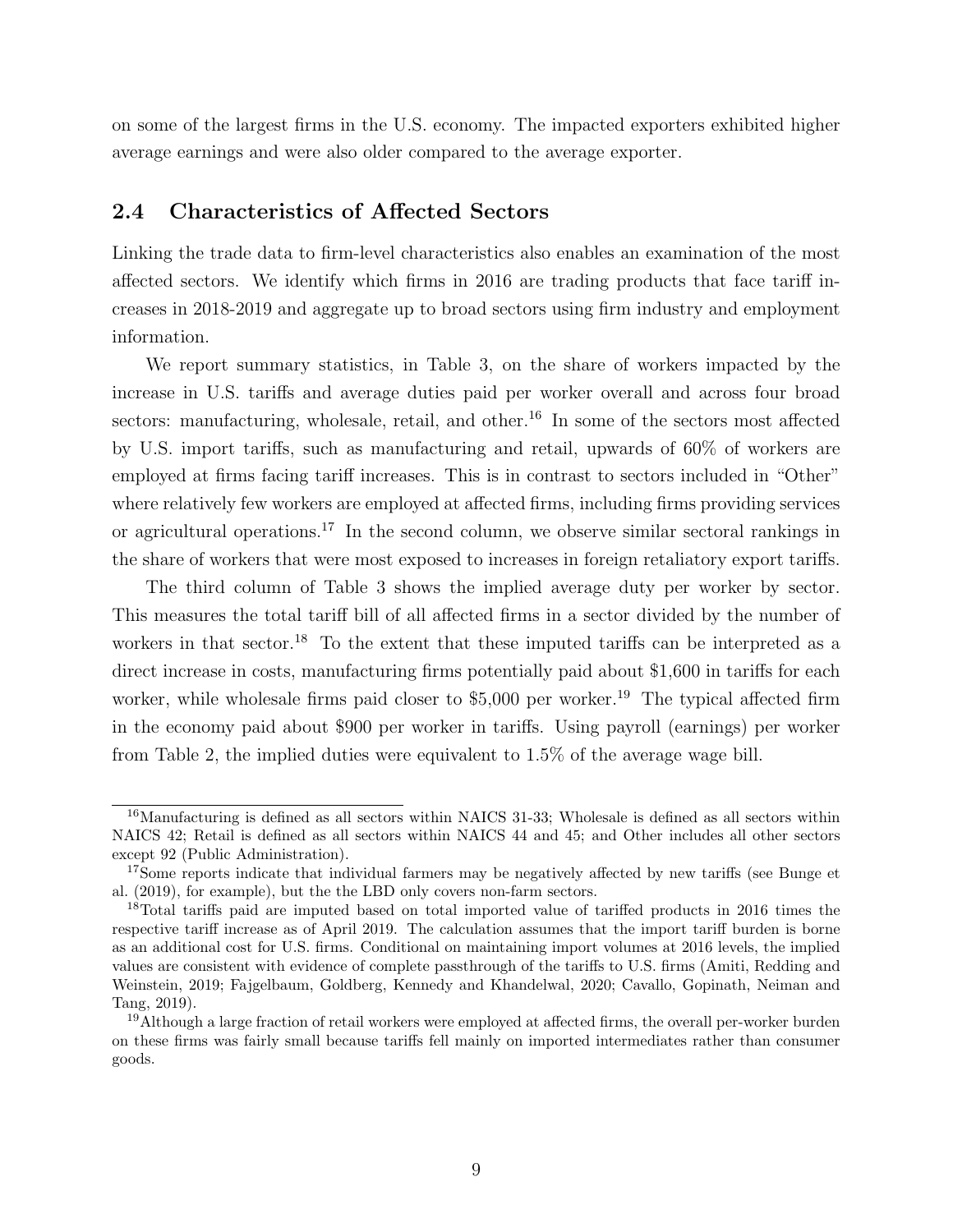### 2.5 Import Tariffs and U.S. Exporters

The broad coverage of intermediate goods subject to the 2018 and early 2019 import tariffs means that firm-level supply chains were more likely to be directly affected relative to consumer products. The official Federal Register notice of tariff increases in April 2018 indicates that tariffed products were chosen by "selecting products [...] with lower consumer impact" [\(Federal Register,](#page-30-9) [April 6, 2018\)](#page-30-9).

Linking import and export activity at the firm level reveals the extent to which supply chains were potentially impacted. We consider three distinct definitions of exposure to import tariff increases. We begin by defining exporters to be affected if they face new import tariffs on any product, capturing an overall increase in input costs at the firm level. Under this measure, 84% of total U.S. exports were by firms facing import tariff increase on at least one product. The share of affected firms is smaller, 24%, but these exporters tend to be larger than average. However, all exports of an affected firm may not be impacted by import tariff increases, especially if the affected products are a small share of an exporter's import basket.

Another approach is to consider whether a firm's exported products are in the same broad product category as its imported products facing new import tariffs. To operationalize this, we define exporters to be affected only if they face new import tariffs in a HS6 product within the same 4-digit HS (HS4) chapter as their exports. Using this approach,  $43\%$  of U.S. exports are subject to the new import tariffs within related product groups, representing 13% of all U.S. exporters. Finally, we make the connection between the tariffed imports and exports of the firm even tighter by defining exporters to be affected only if they face new import tariffs in the same HS6 product as their exports. Under this definition, close to one-third of U.S. exports and 10% of U.S. exporters are potentially affected by U.S. import tariffs. Table [A-1](#page-51-1) includes a complete summary of these measures.

Imports of products in the same product groups as a firm's exported products should more closely measure supply chain linkages due to foreign sourcing or offshoring.<sup>[20](#page-1-0)</sup> The main idea is that closer the inputs are to the final output product classification, the more likely it is that the U.S. firm could have produced these inputs. Our approach relates directly to the [Hummels, Jørgensen, Munch and Xiang](#page-30-10) [\(2014\)](#page-30-10) measure of firm-level offshoring as imports of products in the same HS4 heading as the firm's output. This is our "baseline" definition to identify supply chain linkages. [Bernard, Fort, Smeets and Warzynski](#page-29-14) [\(2020\)](#page-29-14) measure firm-level offshoring as imports of products in the same HS6 category as the firm's output,

<sup>20</sup>[Hummels, Munch and Xiang](#page-30-11) [\(2018\)](#page-30-11) define three elements of offshoring: (i) intermediate inputs used for production; (ii) imported inputs; and (iii) inputs that could have been produced internally within the same firm.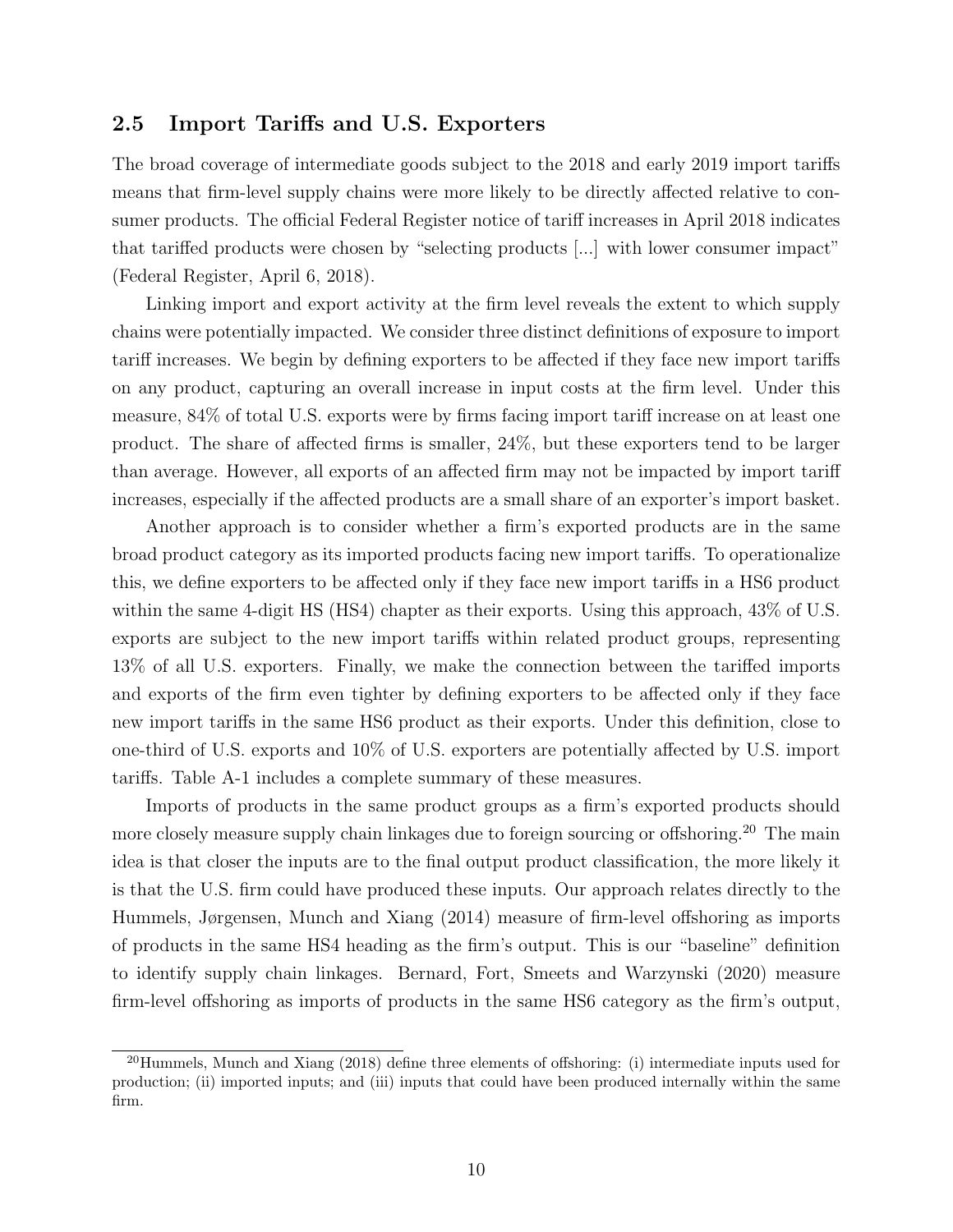which we will call a "narrow" definition of supply-chain linkages, while we will refer to the measure capturing all exports by firms facing any import tariffs as "broad". We establish the robustness of our results using all three definitions. We also provide empirical tests of the strength of the supply-chain linkages implied by each definition.

### <span id="page-12-0"></span>3 Empirical Framework

We construct product-level, population statistics on exposure to increases in import tariffs by U.S. exporters. We first describe the measures and then aggregate up from the firm-level to various product-level exposure statistics. We then use these product-level measures to estimate the impact on export growth at the country-product level.

### 3.1 Import Tariff Exposure

We begin by constructing product exposure measures from the cross-section of 2016 exporters. We show that the measures share useful aggregation properties and are related to differential trends in U.S. export growth across the most exposed and all other product groups.

We construct measures of exposure by 6-digit HS product codes.<sup>[21](#page-1-0)</sup> First, we count the number of unique exporters in each HS6 product, p, regardless of their import participation. Second, we count the subset of these exporters that are importing a product subject to import tariff increases in 2018-2019. In our preferred measure, we use the 4-digit heading, HS4, to define the set of imports that are part of a firm's export supply chain.<sup>[22](#page-1-0)</sup> Let  $H$  be the set of exported products in a HS4 heading. For each exported HS6 product  $p \in H$ , we count the total number of exporters in 2016 that import at least one tariffed product in H.

The share of exporters hit by an import tariff in the same HS4 category as their exports forms our baseline measure of import tariff exposure  $(ITE_p)$ ,

<span id="page-12-1"></span>
$$
ITE_p = \frac{ExperimentNum_{p,2016}^{T,SameHS4}}{ExperimentNum_{p,2016}}.\tag{1}
$$

<sup>&</sup>lt;sup>21</sup>This is not the finest level of detail, but we use HS6 codes because they can be consistently concorded over time for imports and exports and matched to export tariff retaliation reported at the same level. We check the robustness of our results, in Table [15,](#page-45-0) to a major revision to the Harmonized System nomenclature in 2017 that affected hundreds of 6-digit codes. See Appendix [A](#page-46-0) for details on constructing the concorded export flows.

<sup>22</sup>There are about 1,000 HS4 product codes.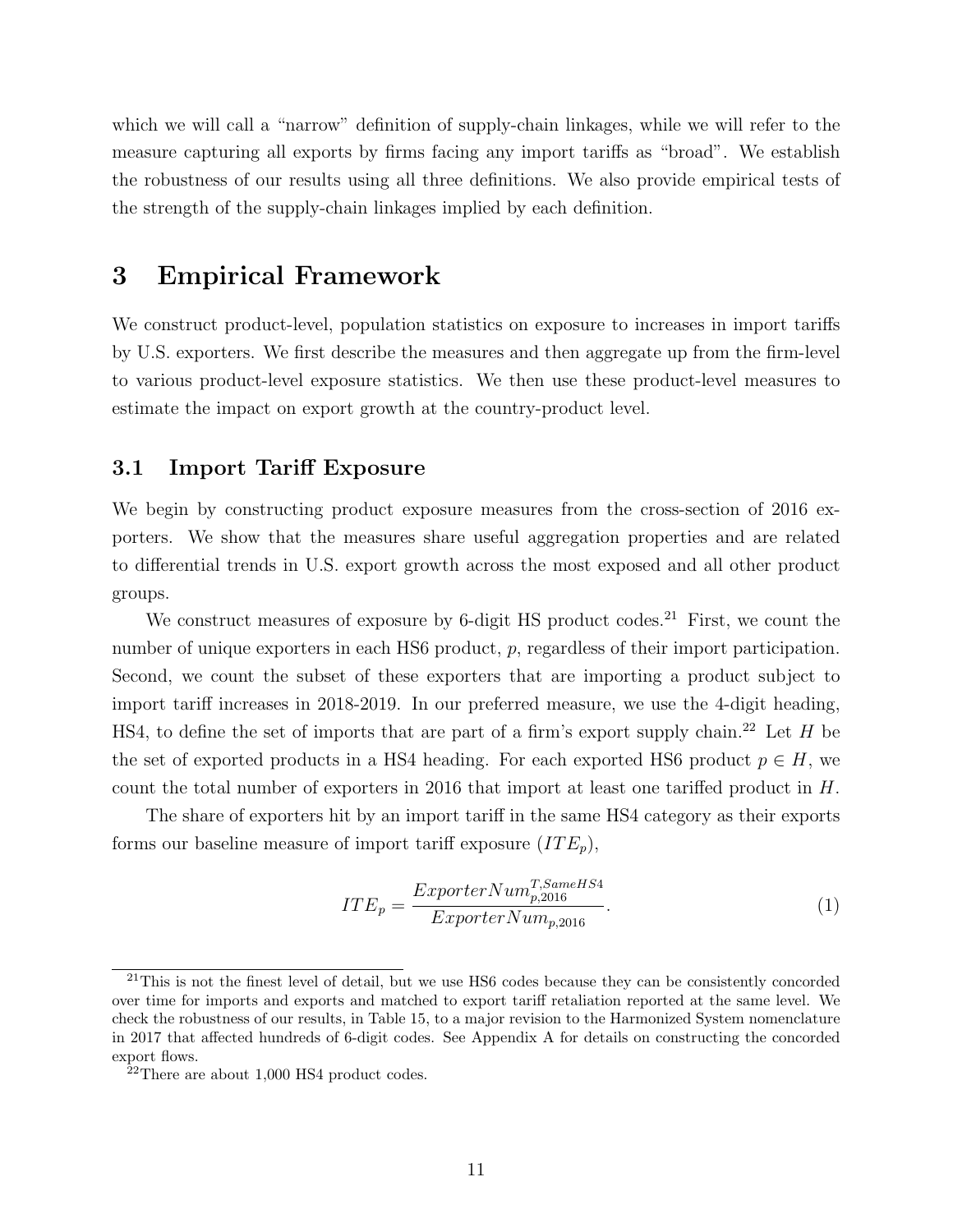The numerator,  $Experiment_{p,2016}^{T,SameHS4}$ , is the total number of exporters in 2016 selling HS6 product  $p$  that are hit by new import tariffs in their supply chain. The denominator, ExporterNum<sub>p,2016</sub>, is the total number of exporters selling HS6 product p in 2016. This measure captures supply chain linkages due to the similarity of exported and imported products.[23](#page-1-0) Appendix [B](#page-48-0) lays out a conceptual model of how this measure is consistent with accounting for heterogeneous effects of the tariffs on firm output across firms of different sizes and productivity.

We also construct two additional exposure measures: a broad and a narrow measure of import tariff exposure. The broad measure counts an exporting firm as exposed if any of its 2016 imported products are subject to new tariffs in 2018-2019. Specifically,

$$
ITE_p^{Broad} = \frac{ExperimentNum_{p,2016}^{T,All}}{ExperimentNum_{p,2016}}
$$
\n
$$
(2)
$$

where  $ExperimentNum_{p,2016}^{T,All}$  is the total number of exporters in 2016 selling a HS6 product p with at least one of its imported product categories subject to tariff increases in 2018- 2019. The denominator is the same as in equation [\(1\)](#page-12-1). Thus,  $ITE_p^{Broad}$  measures the overall exposure of exporters of a HS6 product to U.S. import tariffs.

The narrow measure of import tariff exposure, in contrast, measures exposure as imports of tariffed products in the exact same HS6 product as the firm's exports. This is defined as,

$$
ITE_p^{Narrow} = \frac{ExperimentNum_{p,2016}^{T,SameHS6}}{ExperimentNum_{p,2016}}
$$
\n(3)

where  $Experiment_{p,2016}^{T,SameHS6}$  measures the total number of exporters in 2016 selling a HS6 product  $p$  that also import products in  $p$  subject to tariff increases in 2018-2019. This is more restrictive than the baseline measure and may capture very tightly linked products in a firm's supply chain.

An important property of all three measures is that they share the same denominator and the numerators are nested subsets. That is, for any HS6 product  $p$ , we know exposure measures must satisfy the inequality

$$
ITE_p^{Narrow} \leqITE_p \leqITE_p^{Broad}.
$$

 $^{23}$ By constructing the import tariff exposure measure at the level of the exported product p rather than at the product-country level, we assume that the firm's production function is product- and not countryproduct specific. Our exposure measure captures the supply chain frictions specific to inputs for a particular output that is not necessarily different across buyers.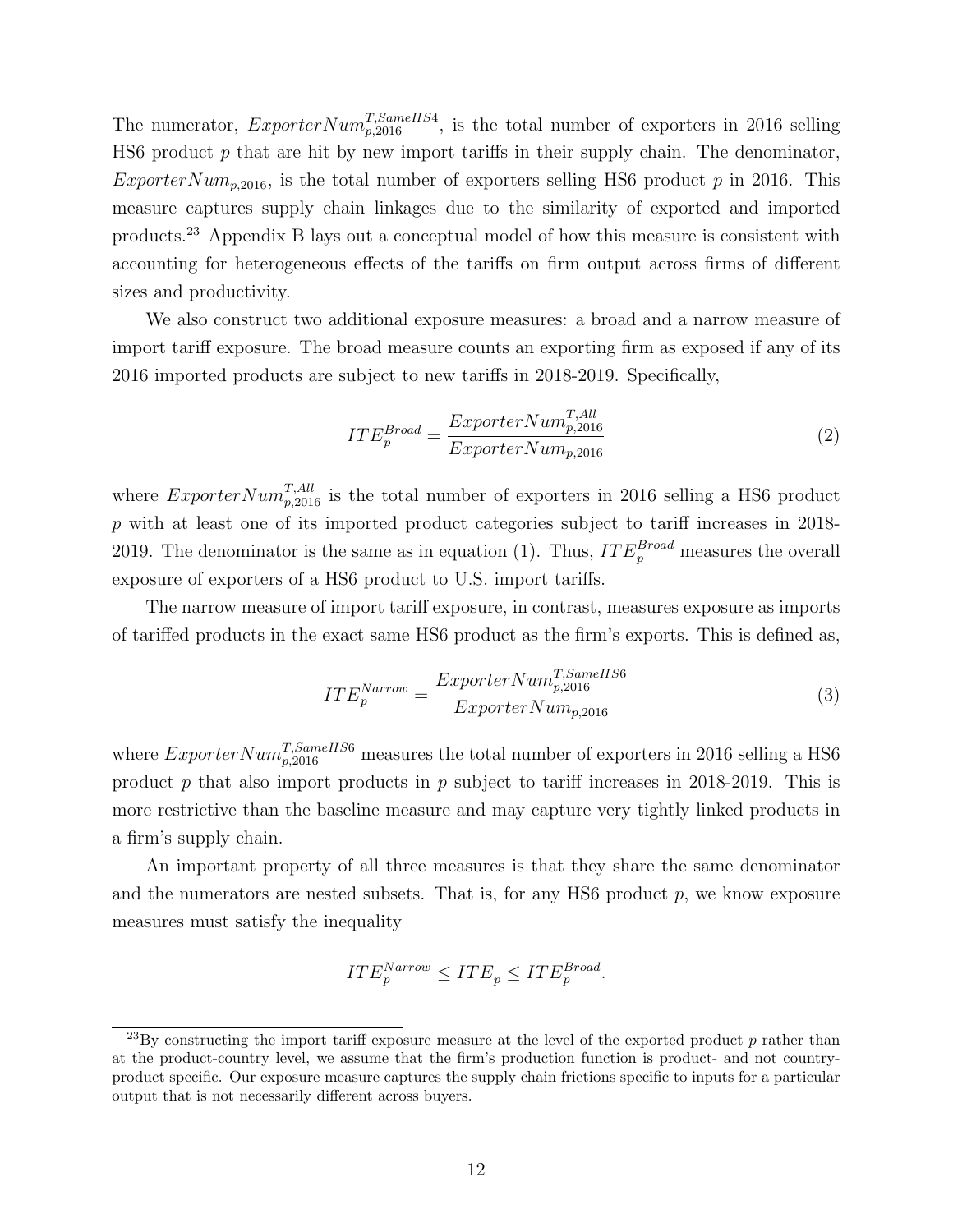We leverage this property to examine whether the strength of linkages within the supply chain, which is increasing in the narrowness of the measure, is more or less important to explain weaker export growth.

To illuminate our approach, consider three hypothetical firms that produce aluminum articles under HS4 Heading 76.10, "Other Articles of Aluminum," in the U.S. Schedule B export codes. This heading includes ladders, Venetian blinds, luggage frames, and the sub-heading 76.16.10: "aluminum fasteners" such as screws, bolts, rivets, cotter pins, etc. In September of 2018, Chinese imports of fasteners under 76.16.10 were tariffed at 10% (and later 25% in May of 2019). First, for some firm X, the tariffed fasteners may have been simple, standardized screws and bolts for which potentially more costly alternatives were available from other domestic or foreign sources. But even if an alternative supplier were found, the new tariffs would have induced a costly search, required new logistics, and possibly entailed new contracting frictions. Second, for some other firm Y, the situation could be more complex; the fasteners may have been highly specialized, proprietary screws used in the manufacture of its final goods. Replacement suppliers might be hard to find or difficult to integrate into firm Y's existing supply chain. Lastly, while we do not explicitly measure the upstreamness or downstreamness of the import tariff exposure, it is possible that a third U.S. firm Z exports intermediate inputs to Asia, e.g. articles of aluminum, which are eventually finished or assembled in China. If those products are then exported back to the United States, this exposes firm Z to the new U.S. tariffs downstream in its production process under the same HS4 heading. Our goal is to estimate effects of import tariff exposure effects on exports, therefore, we need not take a stand on whether the U.S. exporter is upstream (Firm X and Y) or downstream (Firm Z) in the supply chain.

The above examples illustrate that the HS nomenclature is not descriptive enough to determine the specificity of any particular imported input across firms or its production stage in the supply chain. Thus, we aim to estimate the average effect by aggregating up to the share of affected firms that export an HS6 product and pay tariffs on some product in the same HS4 heading. If the typical firm can easily switch suppliers or even produce the tariffed import on its own, that would be reflected in small or insignificant effects in our ultimate regression analysis in which we control for a variety of country- and industry-level supply and demand shifters. In our baseline results and robustness checks to follow, the evidence is consistent with spillovers throughout the supply chain.

Using a count-based share at the product  $p$  level – instead of a value-based share – better captures exposure for typical firms. There are several sources of potential measurement error from using an exposure measure weighted by the share of export value in 2016 affected by tariffs in 2018-2019. First, value weighting could place undue influence to only a few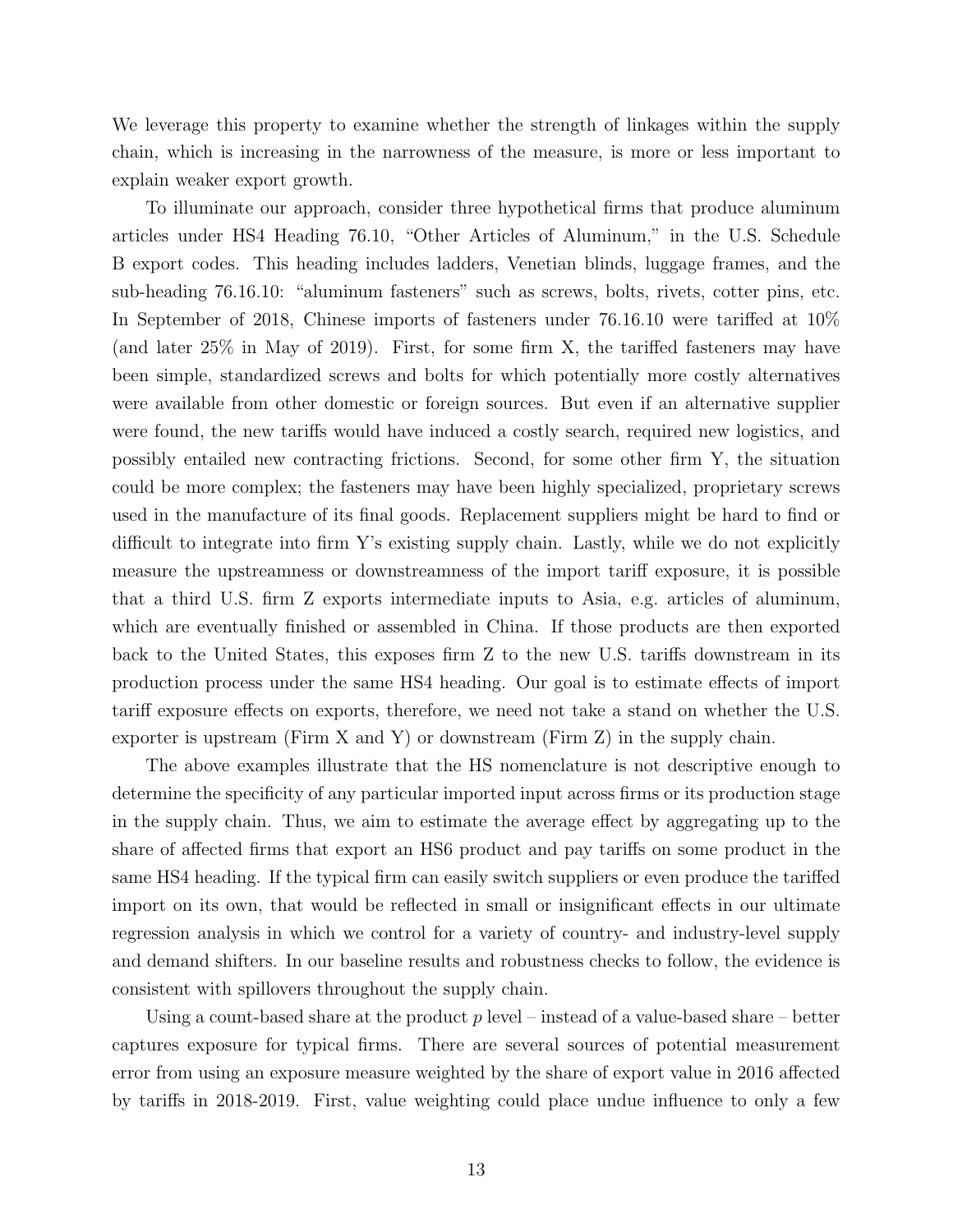firms in the 2016 firm-level data, some of which may be extreme outliers. Second, a firm's idiosyncratic response to the trade friction need not be proportional to its export value, i.e. firms with lower export values may be more affected by import tariffs and vice versa. Third, a firm's export value can be more susceptible to yearly fluctuations even if export participation is stable. Relying on export value in a single year to weight future exposure could thus potentially diminish or magnify supply chain frictions.<sup>[24](#page-1-0)</sup>

Table [4](#page-37-1) provides summary statistics, means and standard deviations in parentheses, of all our exposure measures using the three different definitions of supply-chain linkages. The first column considers the broad, the second column the baseline, and the third column the narrow definitions.

The first row focuses on the measures constructed using 2016 LFTTD and used in our main empirical analyses. The  $ITE_{p}^{Broad}$  measure has a mean of 0.55; the  $ITE_{p}$  measure has a much smaller mean of 0.11; and the  $ITE_{p}^{Narrow}$  measure has the smallest mean of 0.05. Under the baseline definition, for the average HS6 exported product, 11% of exporters import products that both (a) face import tariff increases in 2018-2019 and (b) are in the same HS4 category as that exported product.

The second row displays the same set of statistics but constructed using data from LFTTD averaged across 2014-2016. These average measures are used in robustness exercises. We find that the average values for each exposure measure are similar to only using 2016 data.

The last three rows decompose the import tariff exposures by tranches of tariffs over 2018-2019, which we consolidate into 3 groups relative to Figure [2.](#page-33-0) The first tranche of tariffs (T1) were imposed on solar products and washing machines beginning in January 2018. The second tranche of tariffs (T2) were imposed on steel and aluminum products beginning in March 2018. The final tranche of tariffs (T3) were imposed on a variety of goods originating in China in three waves, beginning in June 2018. Consistent with the overall value of imports facing tariffs, we can see that the average values of exposure for all definitions are highest for tariffed goods originating in China (T3); followed by aluminum and steel tariffs (T2); and lowest for solar products and washing machine tariffs (T1).

The most and least exposed products according to our baseline measure are consistent with the emphasis on intermediate inputs and metals. Table [5](#page-38-0) lists the five most exposed 2-digit HS Chapters; four of them are export products related either to machinery (HS Chapters 84 and 85) or metals (HS Chapters 72 and 73). We measure exposure of an HS2 sector by taking the share of HS6 products in each HS2 with an  $ITE_p$  greater than the 75th

 $24$ We refer the reader to Appendix [B](#page-48-0) for more detail on these issues.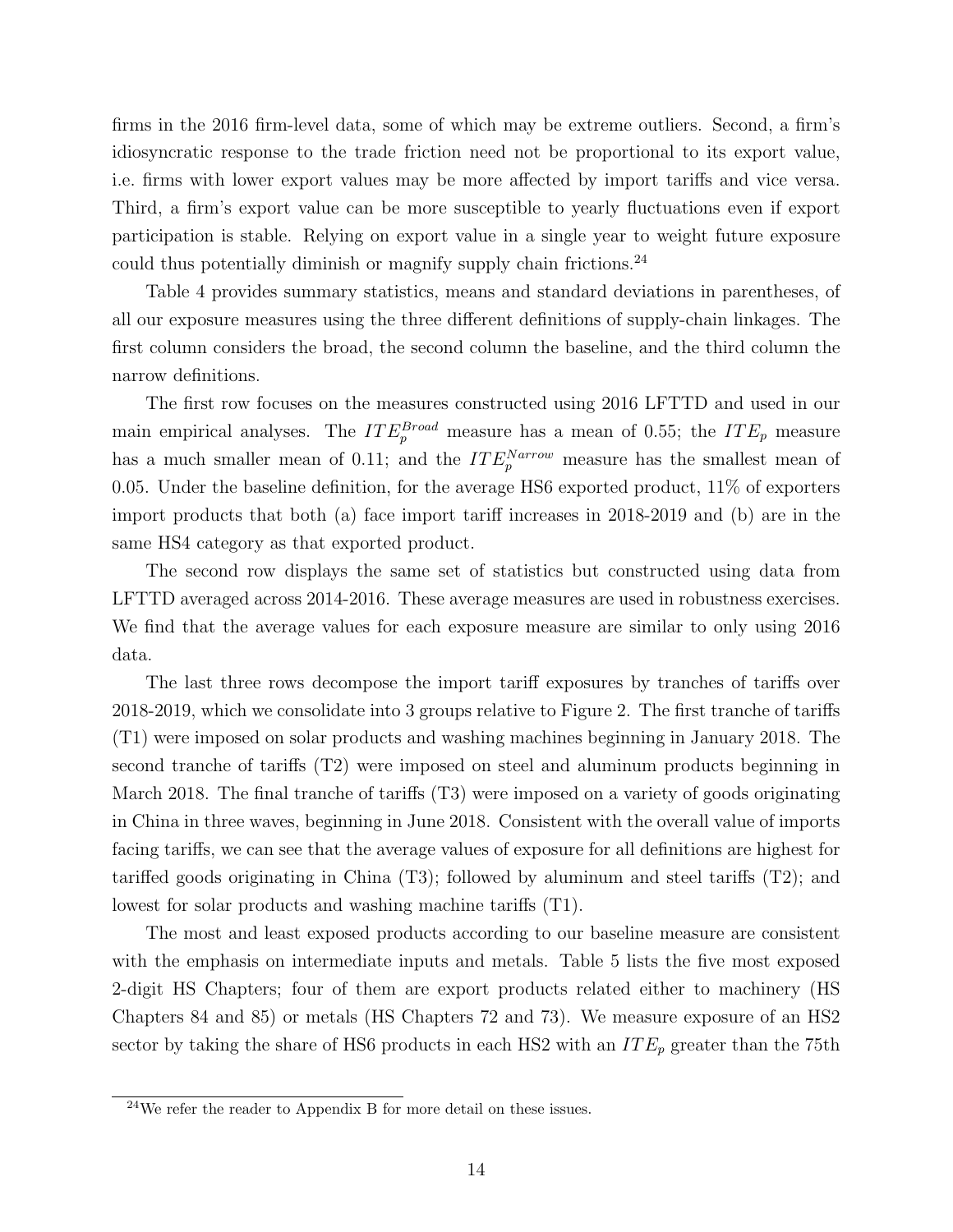percentile of the distribution (i.e. chapters with a large number of highly exposed products).<sup>[25](#page-1-0)</sup> These five most exposed HS chapters represent about a third of U.S. exports in 2016. At the same time, a glance at the least exposed exports suggests they are not typical or significant importers of intermediate inputs – the bottom panel of Table [5](#page-38-0) includes products such as feathers and artificial hair, vegetable materials, minerals, wood pulp, and animal fodder.

To motivate our exposure measure further with public-use data, we provide simple, nonparametric evidence of differential export growth rates between exposed and all other 2-digit products. For each group (most exposed vs. all other exports) we aggregate export values by country and month from 2015 to 2019. We then construct the cumulative export growth rates from 2015 to 2019 on a rolling basis.<sup>[26](#page-1-0)</sup> We plot the local linear polynomial through a balanced sample for each group centered on its mean in Figure [3](#page-34-0) for each month from 2016 to 2019. The growth rates of the most exposed vs all other HS2 products are similar until mid-2018. Export growth rates diverge shortly after the initiation of trade hostilities and widen throughout 2019.<sup>[27](#page-1-0)</sup>

We turn next to estimating the differential effects at the detailed country-HS6 product level where we make full use of our continuous  $ITE_p$  measure and control for foreign retaliatory tariffs and a variety of confounding variables using high dimensional fixed effects.

### 3.2 Estimating Equation

Our empirical approach combines product level import tariff exposure measures with publicuse data on monthly U.S. exports at the country-HS6 product level. Our outcome of interest is export growth. We begin with the premise that trade has a standard gravity form and we can decompose bilateral exports (in logs) into fixed effects for destination c, product p, time t, and other frictions as follows,

<span id="page-16-0"></span>
$$
\ln Exports_{pet} = \theta_{\tau} \ln (1 + \tau_{pot}) + \gamma_t ITE_p + \alpha_c + \alpha_p + \alpha_t + \epsilon_{pot}
$$
\n<sup>(4)</sup>

where  $\ln Exports_{pet}$  is log value of exports for a product p to country c in month t. Tariffs,  $\ln(1 + \tau_{pot})$ , are the *ad valorem* equivalent foreign retaliatory export tariffs and  $ITE_p$ 

 $^{25}$ This summary statistic mirrors our regression framework at the HS6 level.

<sup>&</sup>lt;sup>26</sup>Specifically, we compute log changes by country and exposure group from January 2016 to January 2015 and January 2017 to January 2015 and so forth for each country and month. We residualize the data relative to its mean by the panel identifier: country by exposure group by calendar month.

<sup>&</sup>lt;sup>27</sup>We confirm the statistically significant difference from 2018 forward in unreported regressions that include a treatment indicator for the exposure group in 2018 and 2019, panel ID fixed effects (country by exposure group by calendar month) and country-time fixed effects with standard errors clustered on the panel ID.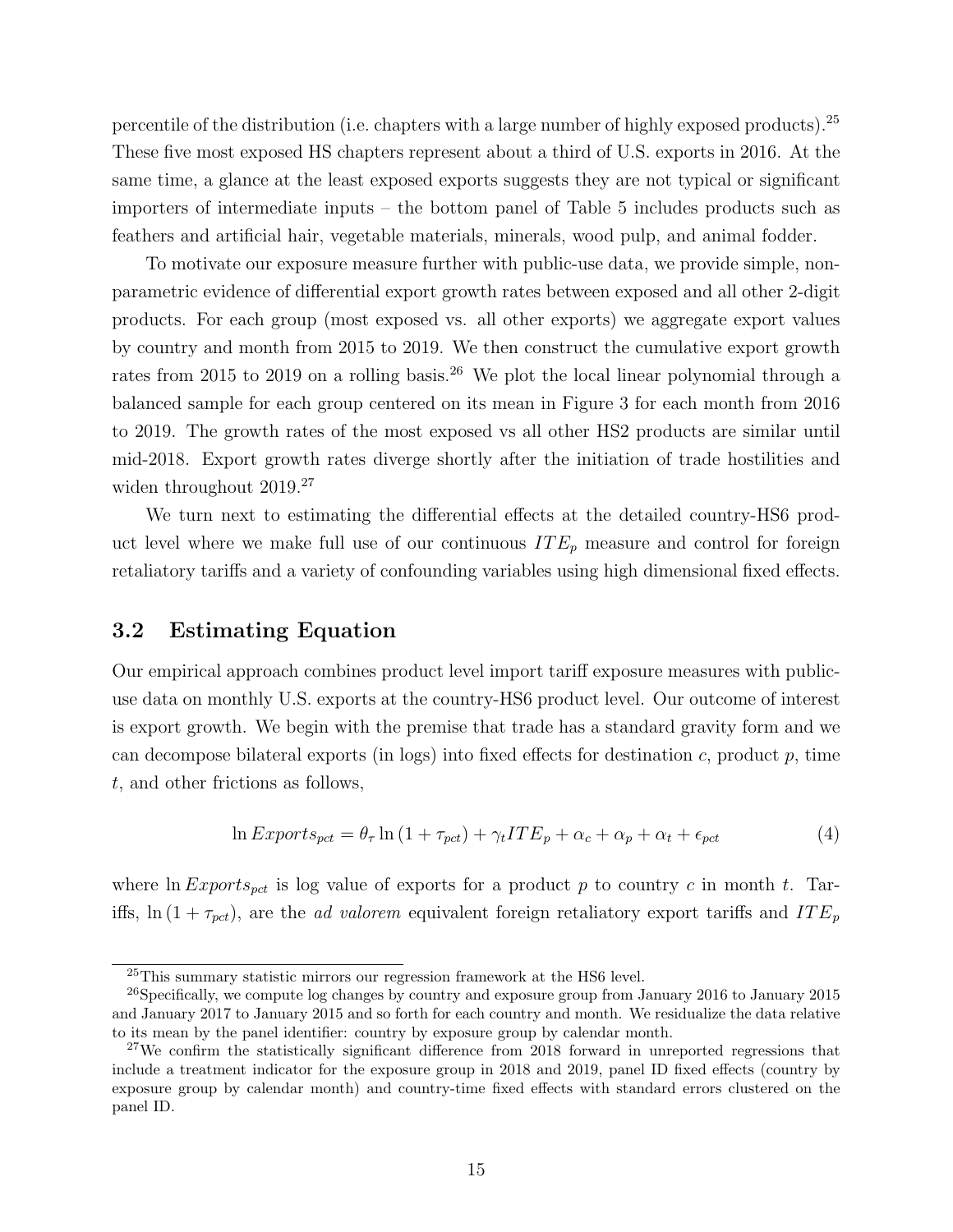measures disruptions to supply chains via exposure to increased import tariffs as defined in Equation [\(1\)](#page-12-1). The  $\alpha_x$  terms are fixed effects for country, product, and time. The inclusion of  $ITE_p$  as a regressor in the export equation is consistent with the aggregation of unobserved firm-level export responses to import tariffs over several rounds of tariff implementation.[28](#page-1-0)

To handle seasonality in high frequency monthly trade flows, we take log differences of equation [\(4\)](#page-16-0) relative to the same month in the previous year to obtain

<span id="page-17-1"></span>
$$
\Delta \ln Exports_{pet} = \theta_{\tau} \Delta \ln (1 + \tau_{pot}) + \Delta \gamma_t ITE_p + \alpha_{ct} + \varepsilon_{pot}
$$
\n<sup>(5)</sup>

where we combine country-time effects  $\alpha_{ct}$ . To the extent supply chain linkages reduce export growth, we predict that  $\Delta \gamma_t < 0$ .

The 2018-2019 tariff increases on U.S. imports provides a quasi-natural experiment for evaluating the supply-chain effects on U.S. exports. The import tariff increases were largely unanticipated. The outcome of the 2016 U.S. presidential election was a surprise to most ob-servers making it unlikely that affected industries could have anticipated the tariff changes.<sup>[29](#page-1-0)</sup> Our exposure measure is fixed by product and time using moments from firm-level trade flows in 2016 and should not be influenced by the 2016 presidential election or anticipation of tariffs in 2017.

Our approach aims to estimate the supply chain impact after the tariff escalation begins relative to the period before the tariff escalation. Thus, we interact  $ITE_p$  with an indicator for post-2017 trade flows,  $I(> 2017Q4)$ . Our estimation strategy is then a generalized difference-in-differences equation. We estimate whether export growth in industries with higher exposure to import tariffs, the first difference, is lower in 2018-2019 relative to 2016-2017, the second difference. Our estimation equation is

<span id="page-17-0"></span>
$$
\Delta \ln Exports_{pet} = \theta_{\tau} \Delta \ln(1 + \tau_{pet}) + [\Gamma_1 - \Gamma_0]ITE_p \times I(> 2017Q4) + \Gamma_0ITE_p + \alpha_{ct} + \varepsilon_{pot} \tag{6}
$$

where we denote pre-period average of coefficients with subscript 0 and post-period with subscript 1. Thus  $\Gamma_0 = \Delta \gamma_t$  for  $t \leq 2017Q4$  and  $\Gamma_1 = \Delta \gamma_t$  for  $t > 2017Q4$ .

The coefficient on the non-interacted version of  $ITE_p$ ,  $\Gamma_0$ , can be thought of as the effect of future tariff exposure on pre-tariff export growth. For example, this may capture

<sup>&</sup>lt;sup>28</sup>We outline a simple empirical model in Appendix [B](#page-48-0) showing how these responses can be aggregated up to a time-varying export attenuation factor. We show that the time-varying export attenuation, if any, is estimated by the coefficient on  $ITE_p$ , or  $\gamma_t < 0$ .

<sup>29</sup>Our public-use data exercise in Figure [3](#page-34-0) suggests parallel trends in the months prior to the trade war. [Fajgelbaum, Goldberg, Kennedy and Khandelwal](#page-30-5) [\(2020\)](#page-30-5) also show there is no evidence of differential preexisting trends in U.S. exports and imports in an event study framework.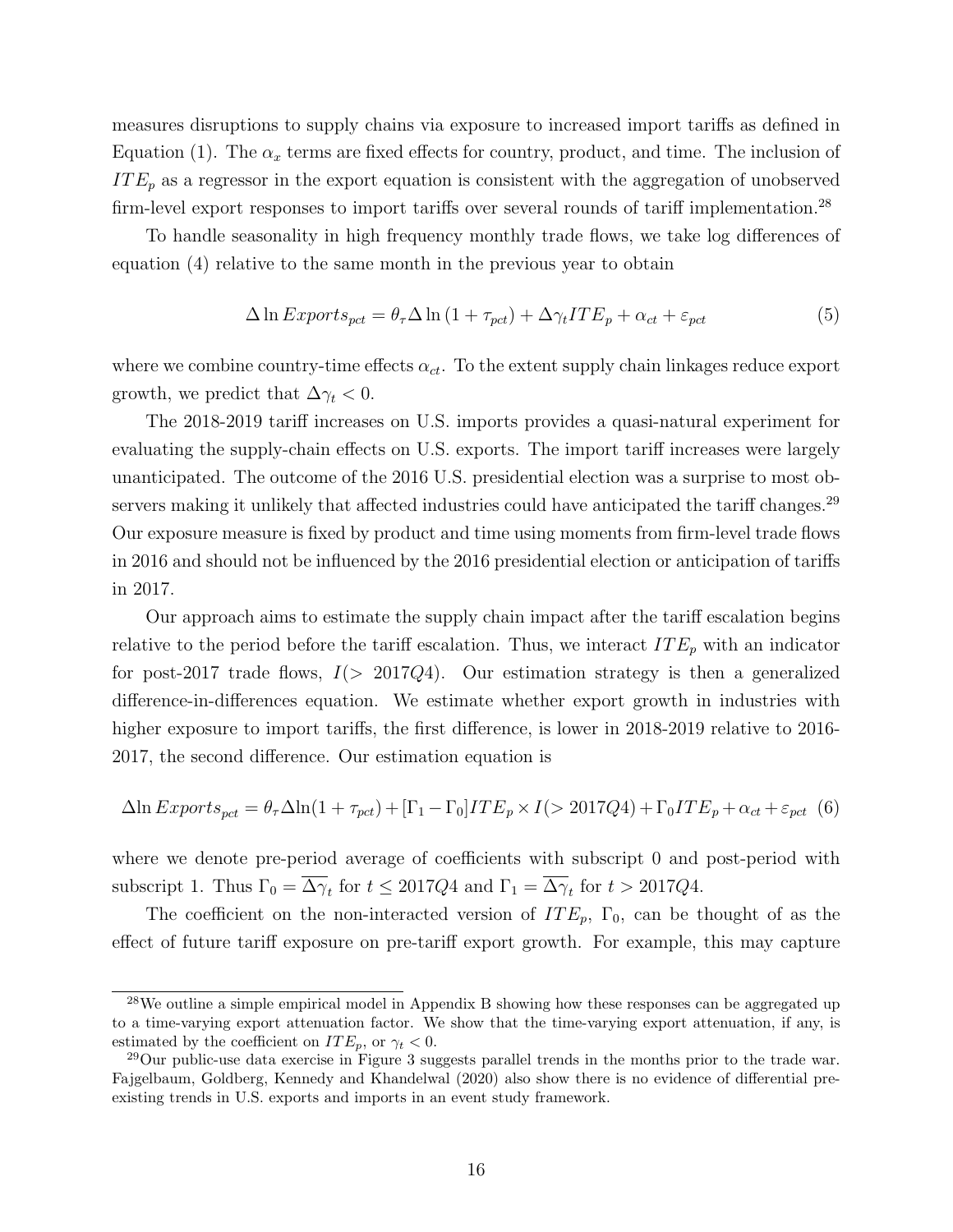the effect of overall supply chain sensitivity of export growth in the period before the tariffs were imposed. This effect is also likely to be correlated with other unobserved product characteristics that influenced export growth. In our baseline regressions, therefore, we include product-level  $\alpha_p$  fixed effects. We can then identify only the difference  $[\Gamma_1 - \Gamma_0]$ , which is negative if  $\Gamma_1 < \Gamma_0$  such that export growth is lower in the post-period when tariffs are in effect.

In an extended version of the estimating equation, we include several additional sets of fixed effects and write the coefficients and indicators more parsimoniously, as follows:

<span id="page-18-0"></span>
$$
\Delta \ln Exports_{pet} = \theta_{\tau} \Delta \ln(1 + \tau_{pet}) + \Gamma_{Q_t - 0} ITE_p \times Q_t + \alpha_{ct} + \alpha_{pq} + \alpha_{Ic} + \alpha_{It} + \varepsilon_{cpt}.
$$
 (7)

This flexible specification allows us to estimate separate difference-in-differences coefficients on import tariff exposure for each  $Q_t$  indicator, which equals one in each quarter from 2018Q1-2019Q4 and zero in 2016Q1-2017Q4. So the coefficient  $\Gamma_{Q_t-0} = [\Delta \gamma_{t \in Q_t} - \Delta \gamma_0]$ and the  $Q_t$  − 0 subscript is shorthand for the effect in  $Q_t$  relative to the omitted group before tariffs were implemented: monthly export growth in 2016 and 2017. The underlying identifying variation is all country-product exports in the same product  $p$  during the three months included in quarter  $Q_t$ . The estimated time-variation in  $\Gamma_{Q_t-0} = [\Delta \gamma_{t \in Q_t} - \Delta \gamma_0]$ reflects several characteristics of import tariffs from 2018-2019. First, they are implemented against different countries and products over a period of time. Second, it may take several months for exporters hit by import tariffs to adjust their export behaviors.

We control for destination-time unobservable factors (e.g. exchange rate fluctuations, time-varying aggregate trade barriers, and destination-specific demand shocks) by including  $\alpha_{ct}$  fixed effects. In all regressions we include HS6-"calendar quarter" fixed effects,  $\alpha_{pq}$ , that control for other U.S. supply-side growth trends and other unobservable HS6 product shocks.<sup>[30](#page-1-0)</sup> This set of fixed effects means that  $\Gamma_0$  is not identified separately. We also include  $\text{sector} \times \text{counter}$  and  $\text{sector} \times \text{time}$  fixed effects in all specifications, where a sector is one of 21 "sections"- a grouping of similar HS2 categories.[31](#page-1-0) The sector×time fixed effects control for shocks to export supply or import demand. We stack rolling, twelve-month changes in U.S. exports in 2016-2019. Since we include HS6-calendar quarter fixed effects, the omitted pretariff comparison period is monthly export changes in 2016 and 2017 from the same calendar quarter. Standard errors are clustered at the HS6 level, which is the level of variation for the *ITE* measure.

 $30$ Calendar quarter, q, refers to Q1, Q2, Q3, or Q4.

<sup>&</sup>lt;sup>31</sup>The official list of sections published by [World Customs Organization](#page-31-5) [\(2019\)](#page-31-5).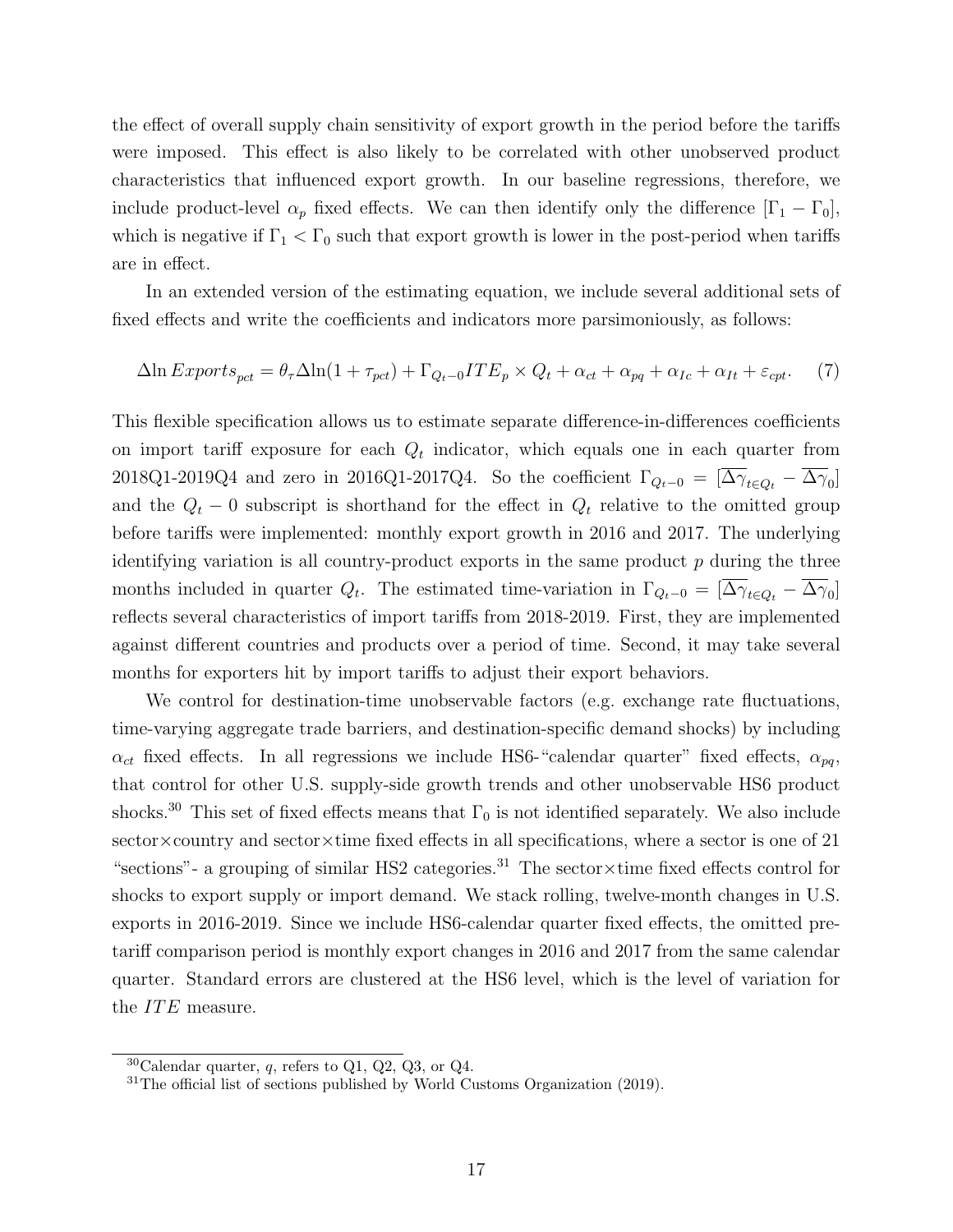### <span id="page-19-0"></span>4 Results

We estimate a set of baseline results that are robust to variations in the specification and measures of exposure. We also present impacts of import tariff exposure in the pre-tariff escalation period only.

### 4.1 Baseline Results

In Table [6,](#page-38-1) we present coefficient estimates of the interaction between  $ITE_p$  with an indicator for post-2017Q4 time periods as in Equation [\(6\)](#page-17-0) to estimate the average effect on export growth during the tariff escalation relative to the pre-tariff periods. We successively add fixed effects across the columns. All specifications include HS6-calendar quarter fixed effects.

We find a negative and statistically significant coefficient on the interaction term between  $ITE_p$  and the post-2017Q4 indicator across all columns. Products more exposed to U.S. import tariff increases experienced lower export growth relative to less exposed products in the post-tariff period, compared to the same difference in the pre-tariff period. Results from the most demanding specification including HS6-calendar quarter, country-time, countrysector, and sector-time fixed effects in Column (3), reveal that a one standard deviation increase in the tariff exposure measure,  $ITE_p$ , lowers U.S. export growth by about 1 log point for the typical affected sector. The mean value for the  $ITE_p$  measure is 0.11 with a standard deviation of 0.11. Thus, the coefficient implies that a product at the mean of the  $ITE<sub>p</sub>$  distribution experiences about 1 log point lower export growth than a product with no affected exporters.[32](#page-1-0) The table also shows that a 1 log point increase in foreign retaliatory export tariffs,  $\tau_{\text{pct}}$ , lowers U.S. export growth by about 0.9 log points, a result in line with [Fajgelbaum et al.](#page-30-5) [\(2020\)](#page-30-5).

Table [7](#page-39-0) continues to use the saturated specification from Column (3) in Table [6](#page-38-1) and contrasts the results across the baseline, broad and narrow measures. The coefficient magnitudes are consistent across specifications, and all three exposure measures point in the same direction: U.S. export growth was weakened by increases in U.S. import tariffs.

Next, we estimate the specification in Equation [\(5\)](#page-17-1), but restricting the sample to a "placebo" pre-tariffs period, 2016-2017. The dependent variable is the 12-month change in HS6-country exports from January 2016 through December 2017. We define 2017 as the "post" period. In Table [8,](#page-39-1) we find a positive but statistically insignificant relationship between U.S. export growth in a product and its future import tariff exposure. Thus, the

<sup>&</sup>lt;sup>32</sup>We calculate  $(-0.092 \times 0.11) \times 100 = 1.01$ .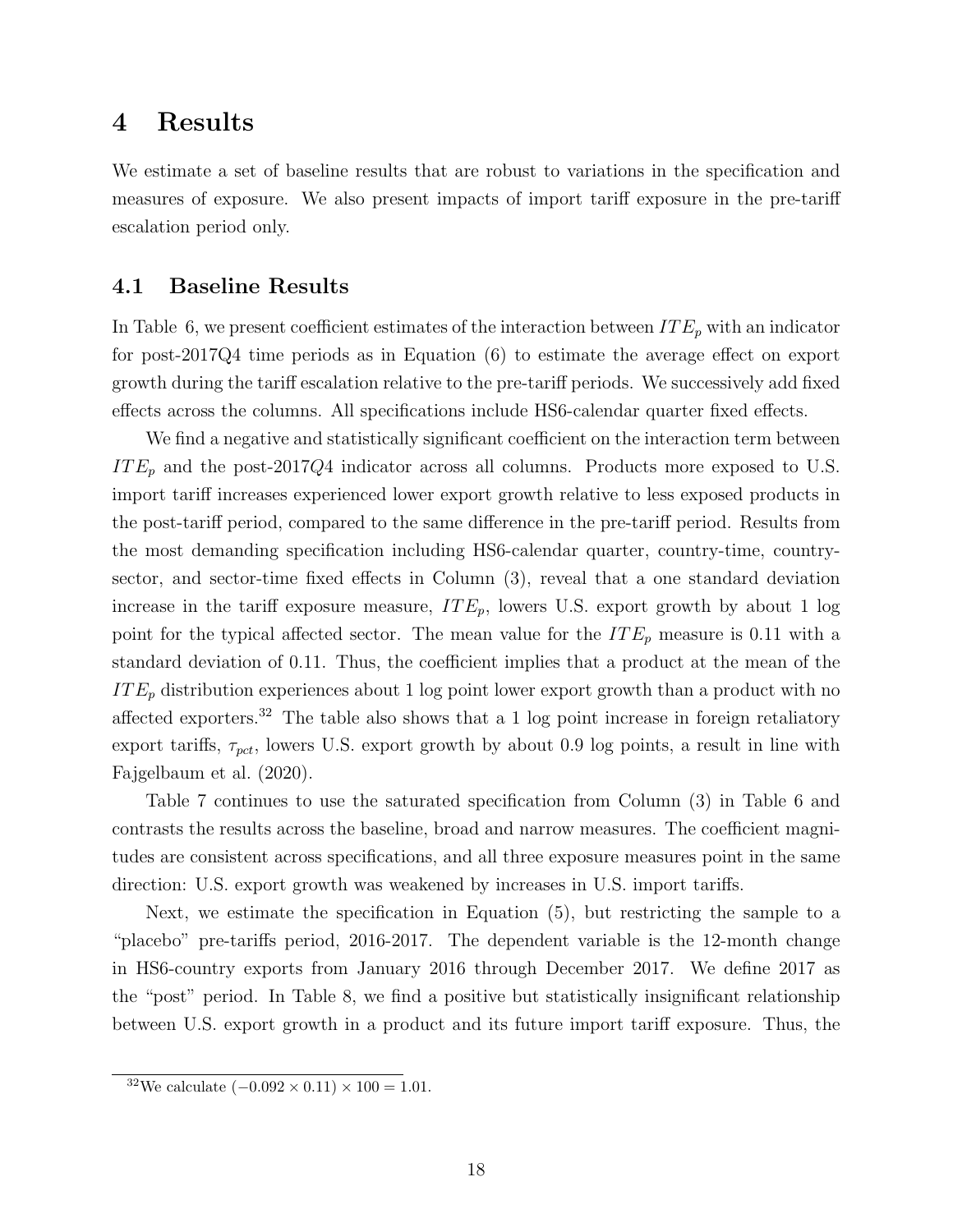variation in our measure of exposure to import tariffs is only correlated with export declines once the tariffs are actually enacted, constituting further evidence of the importance of recent changes in trade policy.

### 4.2 Tranche-Specific Results

While the above results indicate that overall import tariff exposure dampened exports over 2018-2019, we can examine, separately, the role of each major tranches of new tariffs. We separate the import tariff exposure measures by the three main tariff episodes or tranches: solar products/washing machines (T1), steel/aluminum metals (T2), and pooling the China waves  $(T3)$ .

In Table [9](#page-40-0) we find each tariff tranche has a negative effect on export growth but of differing magnitudes. We focus on the baseline measure in column (1). Evaluating the coefficient at the mean exposure from Table [4](#page-37-1) implies that for the solar and washing machine tariffs (T1), the typical exposed product has lower export growth by about 0.07 log points  $(=-0.702 \times 0.001 \times 100)$ . The effect is larger for the typical exported sector affected by the March 2018 metals tariffs (T2), which have lower export growth by about 0.11 log points  $(= -0.188 \times 0.006 \times 100)$  for the typical affected product. Finally, the impact is largest for a typical exposed product to China tariff waves (T3), which have about 0.73 log points  $(=-0.070 \times 0.104 \times 100)$  lower export growth.<sup>[33](#page-1-0)</sup>

The quantitative impact of import tariff exposure outside of Chinese imports is low, but responsiveness to shocks is broadly similar. To understand this, we need to normalize the coefficients for each tariff group relative to their variation in the data. Evaluating the impact of the different tranches at their mean values reflects that there are not as many firms in product categories facing import tariffs in T1 or T2 relative to T3 (see the means in Table [4\)](#page-37-1). But we can compare the relative magnitude of the impacts of each of the three tranches in terms of changes in the China tariffs to infer how exposed product categories responded irrespective of the degree of exposure. Focusing on column (1), we transform the coefficients on T1 and T2 to a one standard deviation equivalent change in T3 tariffs by multiplying each coefficient by the standard deviation of the corresponding exposure measure and then normalizing by the standard deviation of the China (T3) exposure measure. The coefficient on T1 tariffs is normalized to  $-0.079$  and T2 tariffs to  $-0.072$ , both of which

 $33$ An exception the negative effects is T2 tariffs under the broad ITE measure in Column 2. This may reflect large, multi-product firms that are disproportionately impacted by metal tariffs that import a variety of products outside the same HS4 chapter as their exports. In our robustness check for implementation timing in Table [A-3](#page-52-0) the same coefficient is positive, smaller, and no longer significant.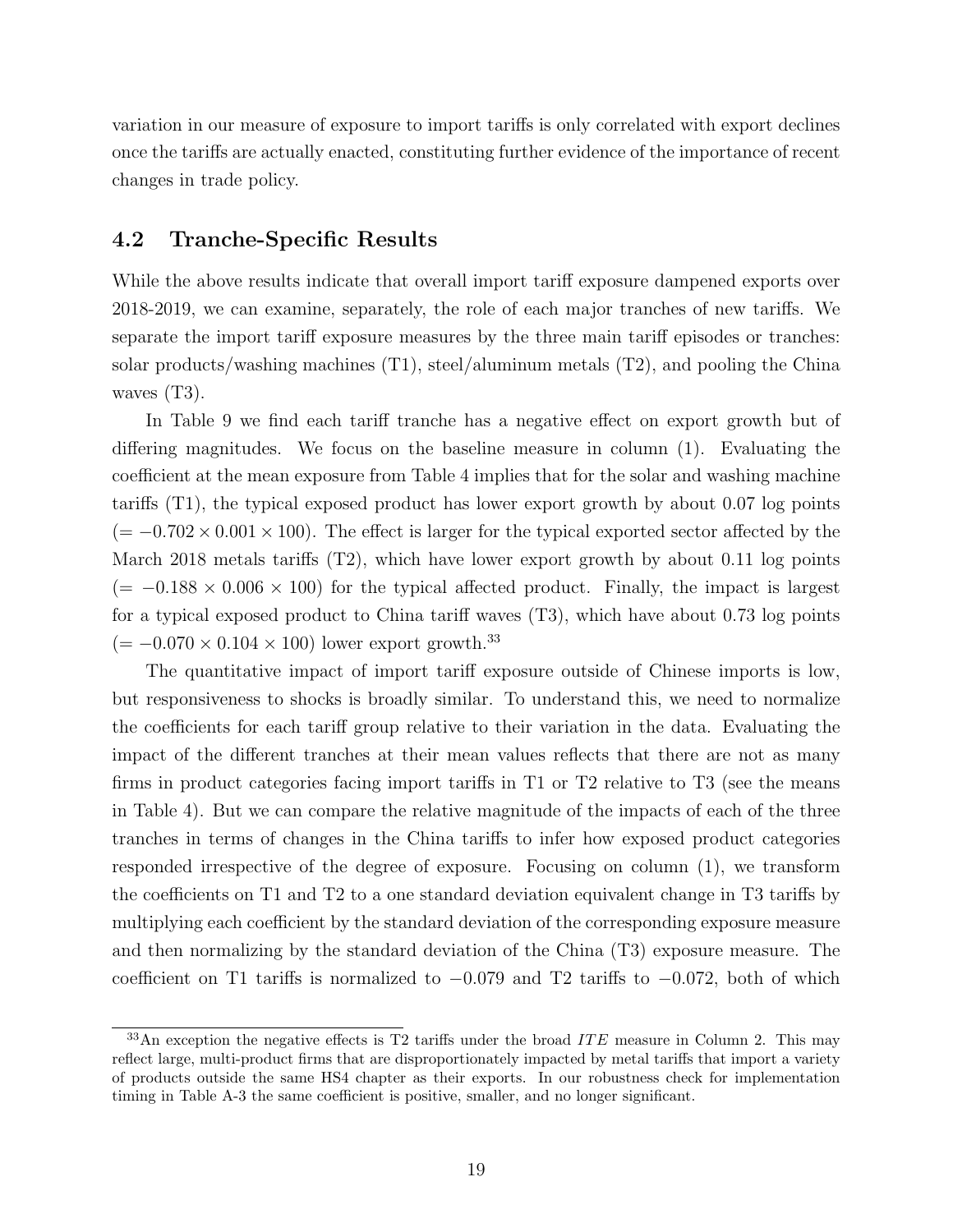are comparable in magnitude to the coefficient on the China tranche of −0.070.[34](#page-1-0) So while firms facing metals tariffs may have a smaller impact on reduction in average export growth in this episode, the estimates suggest the export growth response to standardized shocks is similar across all the tariff tranches.

One potential issue with our approach above is that we ignore the timing of the tranches and interact each group with a pooled, post-2017 indicator throughout 2018-2019. We check that our results are robust to an alternative specification where we include import tariff exposure measures by tranche that take on a value of 0 prior to the date the first tariffs in that tranche go into effect and their continuous value thereafter. We find the results are largely unchanged as shown in Appendix Table [A-3.](#page-52-0)

### 4.3 Timing of Effects

Although the first wave of the trade war began in January 2018 with the solar product tariffs, the majority of U.S. imposed import tariffs were not in place until late 2018, with another major ratcheting up of tariffs on imported intermediates from China occurring in May 2019.

We provide some decomposition of this timing in the variation across tranches discussed above in Table [9](#page-40-0) (and Appendix Table [A-3\)](#page-52-0). However, many of the tariff waves were announced and threatened in advance, including detailed lists of tariff lines, as we discussed in Section [2.](#page-6-0) The latter may have induced some anticipatory effects, a chilling effect at the time of announcement or advancing import orders in advance of the increase. For this reason, we estimate the time variation in the supply chain impacts of changes in U.S. import tariffs directly by interacting quarter dummies with our IT E measures, as in specification [\(7\)](#page-18-0). This allows the impact of  $ITE_p$  to vary across quarters even though the  $ITE_p$  measure itself is time invariant. We interact the import tariff exposure measure by specific quarters beginning in 2018.

Separating the timing out in more detail, there is strong evidence of significant, negative effects for the typical affected export product beginning in 2018Q3, as well as some signs of negative effects in earlier quarters depending on the exposure measure. In Table [10](#page-41-0) the larger impacts in the latter part of 2019 are consistent with additional tariff tranches being added throughout 2018, and the tariffs from China being increased in early 2019. We expect a smaller initial effect in 2018 since our  $ITE$  measure uses all the newly-imposed tariffs through 2019, regardless of timing. Moreover, our results are consistent with exporters taking time to react due to existing inventories, adjustment costs, and uncertainty about how long the

 $34T1: (-0.702 \times 0.012)/0.107 = -0.079$  and T2:  $(-0.188 \times 0.041)/0.107 = -0.072$ .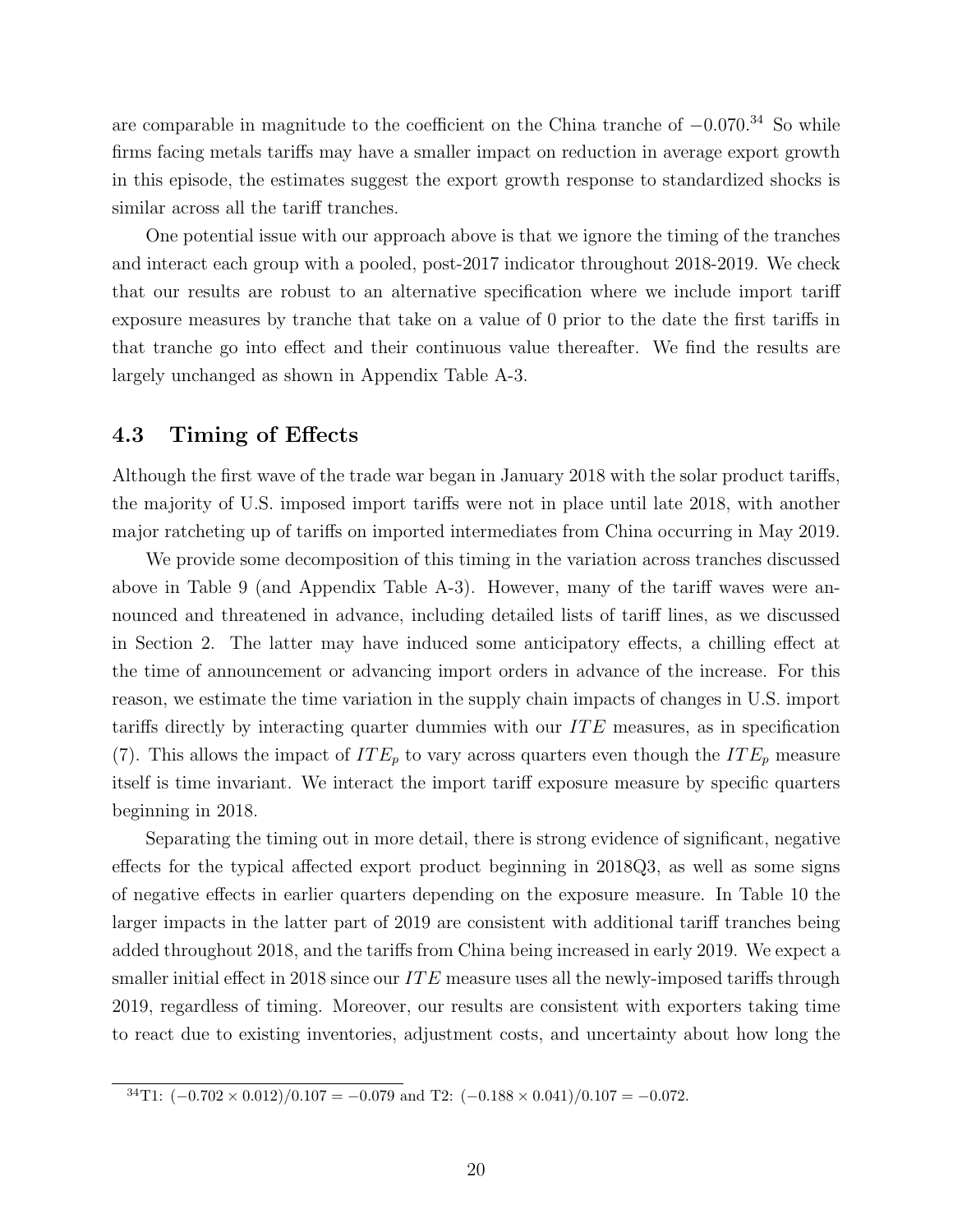tariff increases would remain in place. Interestingly, the effects for 2019 Q4 appear to be of smaller magnitude than earlier quarters, which reflects not only that suppliers may have started adjusting to the new tariffs, but also that the 12-month change in exports is beginning to include 2018 Q4, a period when export growth was already weakening significantly from import tariff exposure.[35](#page-1-0)

The quantitative implications of these estimates are large, especially by 2019. We again consider a movement from unaffected to the mean value of the  $ITE_p$  measure to assess the magnitude of these coefficients. In the worst quarter, 2019Q3, we estimate  $\hat{\Gamma}_{2019Q3-0}$  = −0.185. So the typical affected HS6 product has a 12-month change in exports that is about 2 log points  $(-0.185 \times 0.11 \approx -0.02)$  lower than the typical less affected product. Averaging the quarterly coefficients by year, i.e. −0.068 in 2018 and −0.116 in 2019, we find a reduction in export growth relative to unaffected products of almost 0.75 log points in 2018 and 1.3 log points in 2019. Thus the two-year, cumulative change from summing the effects up is about 2 log points. These relative magnitudes are robust to all three exposure measures, as indicated in columns (2) and (3) for the narrow and broad measures, respectively. Regardless of the exposure measure, foreign retaliatory export tariffs had a large and negative impact on U.S. export growth.

To put the import tariff exposure estimates in perspective relative to foreign retaliatory export tariffs, we calculate the *ad valorem* tariff equivalent (AVE) of the U.S. import tariffs. We use the estimated coefficient on the import tariff exposure measures  $(\Gamma_{Q_t-0})$ , distribution of the exposure measures  $(ITE_p)$ , and the coefficient on the elasticity of the retaliatory tariff effects  $(\theta_{\tau})$ . The *ad valorem* equivalent of import tariffs friction on supply chains is

<span id="page-22-0"></span>
$$
\tau^{AVE} = \exp\left(\frac{\Gamma_{Q_t-0} \times ITE_p}{\theta_\tau}\right) - 1. \tag{8}
$$

The AVE measures the change in foreign tariffs on U.S. exports that would generate an equivalent change in export growth as relative to levels of the  $ITE_p$  measure.<sup>[36](#page-1-0)</sup> At the mean of the  $ITE_p = 0.11$ , using the coefficients in column (2) of Table [10,](#page-41-0) the  $AVE$  of the supply chain effect varies from about 0.5 to more than 2%, depending on the quarter. Using the average of quarterly coefficients by year as above, we plot the AVE in Figure [4](#page-35-0) from zero to two standard deviations above the mean of  $ITE$ . In 2018, the AVE tariff change at the mean

<sup>35</sup>Note that the average of all 8 quarterly coefficients is roughly equal to the pooled coefficient in Table 7. Moreover, the average annual effect coefficient is −0.077 for the months of 2019 Q4, but the two-year cumulative coefficient, summing up 2018 Q4 and 2019 Q4, is  $-0.097 - 0.077 = -0.174$ .

<sup>&</sup>lt;sup>36</sup>[Handley and Limao](#page-30-12) [\(2017\)](#page-30-12) undertake a similar exercise to compare effects of trade policy uncertainty with other policies.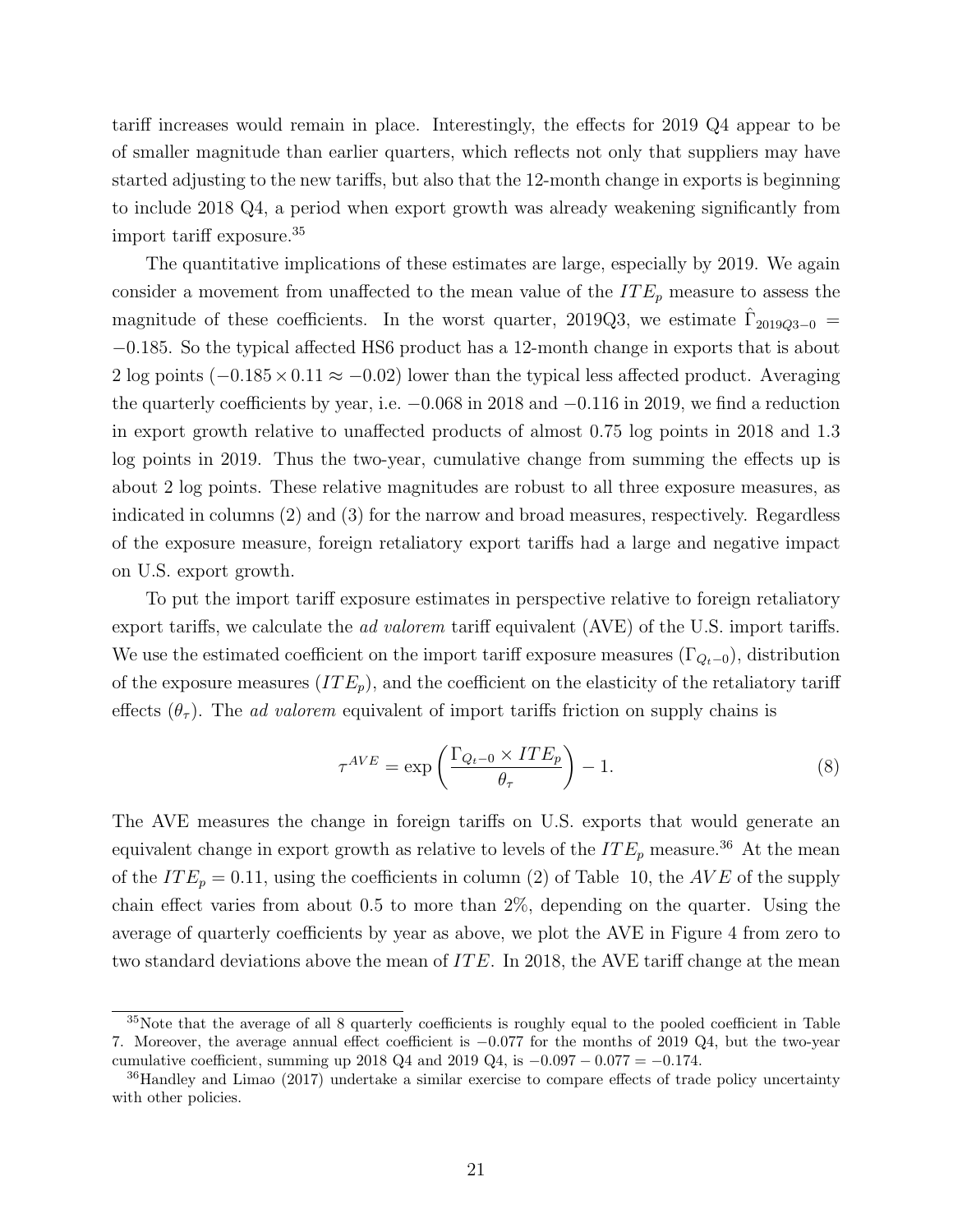is nearly 1%. But in 2019, when the third wave of China tariffs had been in place the entire year, the AVE is about 1.5% and as high as 4% for products with exposure more than two standard deviations above the mean. At the higher end, these AVE tariffs are comparable to the average U.S. statutory Most-Favored Nation tariff on all countries without a free trade agreement. More importantly, these are the frictions applied to the growth for the average country-product export variety. These are large drags on export growth, especially when recalling the direct tariff retaliation on U.S. goods affected only 8% of U.S. exports.

The magnitude of the estimated effects may seem large compared to what appears to be a fairly small cost shock in the aggregate - total customs duties collected in 2018 was \$53.3 billion or about 2% of total merchandise imports [\(U.S. Bureau of Economic Analysis,](#page-31-6) [2019\)](#page-31-6). However, our import tariff exposure measure is meant to capture not just the effect of actually paying the tariffs, but the comprehensive set of activities that need to be undertaken to reoptimize supply chains in response to the tariffs and accompanying uncertainty. Anecdotally, U.S. firms have described these effects as significant to their operations, perhaps even more important than the actual direct increase in costs from the tariffs themselves. If exporters choose to drop out of importing and exporting altogether in response to new tariffs on intermediate inputs, our measure would still capture the effects of that decision on total export growth. Thus, even though we do not take a position on precisely how the increase in costs transmits through the supply chains of affected firms, our estimated effects encompass a wide range of potential responses by U.S. exporters to the new import tariffs.

### 4.4 Decomposition of Effects

The  $ITE_p$  measures are nested and allow us to decompose the strengths of the supplychain linkages embedded in the different concepts of imported product relatedness. The baseline exposure measure captures the supply chain effects of import tariffs. In contrast, the broad measure reflects an overall sensitivity of exports to any import tariffs, even in unrelated categories; while the narrow measure reflects only the HS6 products with the closest characteristics to those products receiving import tariffs.

We test the relative importance of each linkage by computing the residual differences of broader measures relative to a more narrow measure. For example,  $ITE^{Broad}_p -ITE_p$  reflects the residual share of product  $p$  exporters in the broad measure exposed to any tariff that were **not** exposed to import tariffs on a product in the same group of HS4 products. The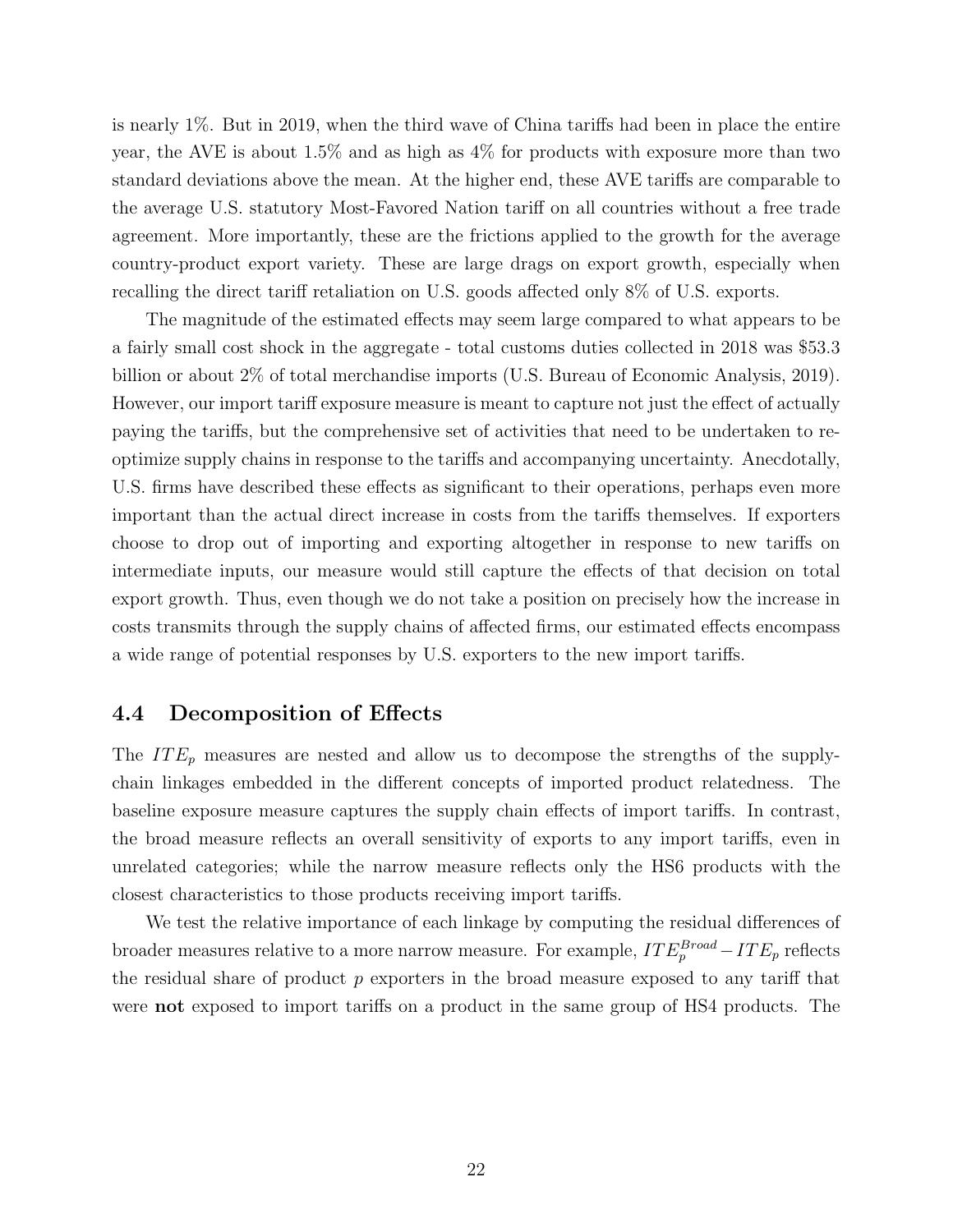nesting implies that the following identities will hold

<span id="page-24-2"></span><span id="page-24-0"></span>
$$
ITE_p^{Broad} = [ITE_p^{Broad} - ITE_p] + ITE_p \tag{9a}
$$

$$
ITE_p^{Broad} = [ITE_p^{Broad} - ITE_p^{Narrow}] + ITE_p^{Narrow}
$$
\n(9b)

<span id="page-24-1"></span>
$$
ITE_p^{Broad} = [ITE_p^{Broad} - ITE_p] + [ITE_p - ITE_p^{Narrow}] + ITE_p^{Narrow}. \tag{9c}
$$

We can thus regress the 12-month change in log exports on the right-hand sides of Equations [\(9a\)](#page-24-0) through [\(9c\)](#page-24-1) to decompose the importance of each exposure measure. Table [11](#page-42-0) illustrates the results from this exercise. As column (1) shows, like the post-2017 interaction, the coefficient on a post-2018Q3 indicator interacted with the import tariff exposure measure is negative and significant.<sup>[37](#page-1-0)</sup> Column (2) includes the baseline exposure measure,  $ITE_p$ , with an indicator for the post-2018Q3 period, as well as, for each product,  $p$ , the difference between  $ITE_p^{Broad}$  and  $ITE_p$  from the RHS of equation [\(9a\)](#page-24-0). The baseline measure remains negative and significant, increasing in magnitude relative to column  $(1)$ . The difference measure is statistically significant but smaller in relative magnitude, indicating that variation at the HS4 level of supply chain linkages is a larger driver of the results. Column (4) repeats the exercise, but using the narrow measure combined with the difference between  $ITE_{p}^{Broad}$ and  $ITE_p^{Narrow}$  from [\(9b\)](#page-24-2). The difference between the broad and narrow measure is negative and significant alongside the narrow measure. In column (5), we use the full breakdown from equation [\(9c\)](#page-24-1). The narrow coefficient and the baseline-narrow  $ITE$  difference coefficients are both negative and significant and larger in absolute value than the coefficient on the broad-baseline difference coefficient.

The results in Table [11](#page-42-0) permit a simple counterfactual exercise. How much higher would export growth have been if the import tariffs were on products less important to firms' supply chains? The mean of the broad measure is 0.55. Of this, the fraction 0.05 is from exporters with narrow exposure (same HS6) and an additional 0.06 is exporters with only baseline exposure (same HS4). Using column (5) of Table [11,](#page-42-0) the effect at the mean from the narrow and baseline net of narrow are  $(-0.143 \times 0.05) - (0.116 \times 0.06) = -0.014$ , or about 1.4 log points on average from 2018Q3-2019Q4. If we assume, counterfactually, that the tariffed products were not part of the exporters supply chains, i.e. shift those products into the residual of the broad measure, then the impact falls to only −0.9 log points  $(-0.083 \times 0.11)$ , which reduces the impact by about 35%. So conservatively, the exporters in this counterfactual continue to pay tariffs on imports, but the drag on export

 $37$ For this decomposition, we focus on the post-2018Q3 period, based on results in Table [10](#page-41-0) showing significant impacts of tariffs for these later periods.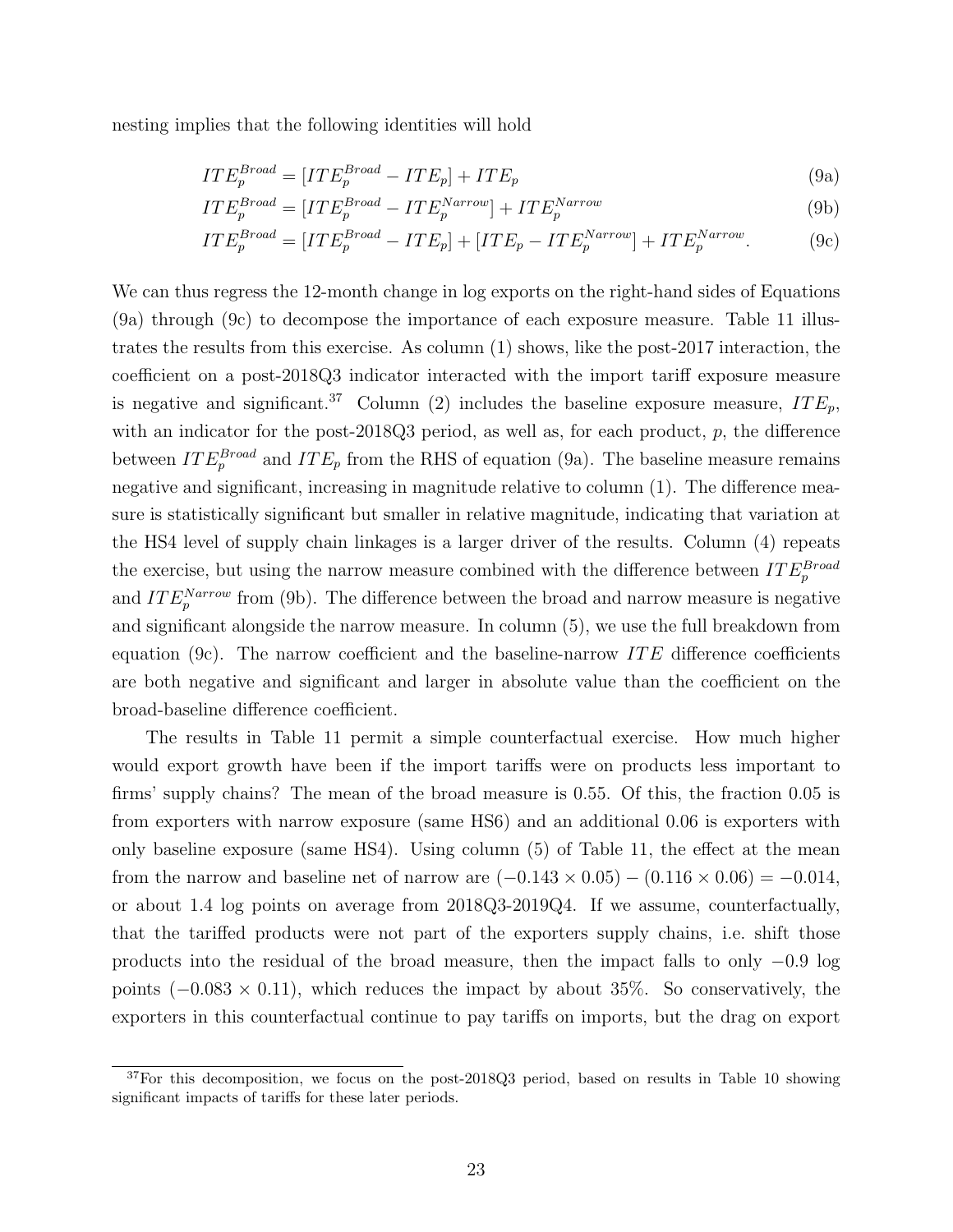growth is notably attenuated when the products are less likely to be part of a supply chain.<sup>[38](#page-1-0)</sup>

### <span id="page-25-0"></span>4.5 Robustness Checks

Our main finding is that U.S. exports were adversely affected by the imposition of U.S. import tariffs, using our preferred baseline measure of exposure (where affected exports are those in the same HS4 category as the import tariff being assessed) and also robust to other exposure measures. In this section, we establish the robustness of the baseline result to alternative samples and specifications.

First, we confirm that the particular choice of year, 2016, to construct the import tariff exposure measures is not driving our results. Table [12](#page-43-0) recreates all three import tariff exposure measures by averaging firm-level data across 2014-2016 to allay concerns that our results may be driven by choice of a single base year. We find that the results remain negative and statistically significant across all three measures.<sup>[39](#page-1-0)</sup> Table [13](#page-44-0) shows that the quarterly results under this alternative exposure measure are also maintained.

Second, we confirm that our results are not being driven by exports to any particular destination. U.S. exports to China declined substantially in the wake of trade tensions flaring in 2018, a decline that may be causing our results to appear stronger than they would otherwise be. Furthermore, since U.S. import tariffs were mostly assessed on imports from China, there may be a particular relationship between U.S. imports from China and U.S. exports to China that is driving our results. This is ruled out in part by the evidence in Figure [1](#page-32-0) showing no particular set of countries or products explains weak export growth. Our inclusion of country-time and country-industry fixed effects already addresses these concerns, but some spurious correlations between our measure of particular country groups or products may remain.

Table [14](#page-45-1) shows our results are robust to excluding China or other major geographic regions of the world. Column (1) of Table [14](#page-45-1) presents regression results after excluding U.S. exports to China. The  $ITE_p$  measure interacted with post-2018Q3 indicator yield very similar results to the overall result from column (1) in Table [10](#page-41-0) even after excluding exports from China. This suggests that many tariffed imports from China were inputs to output exported to the rest of the world. The remaining columns, (2) through (8), exclude U.S. exports to North America, Central America, South America, Europe, Asia, Australia and Oceania, and Africa, respectively. The results are all in line with the baseline result,

<sup>&</sup>lt;sup>38</sup>We find the same attenuation of 35% by taking the ratio of the coefficients on  $ITE_p$  and the broad residual in column (2) of Table [11,](#page-42-0) e.g.  $1 - (0.083/0.128) = 35\%$ .

<sup>39</sup>See Table [4](#page-37-1) for summary statistics.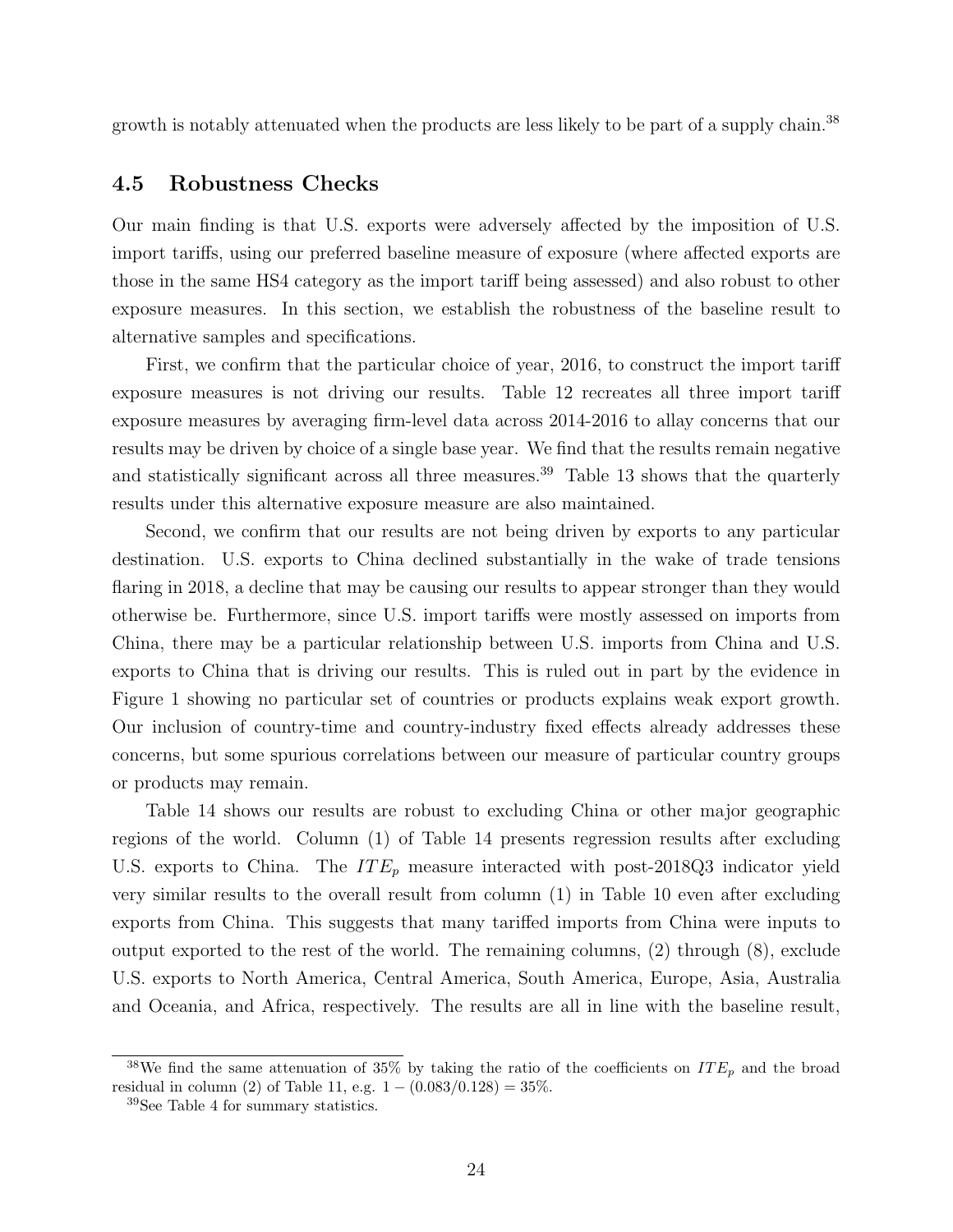indicating that there is no single region driving our main negative finding. That said, it is interesting to note that excluding exports to Asia (column 6) results in a coefficient estimate about 30% less negative than other specifications. This suggests that import tariffs had a more deleterious impact on U.S. exports to Asia relative to other regions.<sup>[40](#page-1-0)</sup>

Third, we explore whether the timing of the various waves of retaliation over the 2018- 2019 period may be driving the overall decline in exports and causing our results to be stronger. The actual amount of the retaliatory tariff may also matter in a non-linear manner such that our current control for retaliatory tariffs may not reflect their full impact on exports. Thus, in column (1) of Table [15,](#page-45-0) we exclude all export products that faced any retaliation whatsoever over our time period.[41](#page-1-0) Removing these categories does little to alter our overall result.

Fourth, we confirm the robustness of our results to using a consistent set of HS codes over the sample period which encompasses a switch in HS nomenclature in 2017 relative to the HS 2012 nomenclature in place from 2012-2016. Throughout the analysis above, we used only those HS6 export codes that were not merged or split with other codes over time to avoid aggregating potentially unrelated product trade flows or import tariffs together. We also include a robustness check where include all the concorded HS codes.<sup>[42](#page-1-0)</sup> In column  $(2)$  of Table [15,](#page-45-0) we add about 100,000 observations but results remain very similar to the baseline.

Finally, we consider a cost based import tariff exposure measure that varies by country and time. Thus far we have been agnostic about how exactly the increase in import tariffs is affecting exporters. All that matters for the above specifications is whether an exporter was potentially subject to tariffs but not the tariff rates. Some research has found that the tariff burden is falling directly on U.S. businesses rather than foreign companies, so part of our results likely stem from the direct increase in input costs [\(Amiti et al.,](#page-29-5) [2019;](#page-29-5) [Cavallo et al.,](#page-30-6) [2019\)](#page-30-6). To check this, we consider a different import tariff exposure measure that generates the implied dollar value increase in duties paid, defined as

<span id="page-26-0"></span>
$$
ITE_{pc}^{Cost} = \frac{ImpliedDuties_{pc,2016}^{T,All}}{ImportValue_{pc,2016}}
$$
\n
$$
(10)
$$

<sup>&</sup>lt;sup>40</sup>Since excluding China does not generate a similar reduction, the result here is consistent with spillovers throughout "Factory Asia" to supply chains where China plays a central role. Our exposure measure does not distinguish between upstream and downstream production. So this may reflect a reduction in tariffed Chinese inputs feeding through to U.S. exports to the rest of Asia. Alternatively, U.S. exports to Thailand or Korea may fall if a later production stage in China faces new U.S. tariffs as an import.

<sup>&</sup>lt;sup>41</sup>We continue to not include either the September 1, 2019 U.S. tariff increases or the subsequent retaliation in this analysis.

<sup>&</sup>lt;sup>42</sup>Specifically, we aggregate values and average tariff into a unique 2012 HS nomenclature code that is consistent over time. See Appendix [A](#page-46-0) for more details.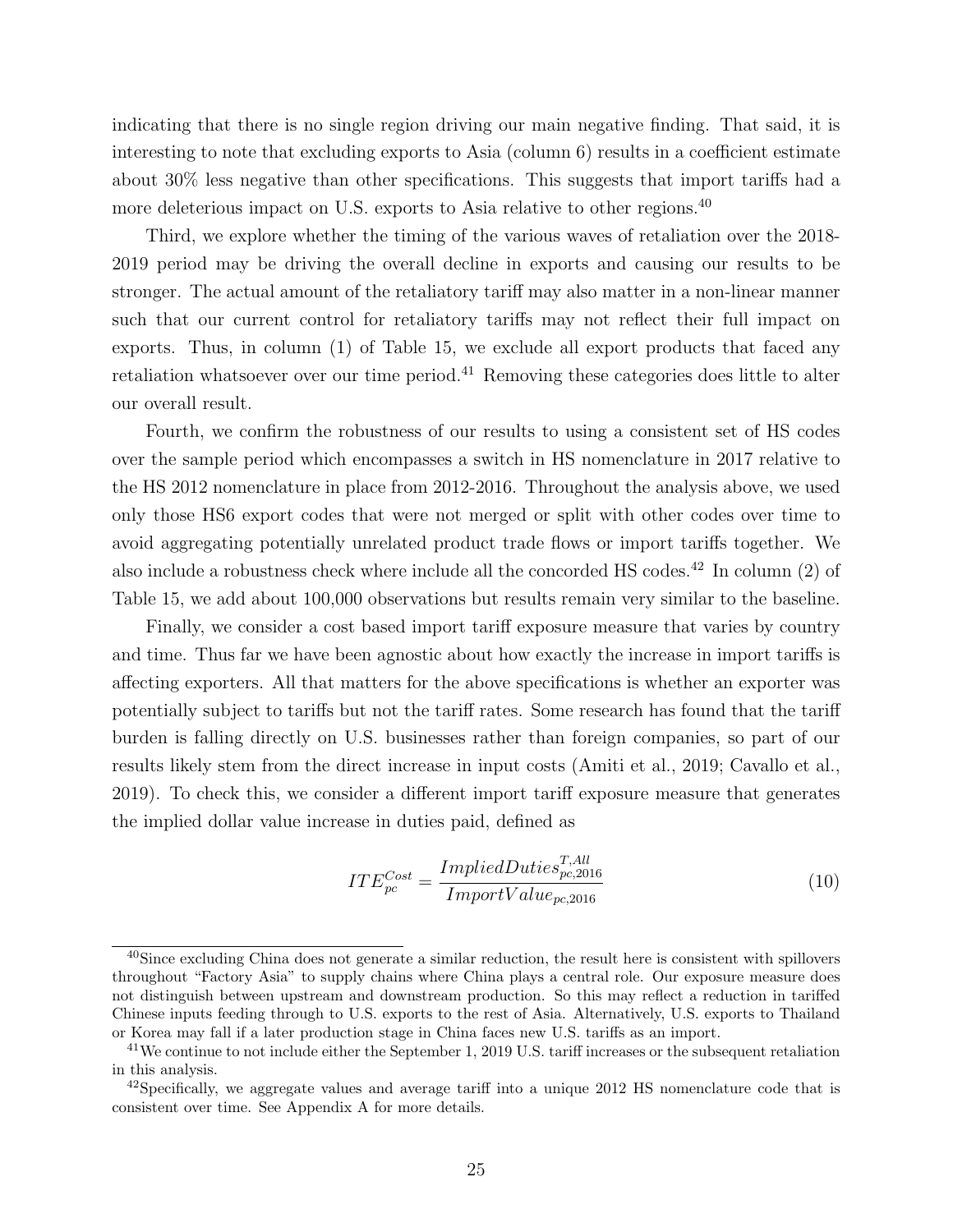where  $ImpliedDuties_{pc,2016}^{T,All}$  measures the implied value of new duties borne by exporters buying a product p from source country c (tariff rate increase  $\times$  value of imports in 2016); *ImportValue*<sub>pc,2016</sub> is the total value of imports in a HS6 product and country pair in 2016.  $ITE_{pc}^{Cost}$  is a direct measure of increases in input costs as implied by increases in U.S. import tariffs and has a mean of 0.03, which means that the implied increase in costs from U.S. import tariffs is around 3% of imports for the average product-country pair. The cost measure is interesting in its own right, but it measures only one specific channel through which import tariffs could impact exports: direct increases in input costs that may not fully reflect a variety of other policy induced fixed and switching costs within the supply chain. Nevertheless, the coefficient on the interaction between  $ITE_{pc}^{Cost}$  measure and a post-2018Q3 indicator in column (3) of Table [15,](#page-45-0) indicates that there is a statistically significant and negative impact on U.S. export growth.

### <span id="page-27-0"></span>5 Concluding Remarks

We provide empirical evidence that increases in U.S. import tariffs over 2018-2019 significantly dampened U.S. export growth. Using detailed firm-level microdata to assess the incidence of tariffs on firms in 2016, before the onset of the tariff war, we find that almost one fourth of U.S. exporters imported products subject to new import tariffs. Moreover, these firms account for more than 80% of U.S. exports by value. Affected firms were disproportionately larger than the average exporter in term of total exports, employment, and number of establishments. The incidence of these tariffs is non-trivial for U.S. firms in general. Over 30% of U.S. firms and employment in the non-farm private sector are subject to new import tariffs. The implied duties per worker, based on 2016 import bundles, are \$900 per worker overall and about \$1,600 in the manufacturing sector.

We match U.S. exporters of specific products to the basket of products that they also import. Because some of those imported products will eventually face new import tariffs in 2018-2019, we can construct import tariff exposure measures for over 5,000 detailed, export products from the firm-level microdata. Our generalized difference-in-differences estimates imply that export growth was 1 log point lower on average in 2018-2019, and up to 2 log points lower from late 2019, for the average product affected by U.S. import tariffs. By 2019, this spillover friction from import tariffs to exports was equivalent to an ad valorem tariff of about 1.5% on U.S. exports at mean exposure and 3-4% for products one or two standard deviations above the mean. Moreover, the export growth reductions would have been 35% smaller if the new import tariffs were not levied on products likely to be part of the average firm's supply chain.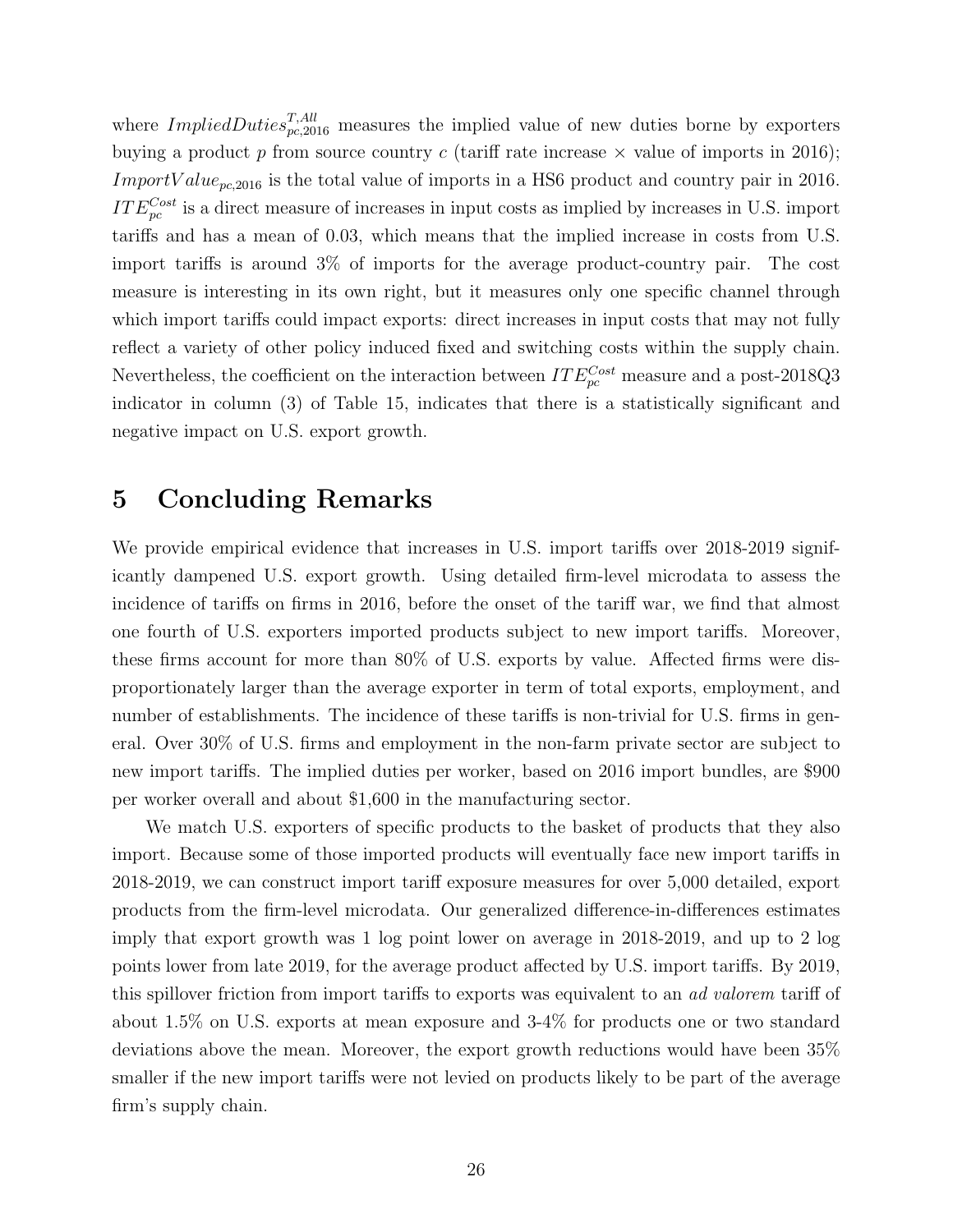More broadly, our novel approach combining detailed firm-level trade transactions data with higher frequency public-use trade data enables estimation of near contemporaneous impacts of trade policy in the presence of global supply chains. We show that, in practice, trade policy designed to avoid tariffs on consumer goods may disproportionately impact imported inputs, spilling over to affect exports of other products to third countries. Moreover, research estimating the direct trade, price and welfare impacts of U.S. import tariffs and subsequent retaliation by trade partners that omits the indirect the supply chain spillovers are likely to understate the total impact on firms and their workers.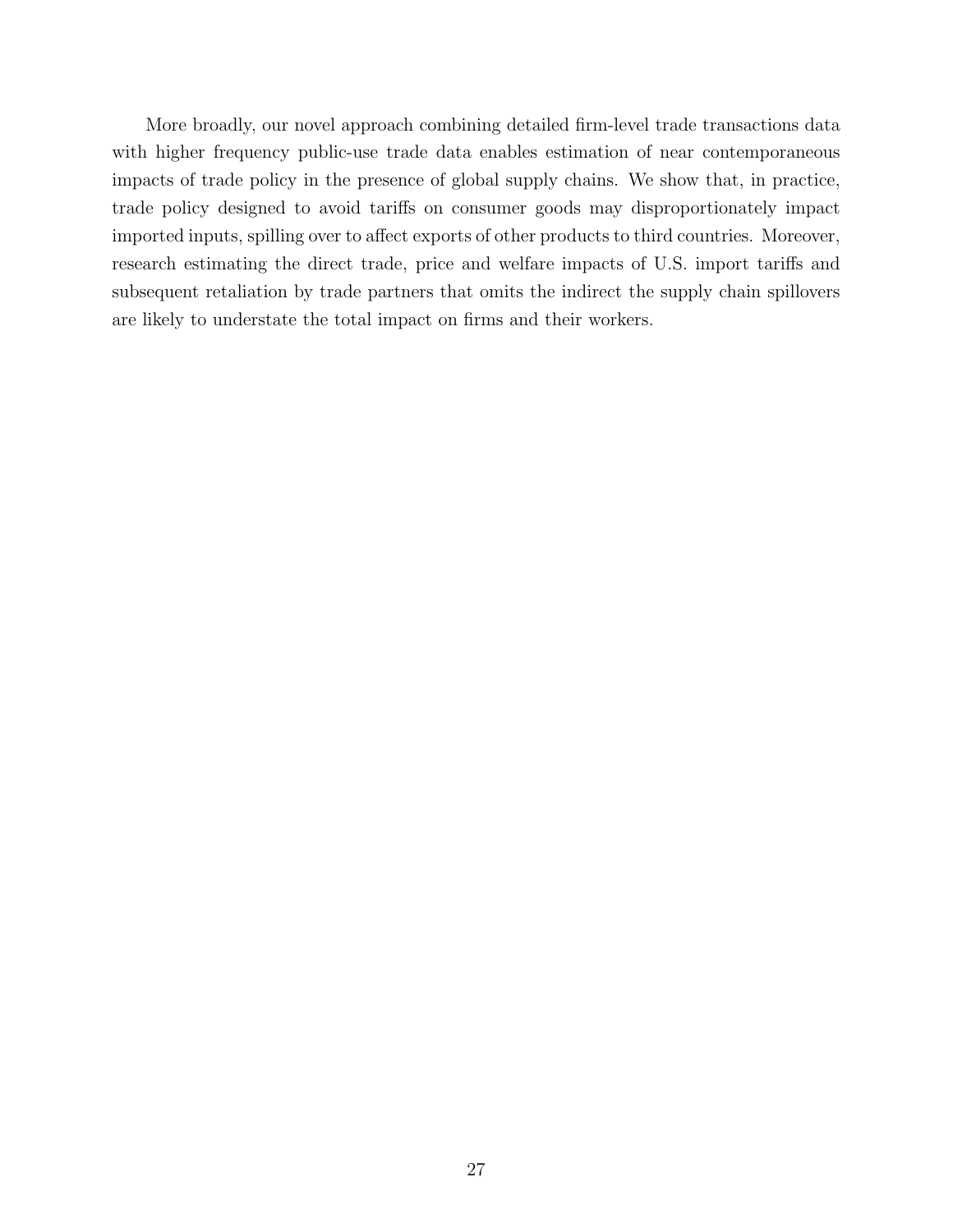### References

- <span id="page-29-1"></span>Almunia, Miguel, Pol Antrás, David Lopez-Rodriguez, and Eduardo Morales, "Venting Out: Exports During a Domestic Slump," 2018. mimeo.
- <span id="page-29-5"></span>Amiti, Mary, Stephen J. Redding, and David Weinstein, "The Impact of the 2018 Trade War on U.S. Prices and Welfare," Journal of Economic Perspectives, 2019, 33 (4), 187–210.
- <span id="page-29-0"></span>Baldwin, Richard, The Great Convergence: Information Technology and the New Globalization, Harvard University Press, 2016.
- <span id="page-29-11"></span>Benguria, Felipe and Felipe Saffie, "Dissecting the Impact of the 2018-2019 Trade War on U.S. Exports," 2019. mimeo.
- <span id="page-29-7"></span>Bernard, Andrew B., J. Bradford Jensen, Stephen J. Redding, and Peter K. Schott, "Global Firms," Journal of Economic Literature, 2018, 56 (2), 565–619.
- <span id="page-29-14"></span>, Teresa C. Fort, Valerie Smeets, and Frederic Warzynski, "Heterogeneous Globalization: Offshoring and Reorganization," 2020. NBER Working Paper 26854.
- <span id="page-29-9"></span>Blanchard, Emily J., Chad P. Bown, and Davin Chor, "Did Trump's Trade War Impact the 2018 Election?," 2019. NBER Working Paper 26434.
- <span id="page-29-8"></span> $, \_$ ,  $\_$ , and Robert C. Johnson, "Global Supply Chains and Trade Policy," 2016. NBER Working Paper 21883.
- <span id="page-29-2"></span>Boehm, Christoph E., Aaron Flaaen, and Nitya Pandalai-Nayar, "Input Linkages and the Transmission of Shocks: Firm-level Evidence from the 2011 Tohoku Earthquake," Review of Economics and Statistics, 2019, 101 (1), 60–75.
- <span id="page-29-12"></span>Bown, Chad P., "U.S.-China Trade War: The Guns of August," 2019. Trade Investment Policy Watch, Peterson Institute of International Economics.
- <span id="page-29-4"></span>and Eva Zhang, "Measuring Trump's 2018 Trade Protection: Five Takeaways," 2019. Trade Investment Policy Watch, Peterson Institute of International Economics.
- <span id="page-29-3"></span>and Melina Kolb, "Trump's Trade War Timeline: An Up-to-Date Guide," 2019. Trade Investment Policy Watch, Peterson Institute of International Economics.
- <span id="page-29-10"></span> $\overline{\phantom{a}}$ , Paola Conconi, Aksel Erbahar, and Lorenzo Trimarchi, "Trade Protection Along Supply Chains," 2020. mimeo.
- <span id="page-29-13"></span>Bunge, Jacob, Kirk Maltais, and Lucy Craymer, "China Deals 'Body Blow' to Struggling U.S. Farm Belt," The Wall Street Journal, 2019, August 6, 2019.
- <span id="page-29-6"></span>Caldara, Dario, Matteo Iacoviello, Patrick Molligo, Andrea Prestipino, and Andrea Raffo, "The Economic Effects of Trade Policy Uncertainty," 2019. mimeo.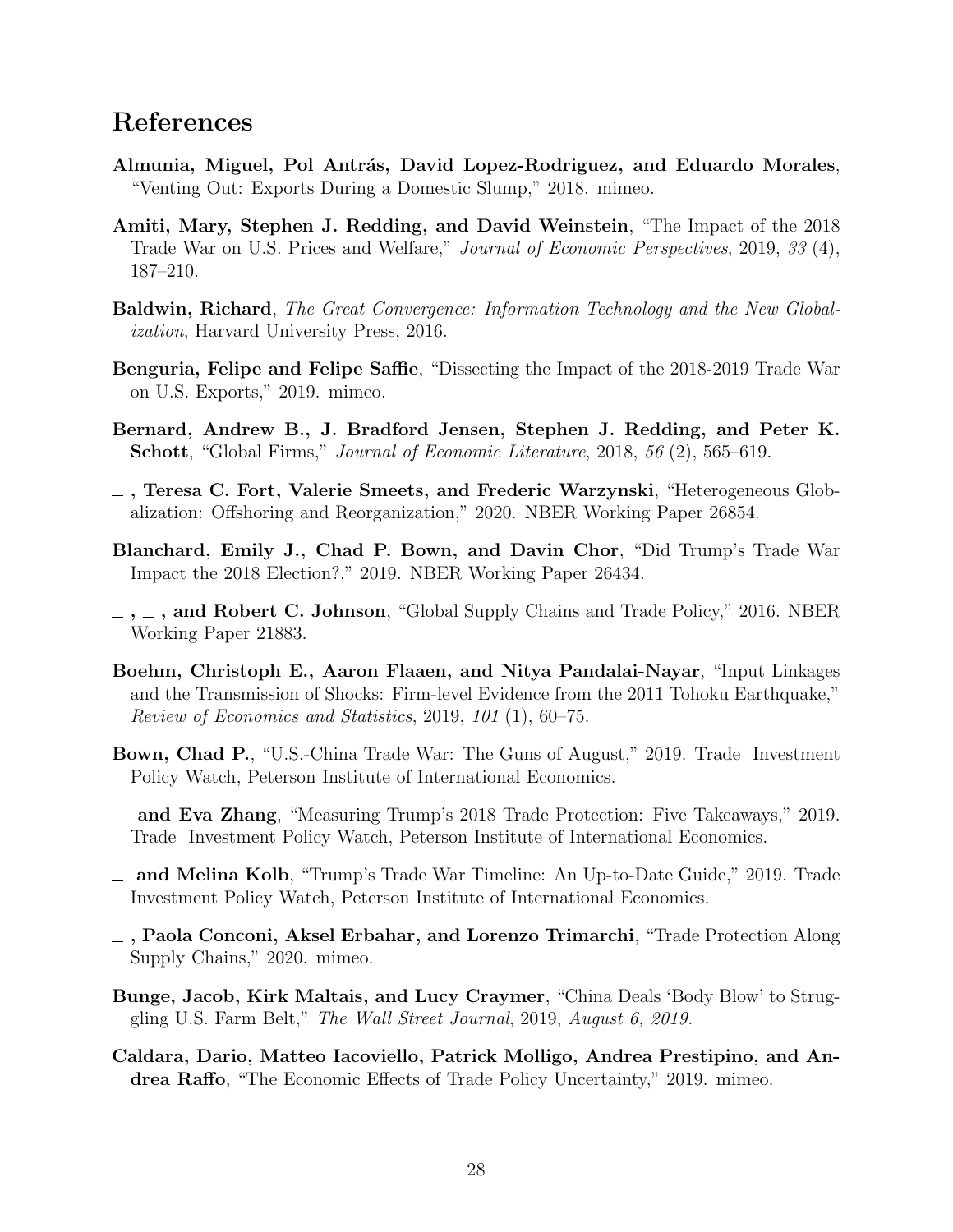- <span id="page-30-6"></span>Cavallo, Alberto, Gita Gopinath, Brent Neiman, and Jenny Tang, "Tariff Passthrough at the Border and at the Store: Evidence from US Trade Policy," 2019. NBER Working Paper 26396.
- <span id="page-30-5"></span>Fajgelbaum, Pablo D., Pinelopi K. Goldberg, Patrick J. Kennedy, and Amit K. Khandelwal, "The Return to Protectionism," The Quarterly Journal of Economics, 2020,  $135(1), 1-55.$
- <span id="page-30-9"></span>Federal Register, "Notice of Determination and Request for Public Comment Concerning Proposed Determination of Action Pursuant to Section 301: China's Acts, Policies, and Practices Related to Technology Transfer, Intellectual Property, and Innovation," [https:](https://www.govinfo.gov/content/pkg/FR-2018-04-06/pdf/2018-07119.pdf) [//www.govinfo.gov/content/pkg/FR-2018-04-06/pdf/2018-07119.pdf](https://www.govinfo.gov/content/pkg/FR-2018-04-06/pdf/2018-07119.pdf) April 6, 2018. accessed December 19, 2019.
- <span id="page-30-3"></span>Federal Reserve Beige Book, "Summary of Commentary on Current Economic Conditions by Federal Reserve District," [https://www.federalreserve.gov/monetarypolic](https://www.federalreserve.gov/monetarypolicy/files/BeigeBook_20191127.pdf) [y/files/BeigeBook](https://www.federalreserve.gov/monetarypolicy/files/BeigeBook_20191127.pdf) 20191127.pdf November 27, 2019.
- <span id="page-30-4"></span>Flaaen, Aaron B., Ali Hortaçsu, and Felix Tintlenot, "The Production Relocation and Price Effects of U.S. Trade Policy: The Case of Washing Machines," American Economic Review, 2020, 110 (7), 2103–2127.
- <span id="page-30-7"></span> $\Box$  and Justin R. Pierce, "Disentangling the Effects of the 2018-2019 Tariffs on a Globally Connected U.S. Manufacturing Sector," Finance and Economics Discussion Series 2019- 086, Board of Governors of the Federal Reserve 2019.
- <span id="page-30-12"></span>Handley, Kyle and Nuno Limao, "Policy Uncertainty, Trade, and Welfare: Theory and Evidence for China and the United States," American Economic Review, 2017, 107 (9), 2731–2783.
- <span id="page-30-11"></span>Hummels, David, Jakob Munch, and Chong Xiang, "Offshoring and Labor Markets," Journal of Economic Literature, 2018, 56 (3), 981–1028.
- <span id="page-30-0"></span> $-$ , Jun Ishii, and Kei-Mu Yi, "The Nature and Growth of Vertical Specialization in World Trade," Journal of International Economics, 2001, 1 (54), 75–96.
- <span id="page-30-10"></span>, Rasmus Jørgensen, Jakob Munch, and Chong Xiang, "The Wage Effects of Offshoring: Evidence from Danish Matched Worker-Firm Data," American Economic Review, 2014, 104 (6), 1597–1629.
- <span id="page-30-2"></span>Irwin, Douglas A., "The Smoot-Hawley Tariff: A Quantitative Assessment," Review of Economics and Statistics, 1998, 80 (2), 326–334.
- <span id="page-30-8"></span>Jarmin, Ronald S. and Javier Miranda, "The Longitudinal Business Database," 2002. U.S. Census Bureau Center for Economic Studies Working Paper 02-17.
- <span id="page-30-1"></span>Johnson, Robert and Guillermo Noguera, "A Portrait of Trade in Value-Added Over Four Decades," Review of Economics and Statistics, 2017, 99 (5), 896–911.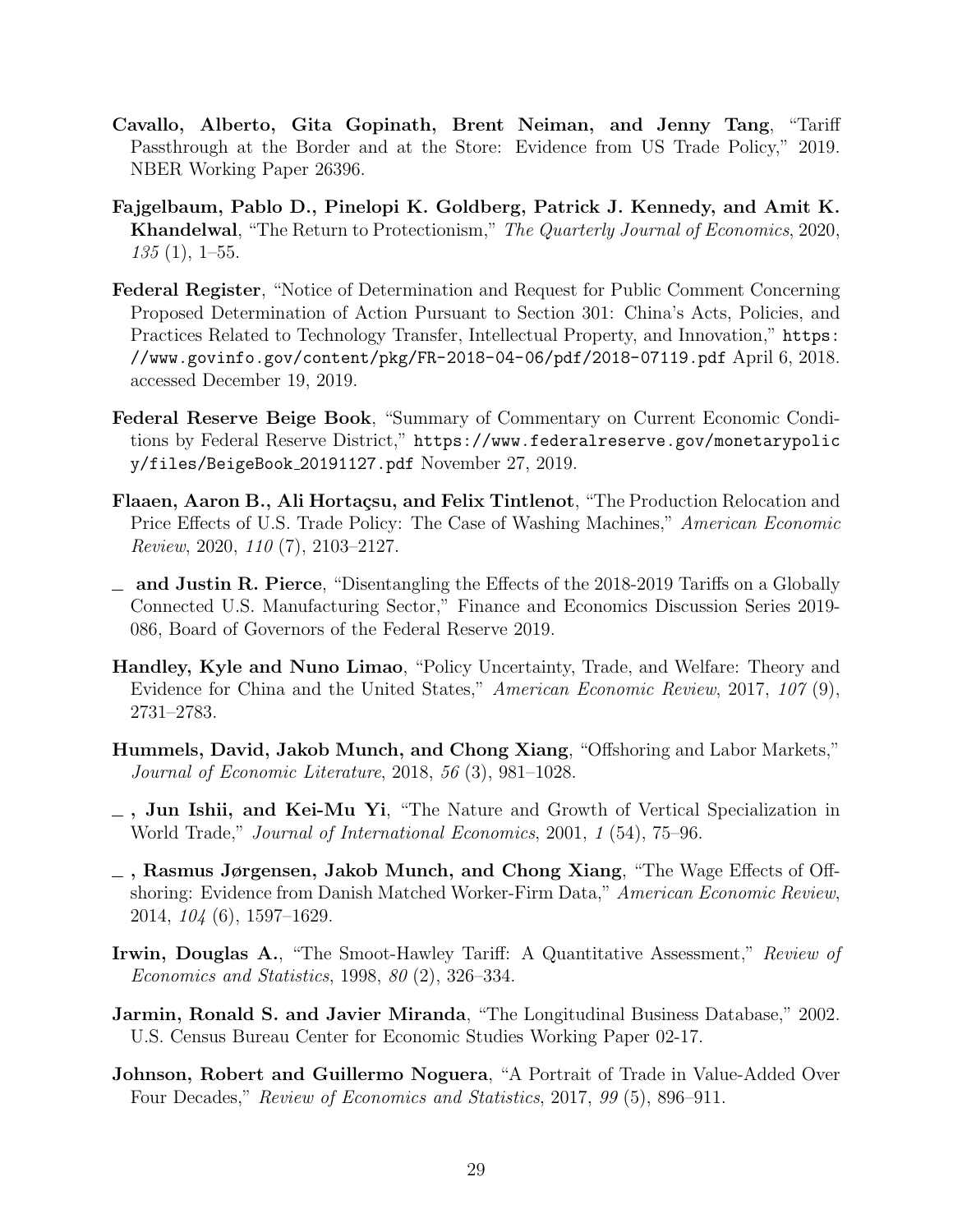- <span id="page-31-1"></span>Lovely, Mary E. and Yang Liang, "Trump Tariffs Primarily Hit Multinational Supply Chains, Harm US Technology Competitiveness," Policy Brief, 2018, 18-12, Peterson Institute of International Economics.
- <span id="page-31-4"></span>Monarch, Ryan, "It's Not You, It's Me: Breakups in U.S.-China Trade Relationships," International Finance Discussion Papers 1165, Board of Governors of the Federal Reserve 2016.
- <span id="page-31-6"></span>U.S. Bureau of Economic Analysis, "Taxes on Production and Imports," National Income and Product Accounts 2019. Table 3.5.
- <span id="page-31-2"></span>U.S. Senate Committee on Finance, "Hearing Before the Committee on Finance United States Senate 115th Congress Second Session," [https://www.finance.senate.gov/imo](https://www.finance.senate.gov/imo/media/doc/36528.pdf,) [/media/doc/36528.pdf](https://www.finance.senate.gov/imo/media/doc/36528.pdf,), 2018. accessed December 19, 2019.
- <span id="page-31-3"></span>Waugh, Michael E., "The Consumption Response to Trade Shocks: Evidence from the U.S.-China Trade War," 2019. NBER Working Paper 26353.
- <span id="page-31-5"></span>World Customs Organization, "HS Nomenclature 2002 Edition," [http://www.wcoomd](http://www.wcoomd.org/en/topics/nomenclature/instrument-and-tools/hs_nomenclature_previous_editions/hs_nomenclature_table_2002.aspx) [.org/en/topics/nomenclature/instrument-and-tools/hs](http://www.wcoomd.org/en/topics/nomenclature/instrument-and-tools/hs_nomenclature_previous_editions/hs_nomenclature_table_2002.aspx) nomenclature previou s editions/hs [nomenclature](http://www.wcoomd.org/en/topics/nomenclature/instrument-and-tools/hs_nomenclature_previous_editions/hs_nomenclature_table_2002.aspx) table 2002.aspx 2019. accessed December 19, 2019.
- <span id="page-31-0"></span>Yi, Kei-Mu, "Can Vertical Specialization Explain the Growth of World Trade," Journal of Political Economy, 2003, 111 (1), 52–102.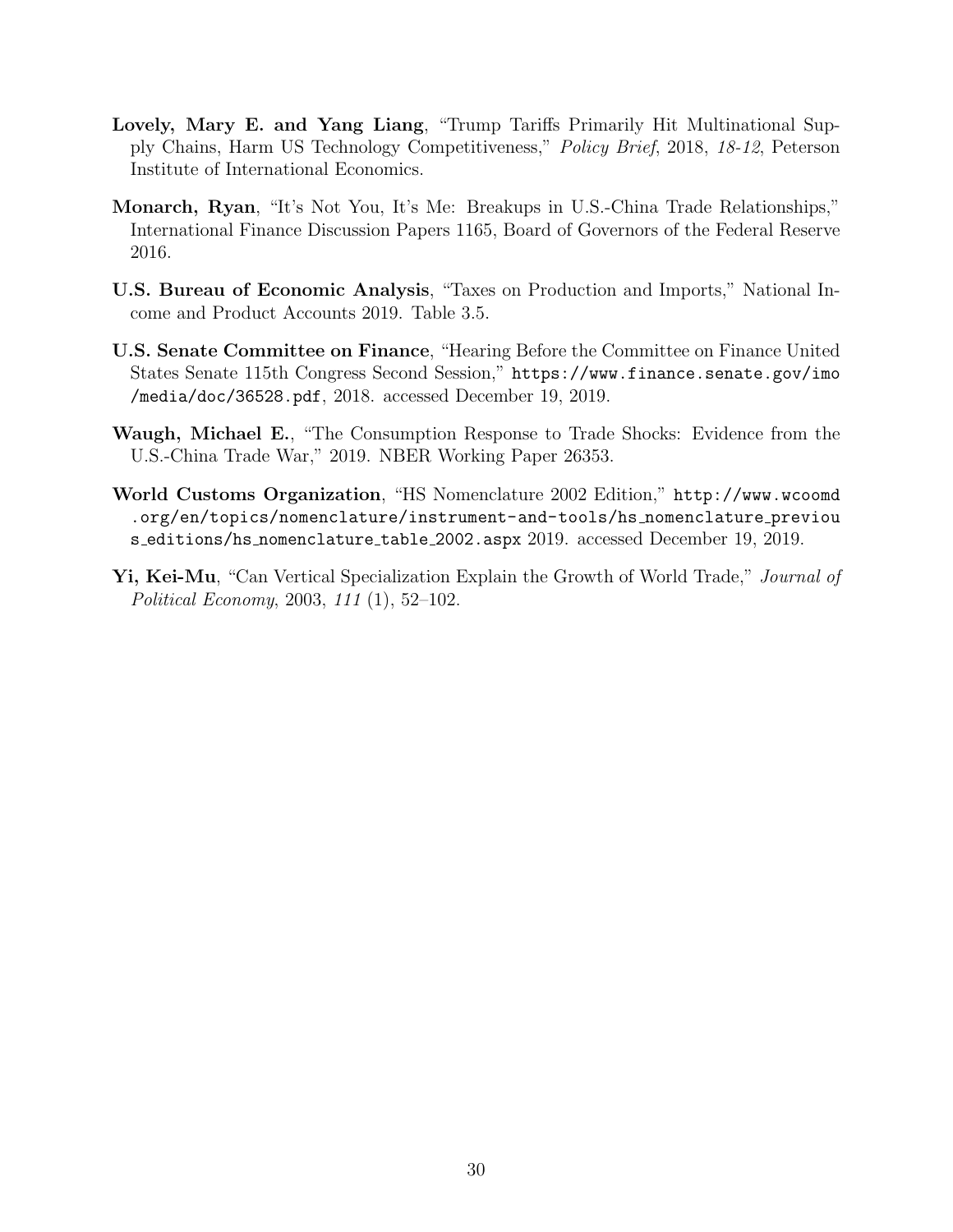<span id="page-32-0"></span>



Notes: Bars are average monthly (ln) export growth (year-on-year) within each quarter from 2017Q1-2019Q4. Observations are at the country-product (HS6) level.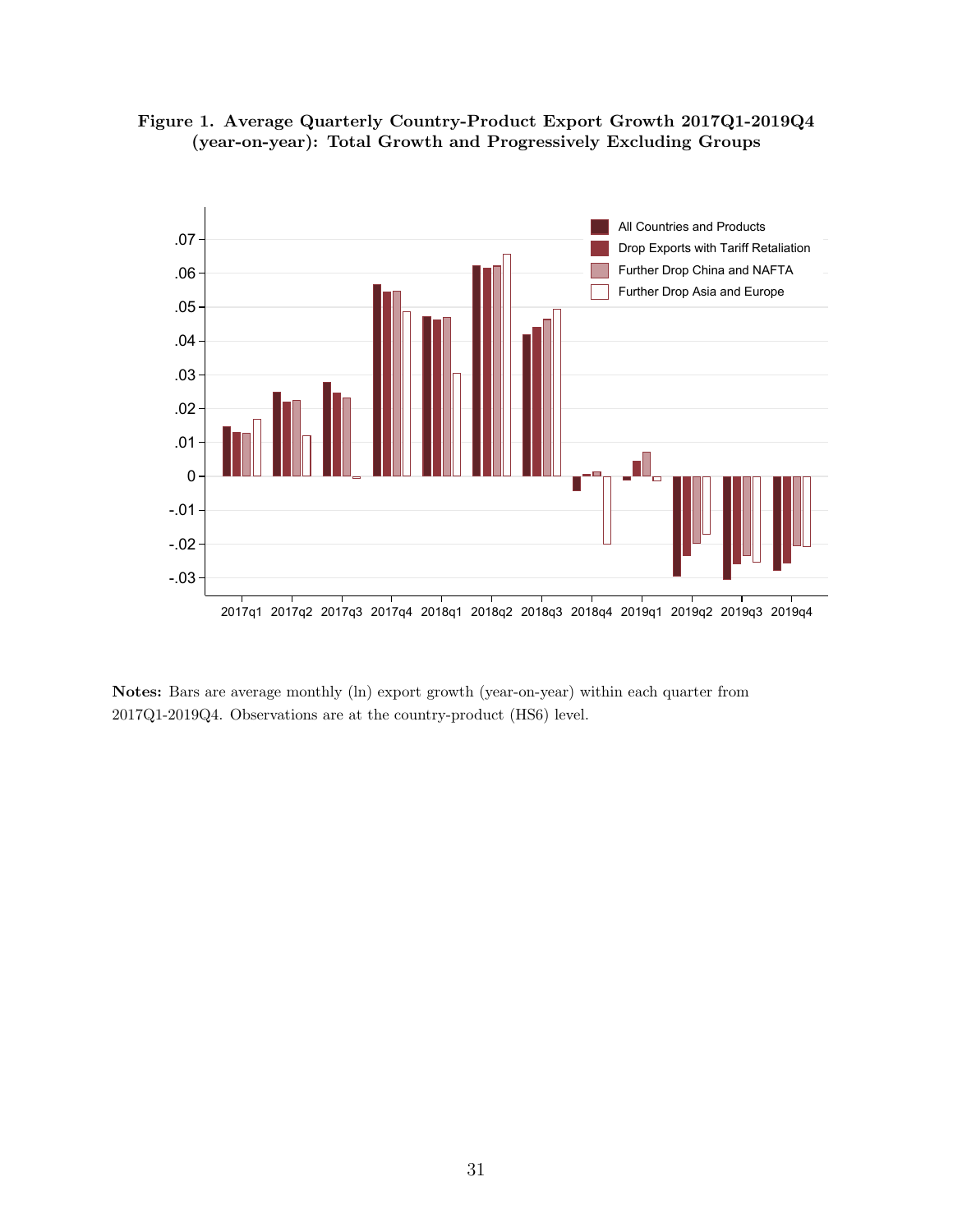<span id="page-33-0"></span>



Notes: New U.S. import tariffs from January 2018 to December 2019 matched to 2016 import data with positive annual exports. Observations are at the country-tariff line (HS8) level. Metals Wave 2 reduction reflects country exemption granted in 2019. Product list for China Wave 3 at 10% and 25% is unchanged.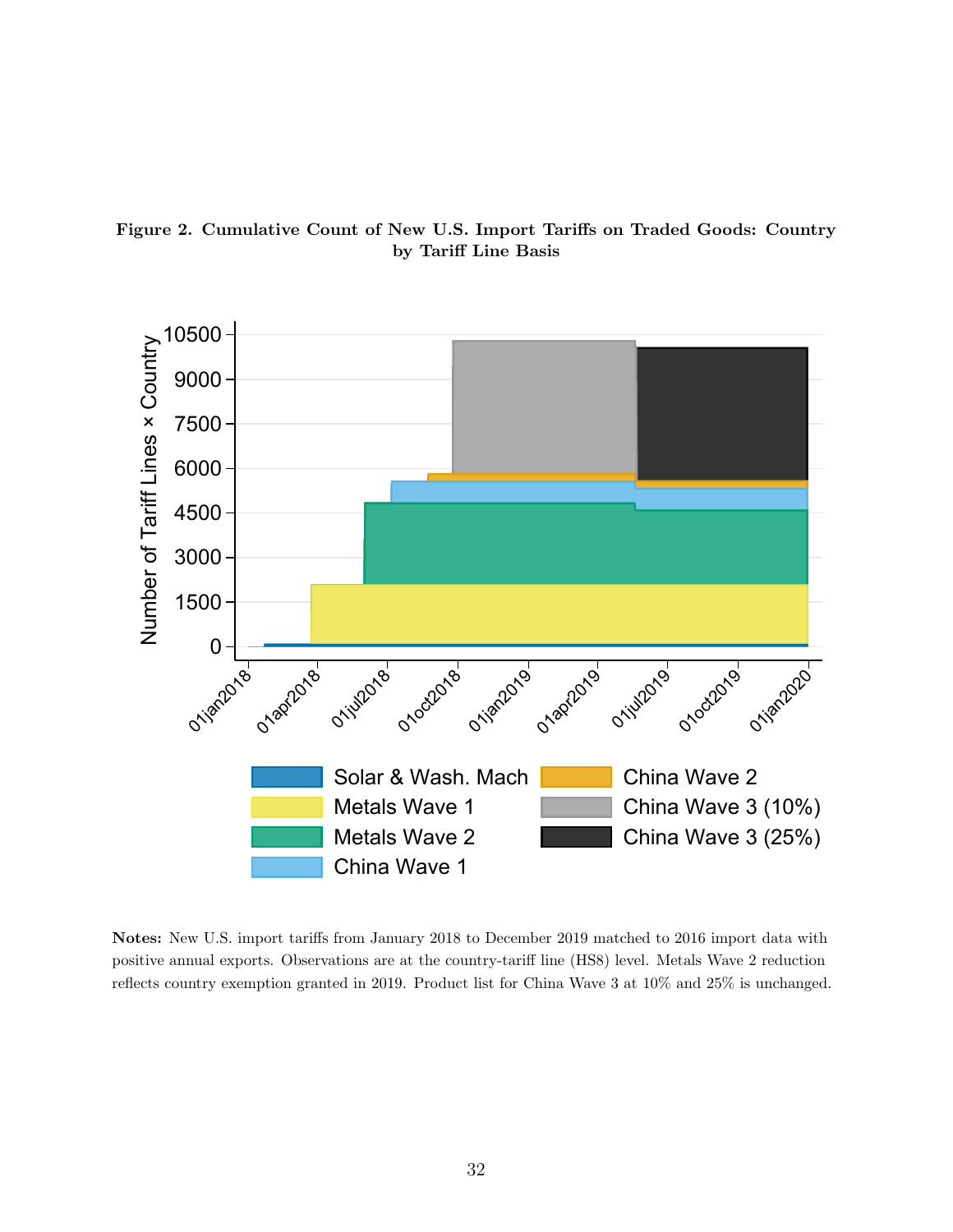

<span id="page-34-0"></span>Figure 3. Cumulative Export Growth for Exposed and Non-Exposed HS2 Sectors

Notes: Local linear polynomial regressions of cumulative aggregate export growth by country and exposure group fit to a monthly time variable. Exports within country are grouped into the five most exposed HS2 sectors according to our  $ITE_p$  measure (blue) and all other HS2 sectors (red). Each series was centered relative to its country by calendar month by exposure group mean in a balanced panel (i.e. 4 yearly observations per country, exposure group, calendar month). The latter sweeps out country-exposure growth trends and monthly seasonality. Shaded areas are 95% confidence intervals. The list of exposed sectors can be found in Table [5.](#page-38-0)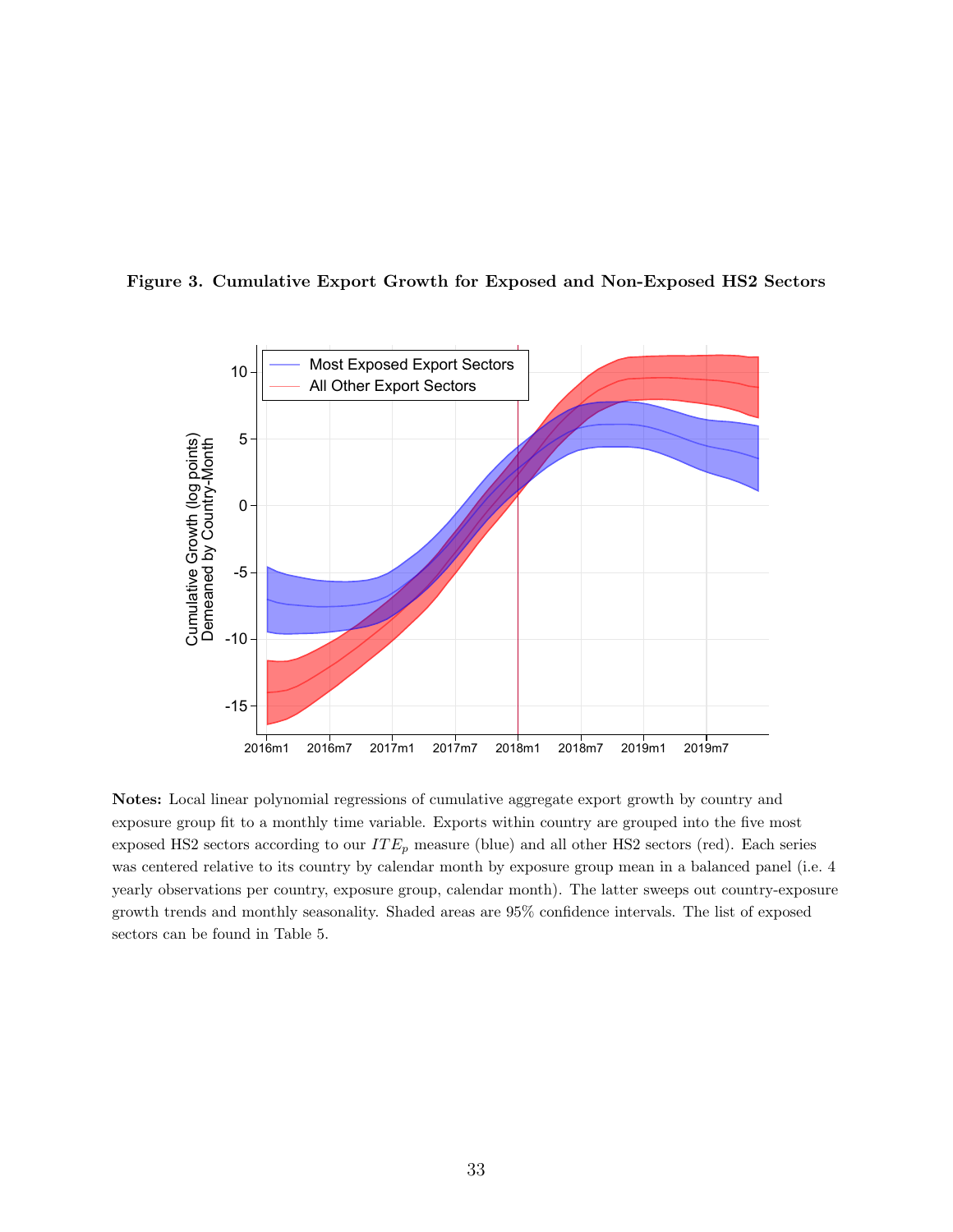

<span id="page-35-0"></span>Figure 4. Ad Valorem Equivalent Tariff Change on U.S. Export Growth of Import Tariff Exposure

Notes: We compute the ad valorem equivalent tariff (AVE) using the coefficients in Table [10](#page-41-0) and equation [\(8\)](#page-22-0). We average coefficients across quarters from 2018 and 2019.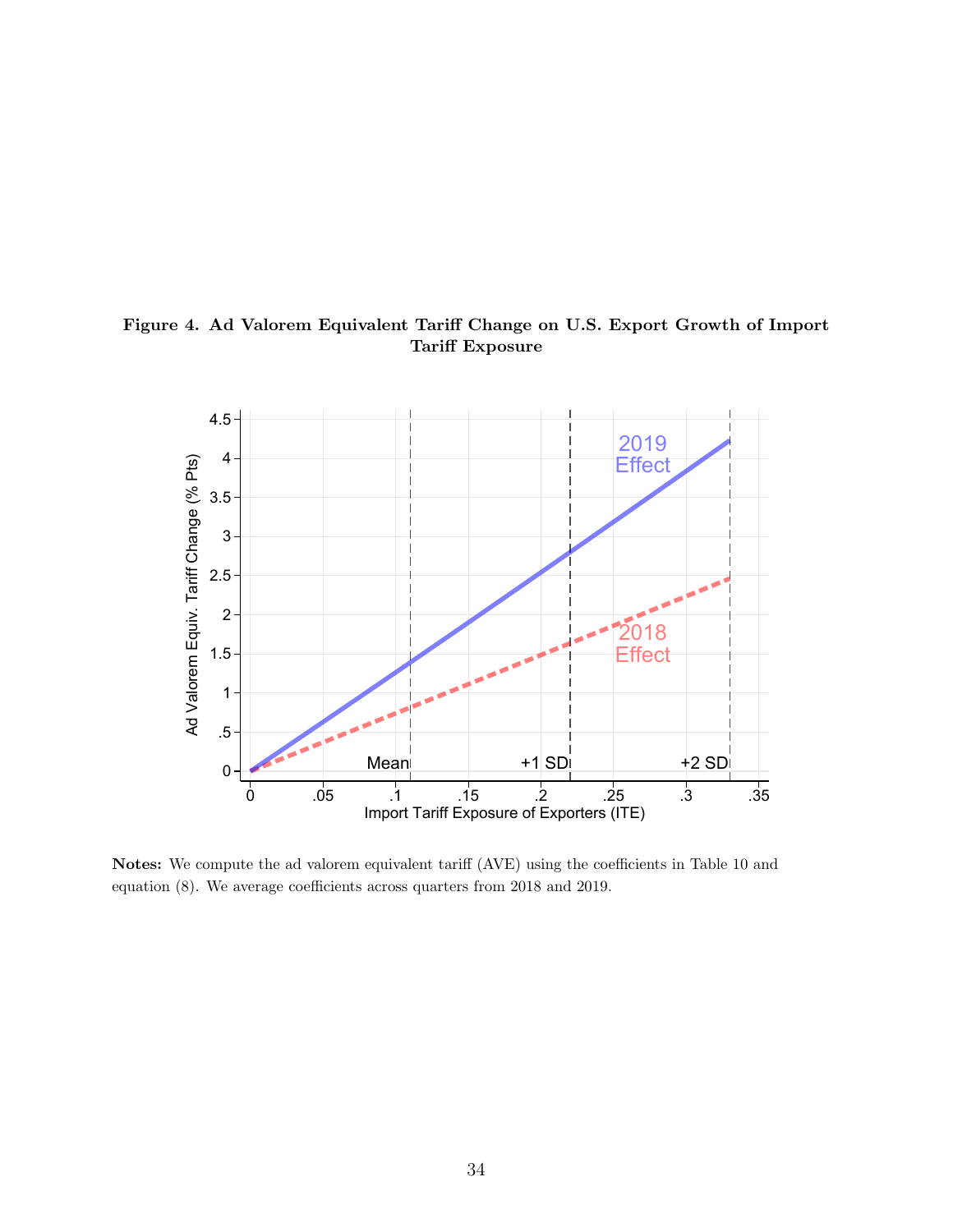|                                  | Imports Exports |      |
|----------------------------------|-----------------|------|
| Share of Value                   | 11.5            | 7.9  |
| Share of Firms                   | 32.9            | 18.7 |
| Share of Employees               | 31.8            | 23.2 |
| Tariffed Share at Affected Firms | 46.5            | 32.5 |

<span id="page-36-0"></span>Table 1. 2018 Tariff Incidence by 2016 Trade Patterns

Notes: "Imports" ("Exports") show statistics for all importers (exporters) impacted by U.S.-imposed import (foreign retaliatory export) tariffs. "Value" is the share of trade impacted by tariffs; "Firms" is the share of firms affected by tariffs; "Share of Employees" is the share of private, non-farm employees working at affected firms, and "Tariffed Share at Affected Firms" is average trade value at affected firms that face tariffs.

Source: Authors' calculations using 2016 LFTTD.

Panel A: Importers

<span id="page-36-1"></span>

|                      | Tariffed Importers | All Importers | All Firms |
|----------------------|--------------------|---------------|-----------|
| Employment           | 430.9              | 212           | 24.0      |
| Establishments       | 9.3                | 4.8           | 1.3       |
| Age                  | 17.6               | 18.0          | 14.1      |
| Pay/Worker (\$1000s) | 57.8               | 57.5          | 29.5      |
| Panel B: Exporters   |                    |               |           |
|                      | Tariffed Exporters | All Exporters | All Firms |
| Employment           | 720.3              | 241.7         | 24.0      |
| Establishments       | 14.8               | 5.8           | 1.3       |
| Age                  | 22.5               | 18.8          | 14.1      |
| Pay/Worker (\$1000s) | 64.2               | 57.1          | 29.6      |

#### Table 2. Average characteristics of firms affected by new tariffs in 2018-2019

Notes: Average firm characteristics by firm sample in top row of Panel A and B. Annual pay per worker in thousands of dollars. All firm details are based on 2016 firm-level data, the latest year available.

Source: Authors' calculations using 2016 LFTTD and LBD.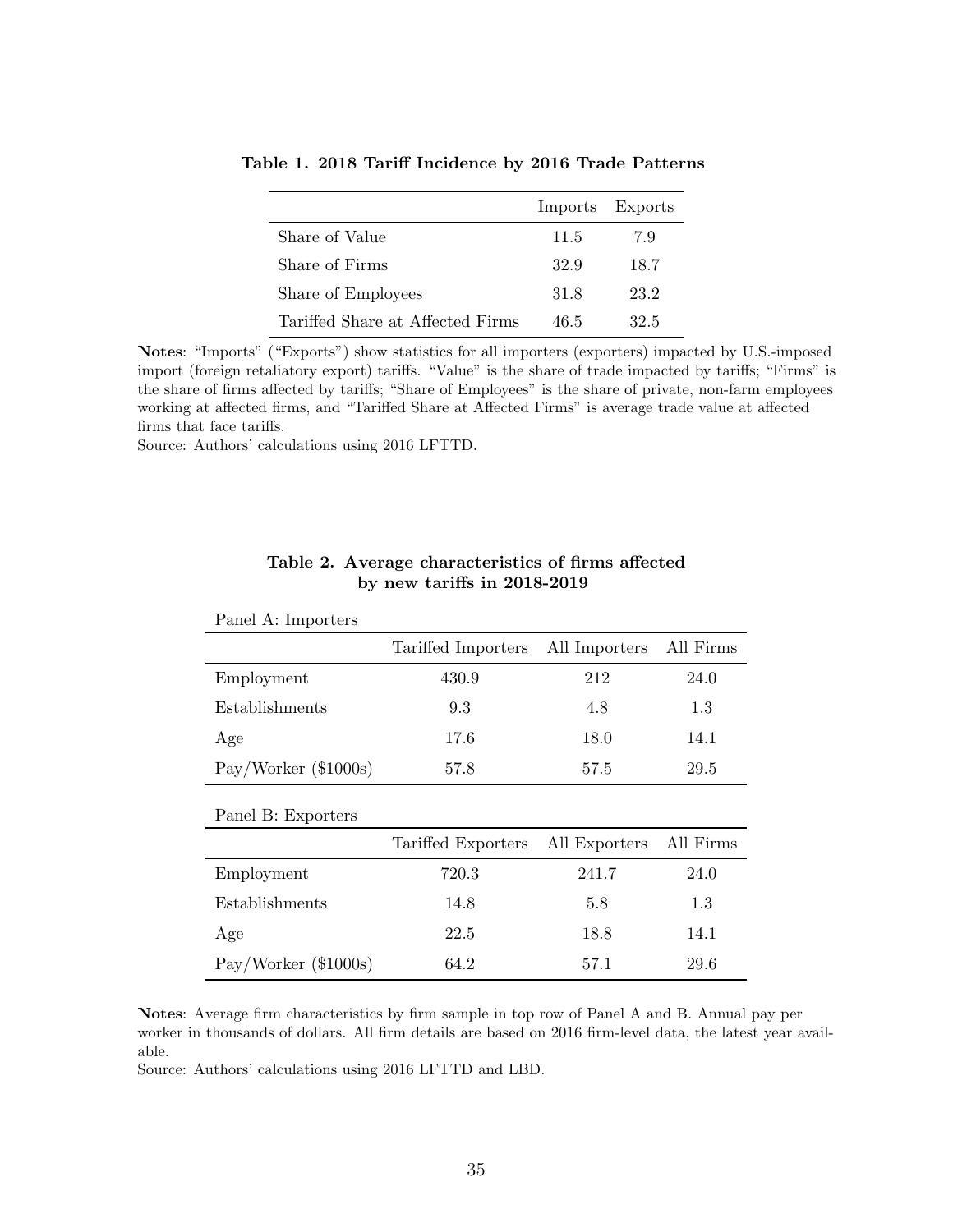<span id="page-37-0"></span>

|               | Importers<br><b>Employment Share</b> | Exporters<br>Employment Share | <b>Implied Duties</b><br>per Worker |
|---------------|--------------------------------------|-------------------------------|-------------------------------------|
| Manufacturing | 0.65                                 | 0.63                          | \$1,595                             |
| Wholesale     | 0.51                                 | 0.38                          | \$5,049                             |
| Retail        | 0.60                                 | 0.44                          | \$364                               |
| Other         | 0.21                                 | 0.13                          | \$314                               |
| Total         | 0.32                                 | 0.23                          | \$893                               |

Table 3. Tariff Incidence by Affected Sectors

Notes: Manufacturing is defined as all sectors within NAICS 31-33; Wholesale is defined as all sectors within NAICS 42; Retail is defined as all sectors within NAICS 44 and 45; and Other includes all other sectors except 92. Duty-per-worker weighted by sectoral employment. All calculations are based on 2016 firm-level data, the latest year available. See text for futher details. Source: Authors' calculations using 2016 LFTTD and LBD.

<span id="page-37-1"></span>

|                          | $ITE_p^{Broad}$ | $ITE_p$ | $ITE_p^{Narrow}$ |
|--------------------------|-----------------|---------|------------------|
| 2016                     | 0.545           | 0.111   | 0.050            |
|                          | (0.127)         | (0.109) | (0.063)          |
| 2014-2016 Average        | 0.526           | 0.105   | 0.047            |
|                          | (0.125)         | (0.103) | (0.060)          |
| Tranche 1: Solar/Washing | 0.060           | 0.001   | 0.0002           |
|                          | (0.042)         | (0.012) | (0.005)          |
| Tranche 2: Metals        | 0.209           | 0.006   | 0.003            |
|                          | (0.113)         | (0.041) | (0.022)          |
| Tranche 3: China         | 0.527           | 0.104   | 0.047            |
|                          | (0.125)         | (0.107) | (0.062)          |

Table 4. Summary Statistics on Import Tariff Exposure

Notes: This table displays means and standard deviations in parentheses of the three  $ITE$  measures described in Section [3](#page-12-0) for our regression sample. The first row displays statistics for  $ITE$  measures constructed using 2016 data. The second row displays statistics for ITE measures constructed using data averaged over  $2014-2016$ . Rows three through five, display statistics for  $ITE$  measures by the three main tranches of tariffs using 2016 data. Tranche 1 refers solar products and washing machines tariffs; Tranche 2 refers to aluminum and steel tariffs; and Tranche 3 refers to tariffs on goods originating in China.

Source: Authors' calculations using 2014-2016 LFTTD.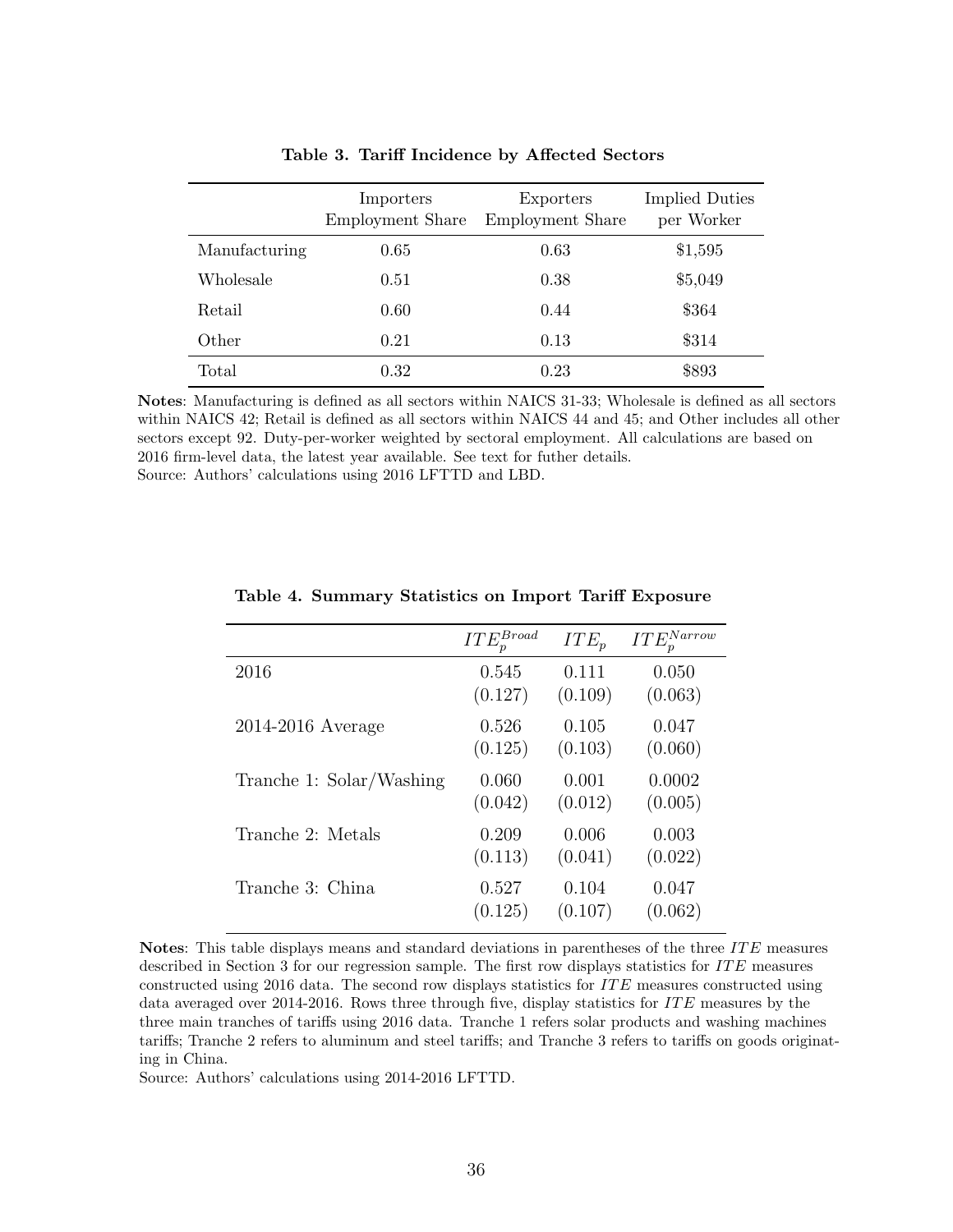| HS <sub>2</sub> | <b>Product Description</b>                                         |
|-----------------|--------------------------------------------------------------------|
| 29              | Organic chemicals                                                  |
| 85              | Electrical machinery and equipment and parts thereof               |
| 72              | Iron and steel                                                     |
| 84              | Nuclear reactors, boilers, machinery and mechanical appliances     |
| 73              | Articles of iron or steel                                          |
|                 | Panel B: Least Exposed                                             |
| HS2             | <b>Product Description</b>                                         |
| 67              | Prepared feathers/down; artificial flowers; articles of human hair |
| 14              | Vegetable plaiting materials                                       |
| 27              | Mineral fuels, mineral oils and products of their distillation     |
|                 |                                                                    |

<span id="page-38-0"></span>Table 5. Export Sectors that are the Most and Least Exposed to Import Tariffs

Panel A: Most Exposed

| 47 |  |  |  |  |  | Pulp of wood or of other fibrous cellulosic material |  |
|----|--|--|--|--|--|------------------------------------------------------|--|
|----|--|--|--|--|--|------------------------------------------------------|--|

<sup>23</sup> Residues from food industry, animal fodder, offal

Notes: This table reports the five most and five least exposed HS2 product categories with respect to the 2018-2019 import tariffs. HS2 sectors are ranked by the total number of HS6 products with an  $ITE_p$  measure greater than the 75th percentile of the overall  $ITE_p$  distribution. Disclosure avoidance protocols preclude releasing a full ranking.

<span id="page-38-1"></span>Source: Authors' calculations from 2016 LFTTD.

|                             | (1)         | (2)         | (3)            |
|-----------------------------|-------------|-------------|----------------|
| $\Delta \ln(1+\tau_{pct})$  | $-0.910***$ | $-0.895***$ | $-0.922***$    |
|                             | (0.124)     | (0.143)     | (0.121)        |
| $ITE_p \times I (> 2017Q4)$ | $-0.046**$  | $-0.045**$  | $-0.092***$    |
|                             | (0.022)     | (0.022)     | (0.025)        |
| <b>Fixed Effects</b>        | ct, pq      | ct, pq, cI  | ct, pq, cI, It |
| Observations                | 4,208,229   | 4,208,226   | 4,208,226      |

Table 6. Export Growth and Import Tariff Exposure

Notes: \* p<10%; \*\* p<5%; \*\*\* p<1%. Robust standard errors in parentheses, clustered by HS6 product. The IT E measure is generated using data from the 2016 LFTTD. Fixed effects denoted by country  $(c)$ , month  $(t)$ , and HS section  $(I)$  and their interactions. All specifications include HS6calendar quarter  $(pq)$  fixed effects.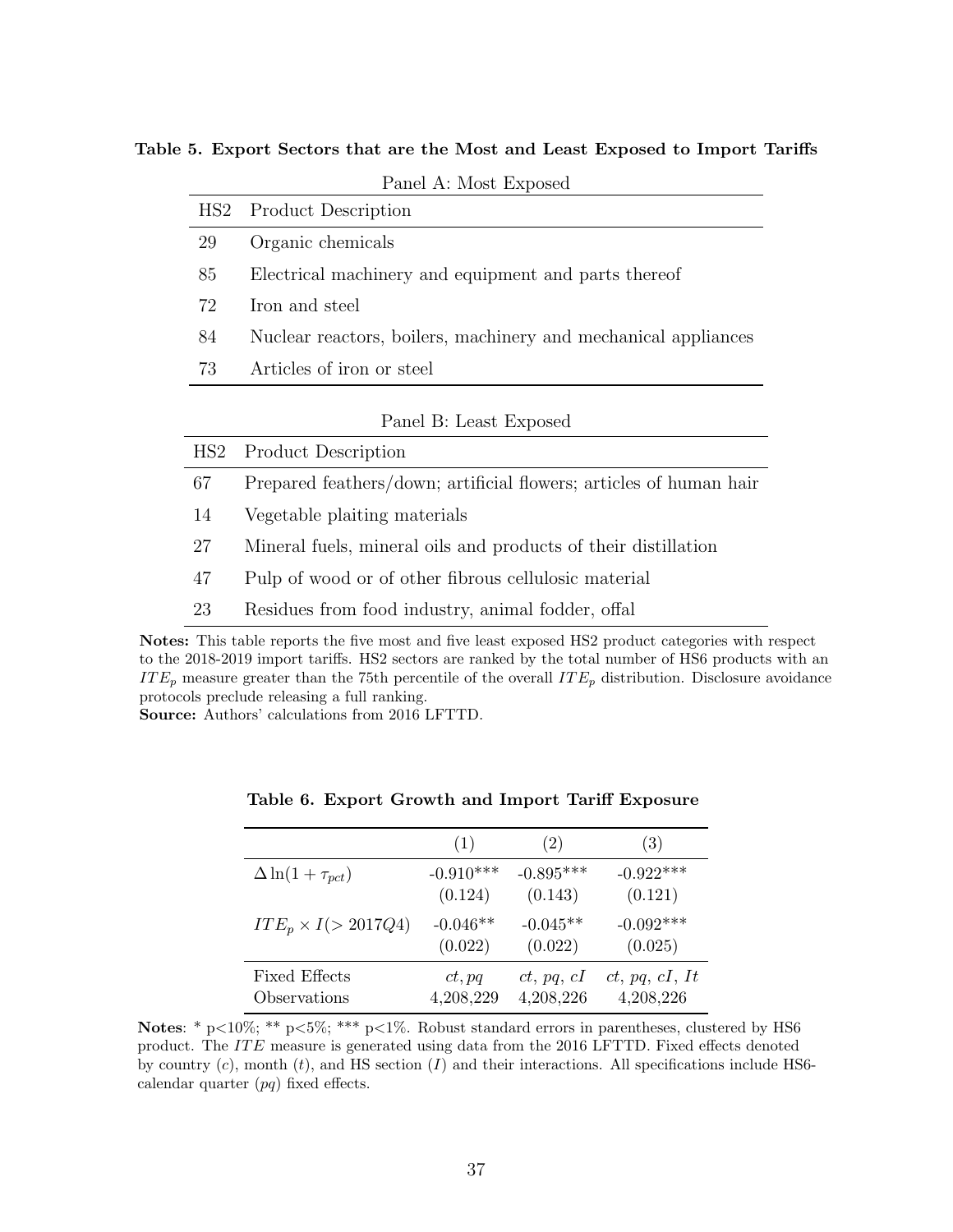|                                      | (1)                         | (2)                         | (3)                         |
|--------------------------------------|-----------------------------|-----------------------------|-----------------------------|
| $\Delta \ln(1+\tau_{pct})$           | $-0.922***$<br>(0.121)      | $-0.929***$<br>(0.121)      | $-0.923***$<br>(0.121)      |
| $ITE_p \times I (> 2017Q4)$          | $-0.092***$<br>(0.017)      |                             |                             |
| $ITE_p^{Broad} \times I (> 2017Q4)$  |                             | $-0.097***$<br>(0.025)      |                             |
| $ITEpNarrow \times I (> 2017Q4)$     |                             |                             | $-0.123***$<br>(0.039)      |
| <b>Fixed Effects</b><br>Observations | ct, pq, cI, It<br>4,208,226 | ct, pq, cI, It<br>4,208,226 | ct, pq, cI, It<br>4,208,226 |

<span id="page-39-0"></span>Table 7. Export Growth and Import Tariff Exposure – Narrow, Baseline, and Broad Measures

Notes: \* p<10%; \*\* p<5%; \*\*\* p<1%. Robust standard errors in parentheses, clustered by HS6 product. The IT E measures are generated using data from the 2016 LFTTD. Fixed effects denoted by country  $(c)$ , month  $(t)$ , and HS section  $(I)$  and their interactions. All specifications include HS6calendar quarter  $(pq)$  fixed effects.

#### Table 8. Export Growth and Import Tariff Exposure Pre-Tariff Period

<span id="page-39-1"></span>

|                                      | (1)                         | $\left( 2\right)$           | $\left( 3\right)$           |
|--------------------------------------|-----------------------------|-----------------------------|-----------------------------|
| $\Delta \ln(1+\tau_{pct})$           |                             |                             |                             |
| $ITE_p \times I (> 2016Q4)$          | 0.046<br>(0.035)            |                             |                             |
| $ITE_n^{Broad} \times I (> 2016Q4)$  |                             | 0.039<br>(0.057)            |                             |
| $ITE_n^{Narrow} \times I (> 2016Q4)$ |                             |                             | 0.009<br>(0.037)            |
| <b>Fixed Effects</b><br>Observations | ct, pq, cI, It<br>2,111,899 | ct, pq, cI, It<br>2,111,899 | ct, pq, cI, It<br>2,111,899 |

Notes: \* p<10%; \*\* p<5%; \*\*\* p<1%. Robust standard errors in parentheses, clustered by HS6 product. The ITE measures are generated using data from the 2016 LFTTD. Fixed effects denoted by country  $(c)$ , month  $(t)$ , and HS section  $(I)$  and their interactions. All specifications include HS6calendar quarter  $(pq)$  fixed effects.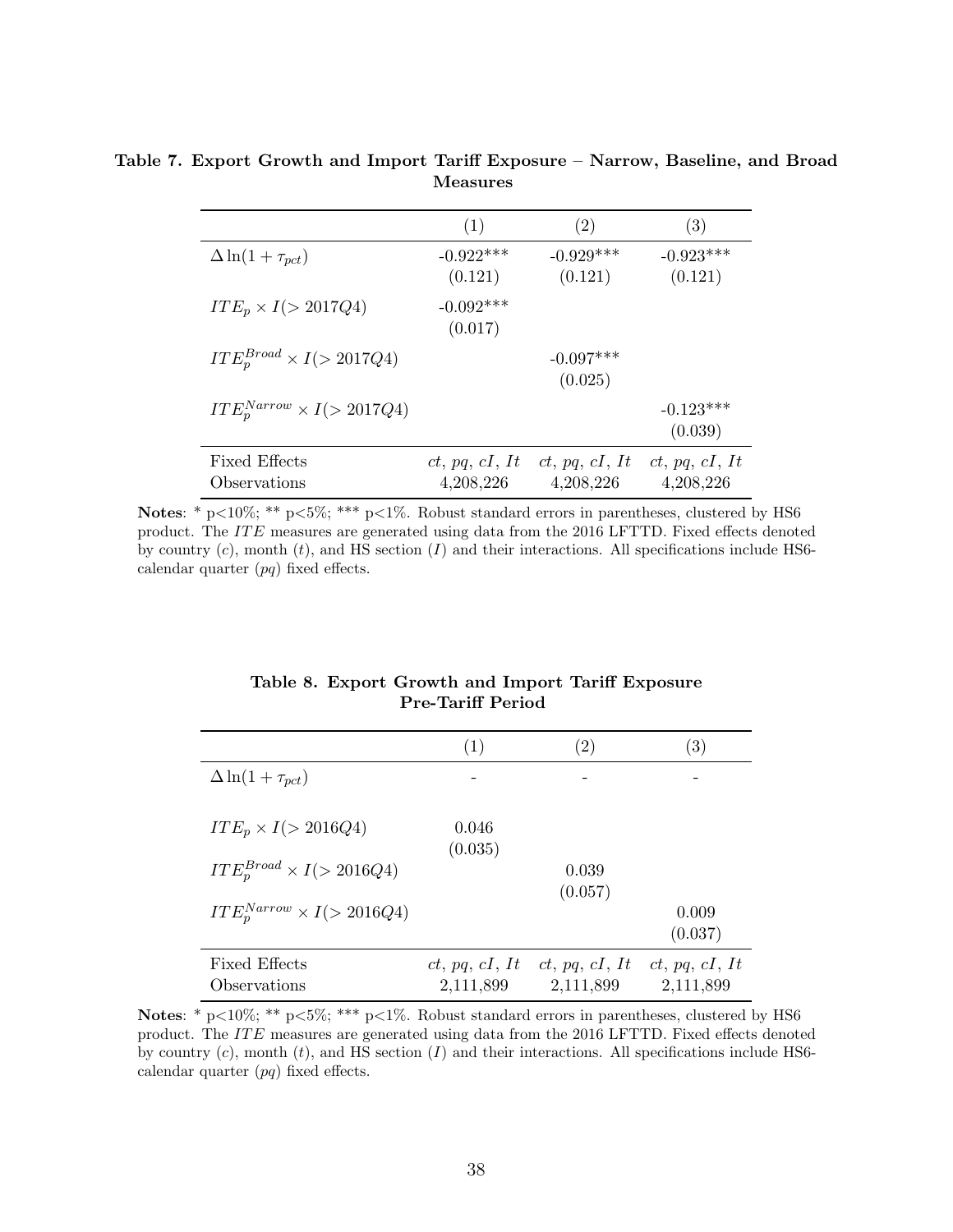|                            | $ITE_p$        | $ITE^{Broad}_p$ | $ITE_p^{Narrow}$ |
|----------------------------|----------------|-----------------|------------------|
| $\Delta \ln(1+\tau_{pct})$ | $-0.913***$    | $-0.938***$     | $-0.915***$      |
|                            | (0.120)        | (0.120)         | (0.121)          |
| Interacted Variable        |                |                 |                  |
| $T1 \times I (> 2017Q4)$   | $-0.702***$    | $-0.222***$     | $-0.903***$      |
|                            | (0.150)        | (0.084)         | (0.115)          |
| $T2 \times I (> 2017Q4)$   | $-0.188**$     | $0.085**$       | $-0.268**$       |
|                            | (0.081)        | (0.038)         | (0.128)          |
| $T3 \times I (> 2017Q4)$   | $-0.070**$     | $-0.083***$     | $-0.105***$      |
|                            | (0.025)        | (0.029)         | (0.040)          |
| <b>Fixed Effects</b>       | ct, pq, cI, It | ct, pq, cI, It  | ct, pq, cI, It   |
| Observations               | 4,208,226      | 4,208,226       | 4,208,226        |

<span id="page-40-0"></span>Table 9. Export Growth and Import Tariff Exposure by Tariff Tranche

Notes: \* p<10%; \*\* p<5%; \*\*\* p<1%. Robust standard errors in parentheses, clustered by HS6 product. The ITE measures are generated using data from the 2016 LFTTD. T1 refers to the respective  $ITE_p$  measure using only the import tariffs on washing machines and solar products; T2 refers to the  $ITE_p$  measure using only the import tariffs on steel and aluminum; and T3 to the  $ITE_p$  measure using only the import tariffs on goods from China. Fixed effects denoted by country  $(c)$ , month  $(t)$ , and HS section  $(I)$  and their interactions. All specifications include HS6-calendar quarter  $(pq)$  fixed effects.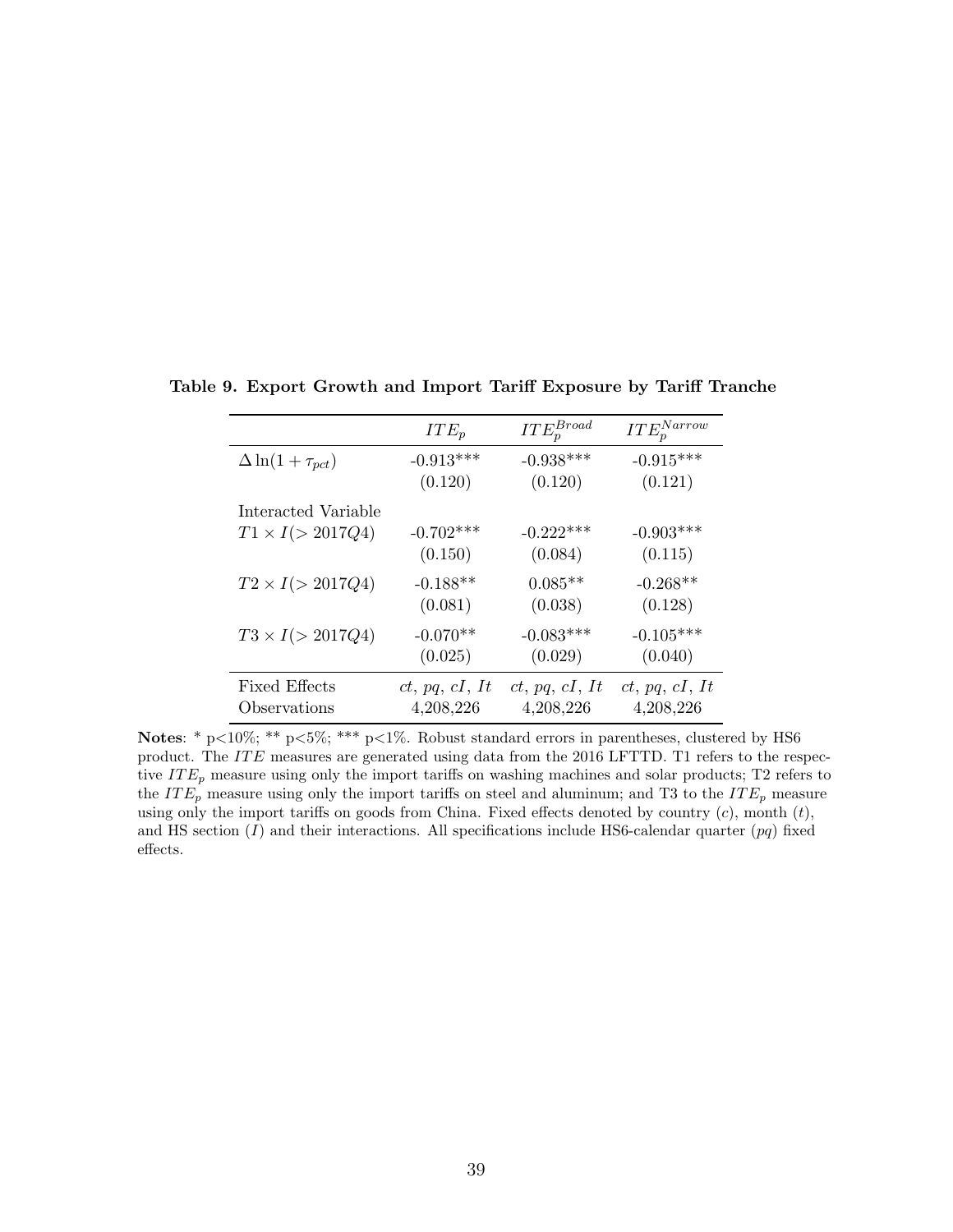|                                                       | (1)            | (2)              | (3)             |
|-------------------------------------------------------|----------------|------------------|-----------------|
|                                                       | $ITE_p$        | $ITE_p^{Narrow}$ | $ITE_p^{Broad}$ |
| $\Delta \ln(1+\tau_{pct})$                            | $-0.922***$    | $-0.920***$      | $-0.930***$     |
|                                                       | (0.121)        | (0.121)          | (0.121)         |
| ITE (column variable)<br>$\times$ Quarterly Indicator |                |                  |                 |
| $\times 2018Q1$                                       | $-0.049$       | $-0.064*$        | $-0.81*$        |
|                                                       | (0.045)        | (0.069)          | (0.046)         |
| $\times 2018Q2$                                       | $-0.049$       | $-0.045$         | $-0.107**$      |
|                                                       | (0.045)        | (0.069)          | (0.045)         |
| $\times 2018Q3$                                       | $-0.077*$      | $-0.143**$       | $-0.081*$       |
|                                                       | (0.045)        | (0.071)          | (0.047)         |
| $\times 2018Q4$                                       | $-0.097**$     | $-0.162**$       | $-0.074$        |
|                                                       | (0.047)        | (0.072)          | (0.047)         |
| $\times 2019Q1$                                       | $-0.074*$      | $-0.107$         | $-0.118***$     |
|                                                       | (0.043)        | (0.069)          | (0.040)         |
| $\times 2019Q2$                                       | $-0.127***$    | $-0.149**$       | $-0.150***$     |
|                                                       | (0.042)        | (0.067)          | (0.042)         |
| $\times 2019Q3$                                       | $-0.185***$    | $-0.254***$      | $-0.153***$     |
|                                                       | (0.043)        | (0.066)          | (0.043)         |
| $\times 2019Q4$                                       | $-0.077*$      | $-0.061$         | $-0.016$        |
|                                                       | (0.044)        | (0.069)          | (0.045)         |
| <b>Fixed Effects</b>                                  | ct, pq, cI, It | ct, pq, cI, It   | ct, pq, cI, It  |
| Observations                                          | 4,208,226      | 4,208,226        | 4,208,226       |

<span id="page-41-0"></span>Table 10. Export Growth and Import Tariff Exposure, Quarterly Effects

Notes: \* p<10%; \*\* p<5%; \*\*\* p<1%. The regressions in this table are generated according to Equa-tion [\(7\)](#page-18-0). Robust standard errors in parentheses, clustered by HS6 product. The ITE measures are generated using data from the 2016 LFTTD. Fixed effects denoted by country  $(c)$ , month  $(t)$ , and HS section  $(I)$  and their interactions. All specifications include HS6-calendar quarter  $(pq)$  fixed effects.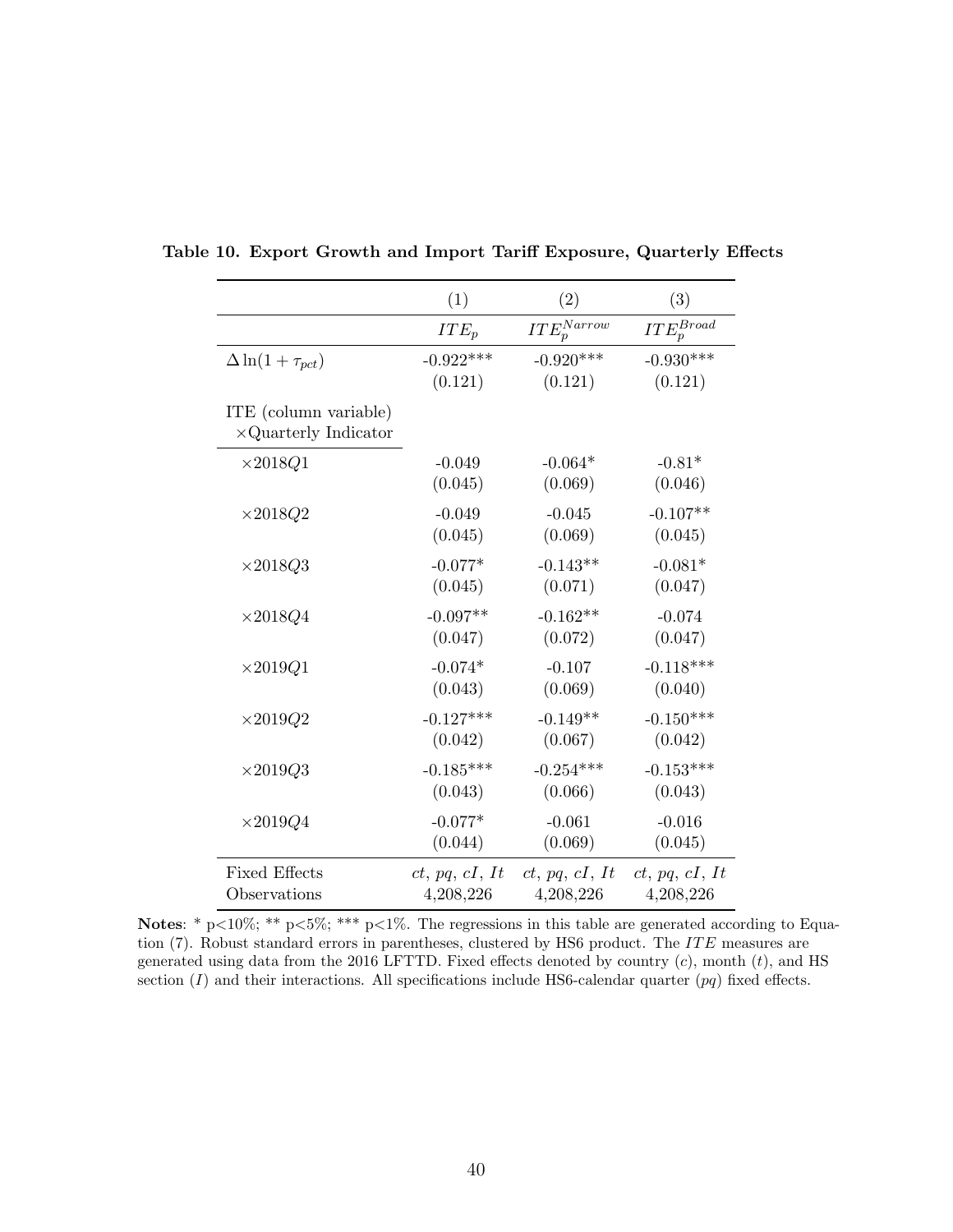<span id="page-42-0"></span>

|                                                        | (1)<br><b>Baseline</b> | (2)<br>Broad Net<br><b>Baseline</b> | (3)<br>Narrow          | (4)<br>Broad Net<br>Narrow                                                 | (5)<br>Fully<br>Decomposed |
|--------------------------------------------------------|------------------------|-------------------------------------|------------------------|----------------------------------------------------------------------------|----------------------------|
| $\Delta \ln(1+\tau_{pct})$                             | $-0.916***$            | $-0.927***$                         | $-0.923***$            | $-0.927***$<br>$(0.120)$ $(0.121)$ $(0.121)$ $(0.121)$                     | $-0.926***$<br>(0.121)     |
| $ITE_p \times I (> 2018Q3)$                            | $-0.089***$<br>(0.026) | $-0.128***$<br>(0.031)              |                        |                                                                            |                            |
| $ITE_n^{Narrow} \times I (> 2018Q3)$                   |                        |                                     | $-0.118***$<br>(0.040) | $-0.152***$<br>(0.042)                                                     | $-0.143***$<br>(0.043)     |
| <b>Broad Exposure Net of Baseline</b>                  |                        |                                     |                        |                                                                            |                            |
| $[ITE_n^{Broad} - ITE_p] \times I (> 2018Q3)$          |                        | $-0.083***$<br>(0.029)              |                        |                                                                            | $-0.083***$<br>(0.029)     |
| <b>Broad Exposure Net of Narrow</b>                    |                        |                                     |                        |                                                                            |                            |
| $[ITE_n^{Broad} - ITE_n^{Narrow}] \times I (> 2018Q3)$ |                        |                                     |                        | $-0.091***$<br>(0.027)                                                     |                            |
| <b>Baseline Exposure Net of Narrow</b>                 |                        |                                     |                        |                                                                            |                            |
| $[ITE_p - ITE_n^{Narrow}] \times I (> 2018Q3)$         |                        |                                     |                        |                                                                            | $-0.116***$<br>(0.040)     |
| <b>Fixed Effects</b><br>Observations                   |                        | 4,208,226 4,208,226 4,208,226       |                        | ct, pq, cI, It ct, pq, cI, It ct, pq, cI, It ct, pq, cI, It ct, pq, cI, It | 4,208,226 4,208,226        |

### Table 11. Export Growth and Import Tariff Exposure: Decomposition of Supply Chain Margins

Notes: \* p<10%; \*\* p<5%; \*\*\* p<1%. Robust standard errors in parentheses, clustered by HS6 product. The  $ITE$  measures are generated using data from the 2016 LFTTD. The decomposition regressions in columns (2), (4), and (5) are generated according to [\(9a\)](#page-24-0) through [\(9c\)](#page-24-1). Fixed effects denoted by country  $(c)$ , month  $(t)$ , and HS section  $(I)$  and their interactions. All specifications include HS6-calendar quarter (pq) fixed effects.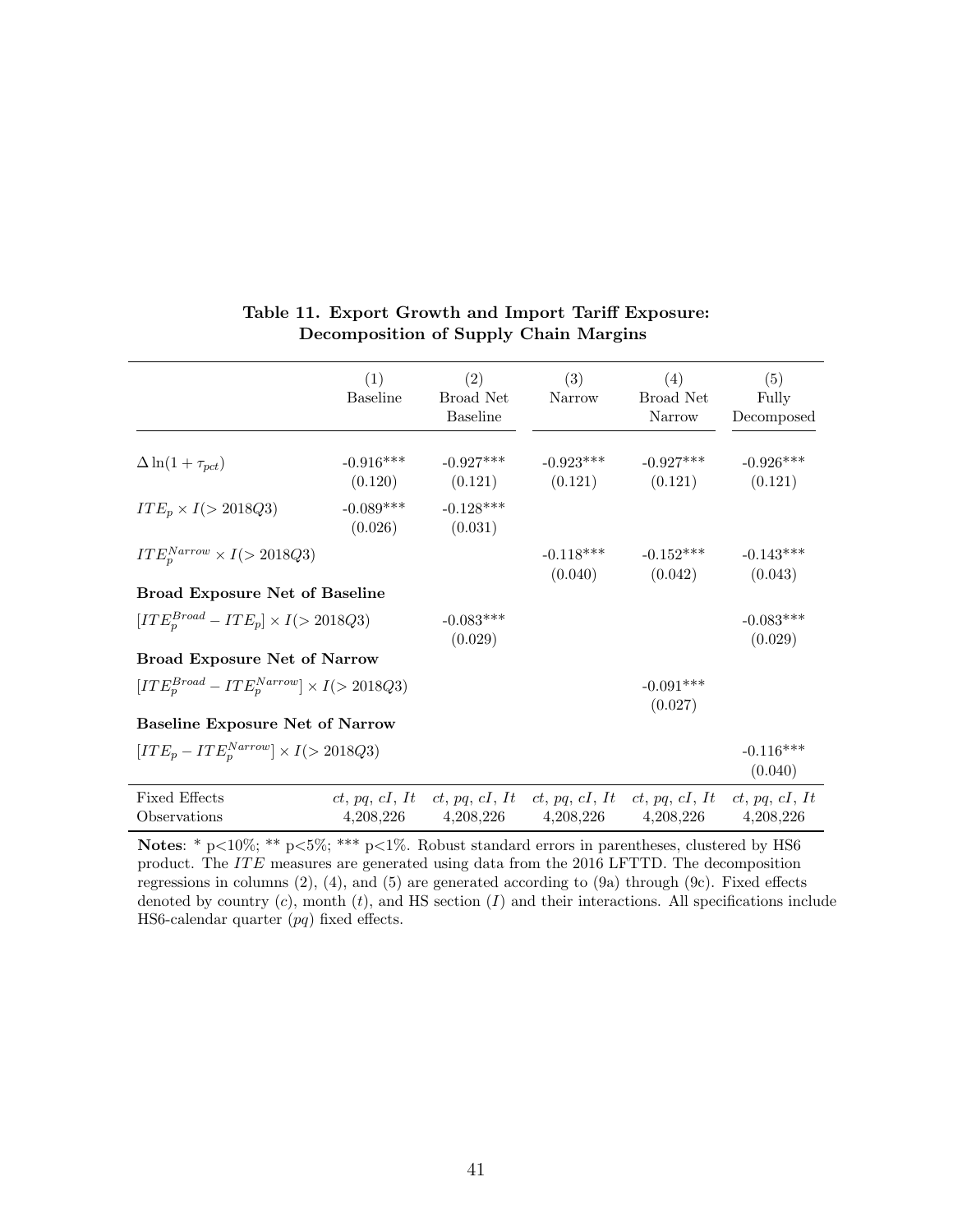|                                               | (1)                         | (2)                         | (3)                         |
|-----------------------------------------------|-----------------------------|-----------------------------|-----------------------------|
| $\Delta \ln(1+\tau_{pct})$                    | $-0.922***$<br>(0.121)      | $-0.929***$<br>(0.121)      | $-0.923***$<br>(0.121)      |
| $\overline{ITE}_p \times I (> 2017Q4)$        | $-0.102***$<br>(0.026)      |                             |                             |
| $\overline{ITE}_p^{Broad} \times I(>2017Q4)$  |                             | $-0.109***$<br>(0.026)      |                             |
| $\overline{ITE}_n^{Narrow} \times I(>2017Q4)$ |                             |                             | $-0.136***$<br>(0.041)      |
| <b>Fixed Effects</b><br>Observations          | ct, pq, cI, It<br>4,208,226 | ct, pq, cI, It<br>4,208,226 | ct, pq, cI, It<br>4,208,226 |

<span id="page-43-0"></span>Table 12. Export Growth and Import Tariff Exposure, Compare  $\overline{ITE}$  Measures

Notes: \* p<10%; \*\* p<5%; \*\*\* p<1%. Robust standard errors in parentheses, clustered by HS6 product. Average  $ITE$  measures are generated using LFTTD data from 2014 through 2016. Fixed effects denoted by country  $(c)$ , month  $(t)$ , and HS section  $(I)$  and their interactions. All specifications include HS6-calendar quarter (pq) fixed effects.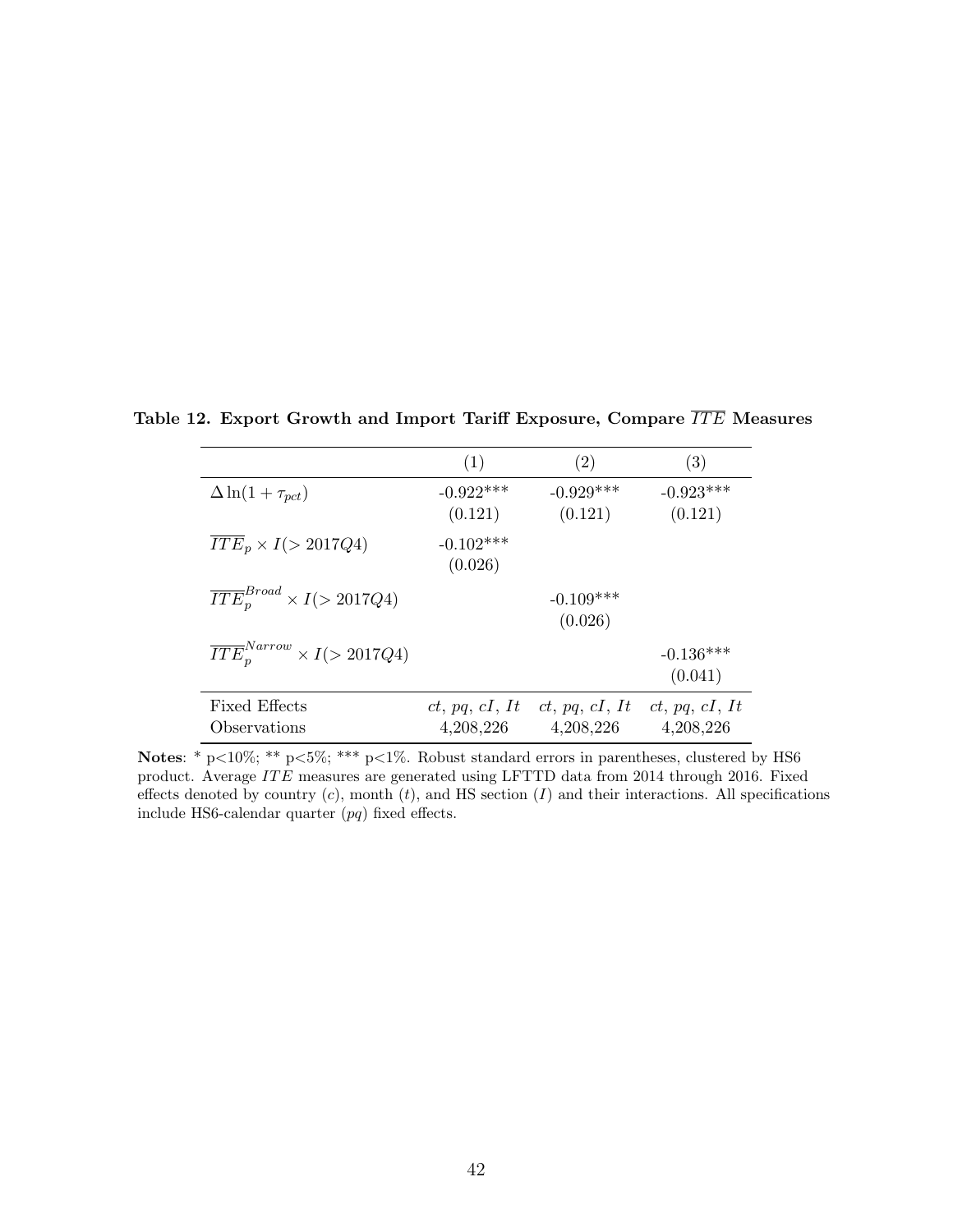|                                                                    | (1)                | (2)                        | (3)                         |
|--------------------------------------------------------------------|--------------------|----------------------------|-----------------------------|
|                                                                    | $\overline{ITE}_p$ | $\overline{ITE}_p^{Broad}$ | $\overline{ITE_p^{Narrow}}$ |
| $\Delta \ln(1+\tau_{pct})$                                         | $-0.922***$        | $-0.930***$                | $-0.920***$                 |
|                                                                    | (0.121)            | (0.121)                    | (0.121)                     |
| $\overline{ITE}$ (column variable)<br>$\times$ Quarterly Indicator |                    |                            |                             |
| $\times 2018Q1$                                                    | $-0.049$           | $-0.88*$                   | $-0.077$                    |
|                                                                    | (0.047)            | (0.046)                    | (0.073)                     |
| $\times 2018Q2$                                                    | $-0.060$           | $-0.131***$                | $-0.061$                    |
|                                                                    | (0.047)            | (0.046)                    | (0.071)                     |
| $\times 2018Q3$                                                    | $-0.081*$          | $-0.143**$                 | $-0.170**$                  |
|                                                                    | (0.047)            | (0.048)                    | (0.074)                     |
| $\times 2018Q4$                                                    | $-0.123**$         | $-0.200***$                | $-0.162**$                  |
|                                                                    | (0.049)            | (0.048)                    | (0.075)                     |
| $\times 2019Q1$                                                    | $-0.078*$          | $-0.112***$                | $-0.126*$                   |
|                                                                    | (0.045)            | (0.041)                    | (0.073)                     |
| $\times 2019Q2$                                                    | $-0.140***$        | $-0.150***$                | $-0.151**$                  |
|                                                                    | (0.044)            | (0.043)                    | (0.070)                     |
| $\times 2019Q3$                                                    | $-0.200***$        | $-0.166***$                | $-0.250***$                 |
|                                                                    | (0.044)            | (0.044)                    | (0.069)                     |
| $\times 2019Q4$                                                    | $-0.087*$          | $-0.036$                   | $-0.055$                    |
|                                                                    | (0.046)            | (0.047)                    | (0.072)                     |
| <b>Fixed Effects</b>                                               | ct, pq, cI, It     | ct, pq, cI, It             | ct, pq, cI, It              |
| Observations                                                       | 4,208,226          | 4,208,226                  | 4,208,226                   |

<span id="page-44-0"></span>Table 13. Export Growth and Import Tariff Exposure, Quarterly Effects, Average  $\cal I TE$ 

Notes: \* p<10%; \*\* p<5%; \*\*\* p<1%. Robust standard errors in parentheses, clustered by HS6 product. Average ITE measures are generated using LFTTD data from 2014 through 2016. Fixed effects denoted by country  $(c)$ , month  $(t)$ , and HS section  $(I)$  and their interactions. All specifications include HS6-calendar quarter (pq) fixed effects.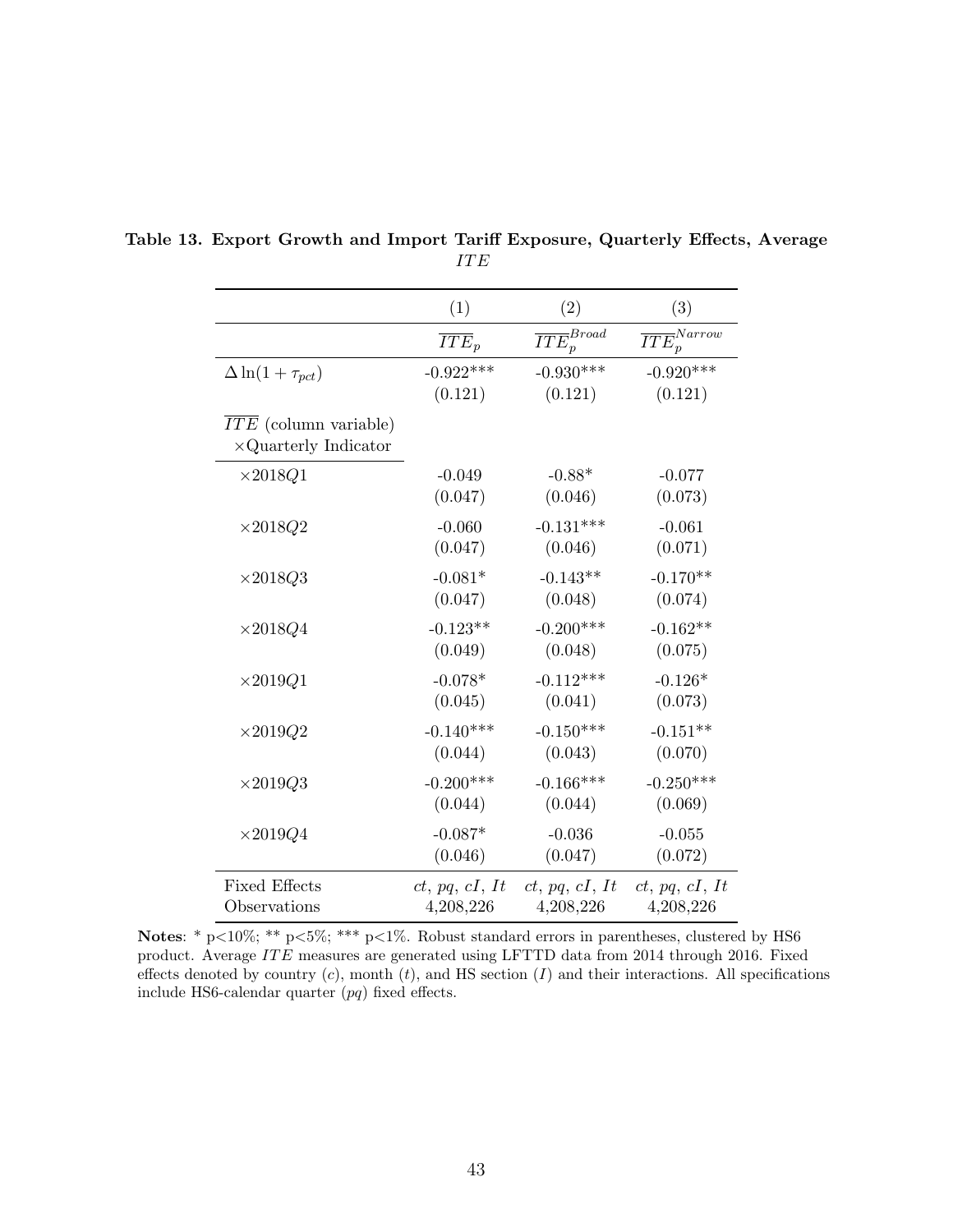<span id="page-45-1"></span>

|                             | $\left(1\right)$       | $\left( 2\right)$      | $\left( 3\right)$       | (4)                    | (5)                    | (6)                    | (7)                    | $^{(8)}$               |
|-----------------------------|------------------------|------------------------|-------------------------|------------------------|------------------------|------------------------|------------------------|------------------------|
| Excluding:                  | China                  | North<br>America       | Central<br>America      | South<br>America       | Europe                 | Asia                   | Australia/<br>Oceania  | Africa                 |
| $\Delta \ln(1+\tau_{pct})$  | $-0.967***$<br>(0.134) | $-0.695***$<br>(0.130) | $-0.902$ ***<br>(0.124) | $-0.912***$<br>(0.120) | $-1.409***$<br>(0.159) | $-0.980***$<br>(0.136) | $-0.925***$<br>(0.121) | $-0.921***$<br>(0.121) |
| $ITE_p \times I (> 2018Q3)$ | $-0.094***$<br>(0.026) | $-0.089***$<br>(0.027) | $-0.108***$<br>(0.029)  | $-0.085***$<br>(0.026) | $-0.088**$<br>(0.028)  | $-0.066***$<br>(0.027) | $-0.086***$<br>(0.026) | $-0.090***$<br>(0.026) |
| Observations                | 4,093,618              | 4,005,156              | 3,338,972               | 3,743,375              | 3,102,584              | 2,975,285              | 4,046,500              | 4,037,073              |

Table 14. Export Growth and Import Tariff Exposure: Regional Sensitivity

Notes: \* p<10%; \*\* p<5%; \*\*\* p<1%. Robust standard errors in parentheses, clustered by HS6 product. All regressions include country-time, country-section, section-time, and HS6 calendar quarter fixed effects. Each column excludes one region at a time in the following order: North America, Central America, South America, Europe, Asia, Australia and Oceania, Africa, and China. The regions are defined by the Census Bureau (https://www.census.gov/foreigntrade/schedules/c/countrycode.html).

<span id="page-45-0"></span>

|                                                 | (1)                         | (2)                         | (3)                           |
|-------------------------------------------------|-----------------------------|-----------------------------|-------------------------------|
|                                                 | No Retaliation              | Concorded                   | Cost Share                    |
| $\Delta \ln(1+\tau_{pct})$                      |                             | $-0.916***$<br>(0.120)      | $-0.957***$<br>(0.122)        |
| $ITE_p \times I (> 2018Q3)$                     | $-0.082***$<br>(0.026)      | $-0.089***$<br>(0.026)      |                               |
| $ITE_{\text{loc}}^{Cost} \times I(\geq 2018Q3)$ |                             |                             | $-0.097**$<br>(0.046)         |
| Fixed Effects<br>Observations                   | ct, pq, cI, It<br>4,060,043 | ct, pq, cI, It<br>4,304,696 | ct, pq, cI, It<br>4, 131, 358 |

Table 15. Export Growth and Import Tariff Exposure: Additional Robustness Checks

Notes: \* p<10%; \*\* p<5%; \*\*\* p<1%. Robust standard errors in parentheses, clustered by HS6 product. Fixed effects denoted by country  $(c)$ , month  $(t)$ , and HS section  $(I)$  and their interactions. All specifications include HS6-calendar quarter (pq) fixed effects. "No Retaliation" sample drops all export product-country pairs that ever face foreign retaliatory export tariffs in 2018-2019; "Concorded" sample includes additional observations for export product codes that were merged or split through a concordance between 2016 and 2018 due to the 2017 revisions to HS classification. "Cost Share" measure as described in Equation [10.](#page-26-0)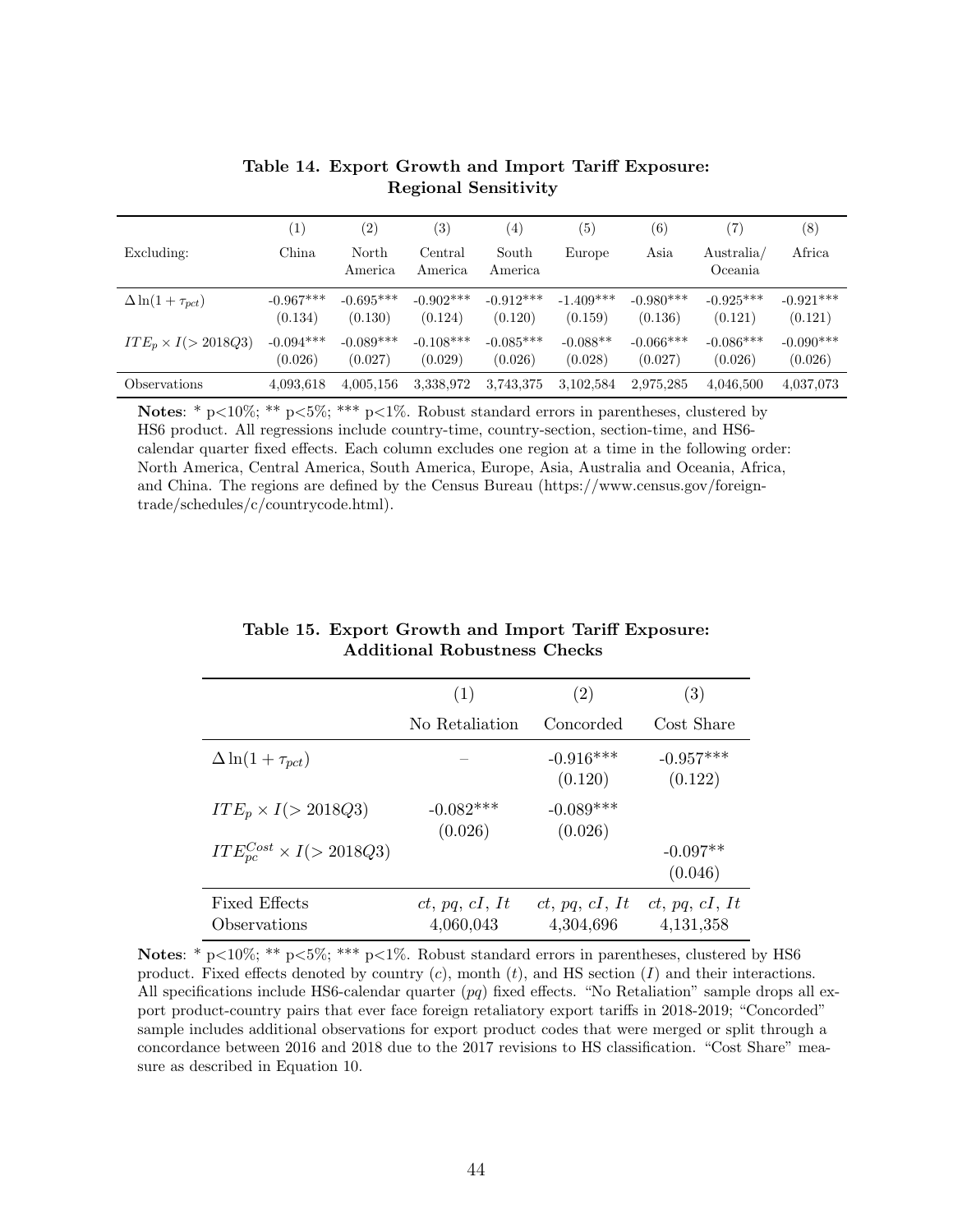# <span id="page-46-0"></span>A Data Appendix

Export Data We employ monthly, public-use U.S. export data provided by the U.S. Census Bureau from 2015 to 2019. This data spans a major revision of the HS nomenclature in 2017. To construct time consistent export flows at the 6-digit product level, we concord data from 2017-2019 back to the 2012 revision of the HS using concordances from the UN Statistics Division.

Our baseline sample excludes the products that undergo any merging or splitting of codes. Note, we do not simply merge the data over time and keep unchanged codes. Some 6-digit product codes from a prior revision may continue to be reused in subsequent revisions, but they might be aggregated or split in new ways. We keep track of the codes that undergo any revision where we have to aggregate for consistency. We check the robustness of our main result to adding or dropping these codes in Section [4.5.](#page-25-0)

Firm-Level Data Details of U.S. firm-level data are described in Section [2.2.](#page-8-0)

Import Tariff Data We collected data at the 8-digit tariff line level on new tariffs levied by the U.S. from 2018-2019 as part of Sections 201, 232, and 301 investigations.

- Section 201: Solar Products, January 23, 2018. We use the list of products and country exemptions from Presidential Proclamation 9693 (Federal Register, Vol 83, p. 3541) of January 23, 2018.
- Section 201: Washing Machines, January 23, 2018. We use the list of products and country exemptions from Presidential Proclamation 9694 (Federal Register, Vol 83, p. 3553).
- Section 232: Steel and Aluminum, March 8, 2018 with subsequent waves adding or dropping countries (see Figure 2). These include the products listed in the Annexes to Presidential Proclamation 9704 (Federal Register, Vol. 83, p. 11619) and Presidential Proclamation 9705 (Federal Register, Vol. 83, p. 11625).
- Section 301: China, wave 1 (July 6, 2018), wave 2 (August 23,2018), and wave 3 (September 24, 2018 and escalated on May 23, 2019). There are many modifications and changes, especially to wave 3, where products are added and removed from earlier annexes in a series of Federal Register notices. We use an official list provided by the USITC ([https://hts.usitc.gov/view/China%20Tariffs?release=2019HTSARev](https://hts.usitc.gov/view/China%20Tariffs?release=2019HTSARev20) [20](https://hts.usitc.gov/view/China%20Tariffs?release=2019HTSARev20), accessed  $1/30/2020$ ).<sup>[43](#page-1-0)</sup>

Export Retaliation Tariff Data Lists of new retaliatory tariffs levied against U.S. exports by various countries is gathered from destination country sources, following information

<sup>&</sup>lt;sup>43</sup>There are some duties levied at the HS 10-digit level against China, which we aggregated to the HS 8-digit level.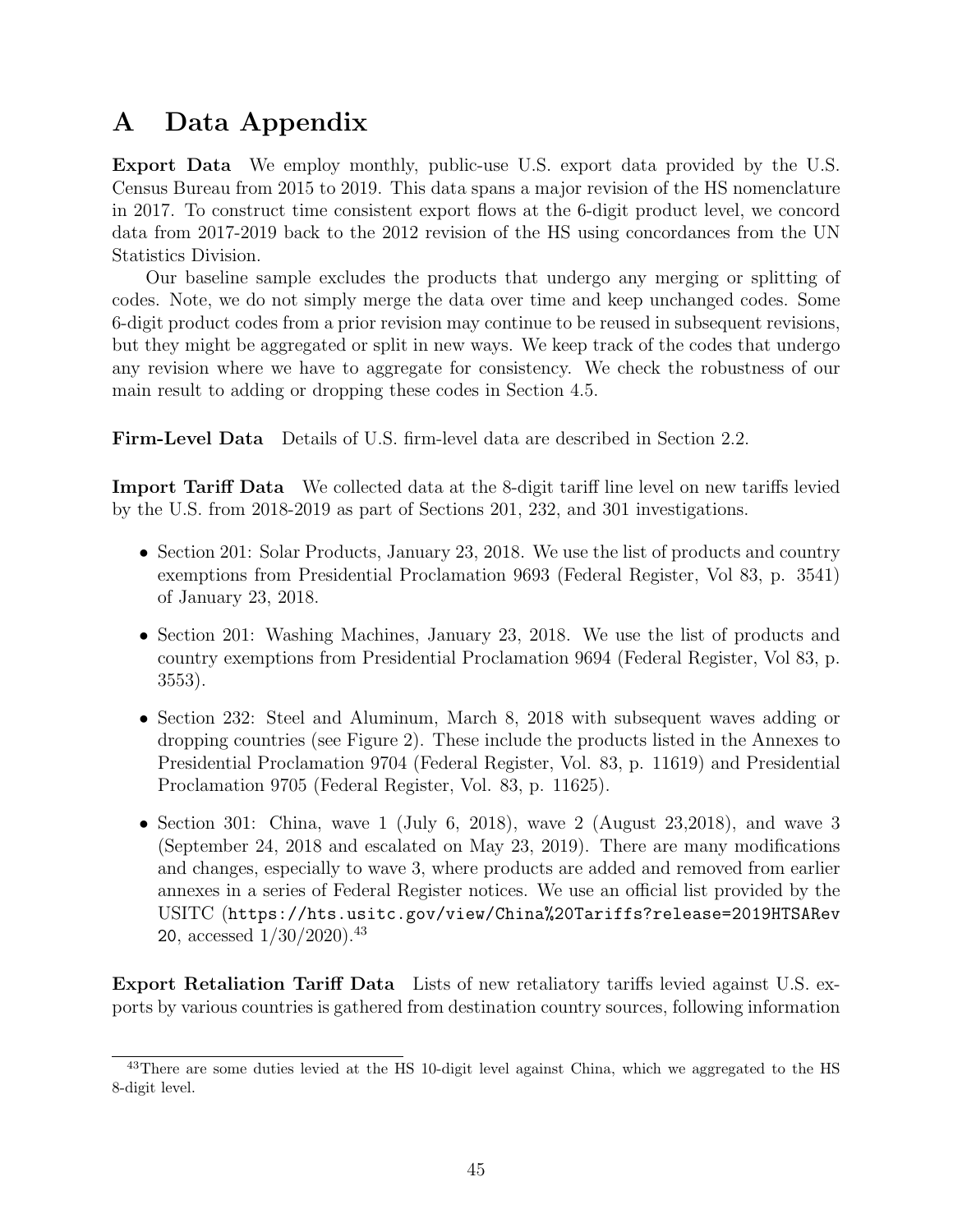produced for the trade war timeline in [Bown and Kolb](#page-29-3) [\(2019\)](#page-29-3). Since HS6 is the most disaggregated product category that is consistent across countries, we aggregate these lists to the HS 6-digit level. Tariffs are associated with the month in which they were imposed. The total amount of trade subject to retaliatory tariffs is computed using U.S. export data at the HS 6-digit level in 2017. We include the following retaliation actions:

- Canada, July 2018: Retaliatory tariffs on \$17.8 billion of U.S. exports. Information on the products facing retaliation ("June 29 list") accessed at [https://www.piie.com/s](https://www.piie.com/system/files/documents/bown-2018-07-05.xlsx) [ystem/files/documents/bown-2018-07-05.xlsx](https://www.piie.com/system/files/documents/bown-2018-07-05.xlsx).
- China, April 2018: Retaliatory tariffs on \$2.4 billion of U.S. exports. Raw list of categories accessed at: [http://images.mofcom.gov.cn/www/201803/201803260859](http://images.mofcom.gov.cn/www/201803/20180326085959196.pdf) [59196.pdf](http://images.mofcom.gov.cn/www/201803/20180326085959196.pdf), with additional information here: [https://piie.com/system/files/do](https://piie.com/system/files/documents/2018-04-09-piie-chart-lu-schott.xlsx) [cuments/2018-04-09-piie-chart-lu-schott.xlsx](https://piie.com/system/files/documents/2018-04-09-piie-chart-lu-schott.xlsx).
- China, July 2018. Retaliatory tariffs on \$29.2 billion of U.S. exports. Information on products facing retaliation ("Tariffs effective July 6") accessed at: [https://www.piie](https://www.piie.com/system/files/documents/bown-2018-06-22.xlsx) [.com/system/files/documents/bown-2018-06-22.xlsx](https://www.piie.com/system/files/documents/bown-2018-06-22.xlsx)
- China, August 2018. Retaliatory tariffs on \$15.3 billion of U.S. exports. Information on products facing retaliation accessed at: [http://images.mofcom.gov.cn/www/201](http://images.mofcom.gov.cn/www/201808/20180808201049842.pdf) [808/20180808201049842.pdf](http://images.mofcom.gov.cn/www/201808/20180808201049842.pdf).
- China, September 2019: Retaliatory tariffs on \$51.3 billion of U.S. exports. Information on products facing retaliation ("Figure 2") accessed at: [https://www.piie.com/sys](https://www.piie.com/system/files/documents/bown2018-09-20.zip) [tem/files/documents/bown2018-09-20.zip](https://www.piie.com/system/files/documents/bown2018-09-20.zip).
- China, June 2019: Retaliatory tariffs on \$39.8 billion of U.S. exports. Information on products facing retaliation ("China Tariff Rates", Column M) accessed at: [https:](https://www.piie.com/system/files/documents/bown-jung-zhang-2019-06-12.xlsx) [//www.piie.com/system/files/documents/bown-jung-zhang-2019-06-12.xlsx](https://www.piie.com/system/files/documents/bown-jung-zhang-2019-06-12.xlsx).
- European Union, June 2018: Retaliatory tariffs on \$4.2 billion of U.S. exports. Information on the products facing "immediate retaliation" accessed at [https://www.pi](https://www.piie.com/system/files/documents/bown-2018-06-29.xlsx) [ie.com/system/files/documents/bown-2018-06-29.xlsx](https://www.piie.com/system/files/documents/bown-2018-06-29.xlsx).
- India, June 2019: Retaliatory tariffs on \$1.3 billion of U.S. exports. List of affected products accessed at [https://docs.wto.org/dol2fe/Pages/FE](https://docs.wto.org/dol2fe/Pages/FE_Search/FE_S_S009-DP.aspx?language=E&CatalogueIdList=246009,245254&CurrentCatalogueIdIndex=0&FullTextHash=371857150&HasEnglishRecord=True&HasFrenchRecord=True&HasSpanishRecord=True) Search/FE S S009- [DP.aspx?language=E&CatalogueIdList=246009](https://docs.wto.org/dol2fe/Pages/FE_Search/FE_S_S009-DP.aspx?language=E&CatalogueIdList=246009,245254&CurrentCatalogueIdIndex=0&FullTextHash=371857150&HasEnglishRecord=True&HasFrenchRecord=True&HasSpanishRecord=True),245254&CurrentCatalogueIdInd [ex=0&FullTextHash=371857150&HasEnglishRecord=True&HasFrenchRecord=Tru](https://docs.wto.org/dol2fe/Pages/FE_Search/FE_S_S009-DP.aspx?language=E&CatalogueIdList=246009,245254&CurrentCatalogueIdIndex=0&FullTextHash=371857150&HasEnglishRecord=True&HasFrenchRecord=True&HasSpanishRecord=True) [e&HasSpanishRecord=True](https://docs.wto.org/dol2fe/Pages/FE_Search/FE_S_S009-DP.aspx?language=E&CatalogueIdList=246009,245254&CurrentCatalogueIdIndex=0&FullTextHash=371857150&HasEnglishRecord=True&HasFrenchRecord=True&HasSpanishRecord=True).
- Mexico, June 2018: Retaliatory tariffs on \$4.5 billion of U.S. exports. Information on the products facing retaliation (group 2) accessed at [http://www.dof.gob.mx/nota](http://www.dof.gob.mx/nota_detalle.php?codigo=5525036&fecha=05/06/2018) d [etalle.php?codigo=5525036&fecha=05/06/2018](http://www.dof.gob.mx/nota_detalle.php?codigo=5525036&fecha=05/06/2018).
- Turkey, May 2018: Retaliatory tariffs on \$1.6 billion of U.S. exports. Information on the products facing retaliation accessed at [https://docs.wto.org/dol2fe/Pages/](https://docs.wto.org/dol2fe/Pages/FE_Search/FE_S_S009-DP.aspx?language=E&CatalogueIdList=245272&CurrentCatalogueIdIndex=0&FullTextHash=371857150&HasEnglishRecord=True&HasFrenchRecord=False&HasSpanishRecord=True) FE Search/FE S [S009-DP.aspx?language=E&CatalogueIdList=245272&CurrentCa](https://docs.wto.org/dol2fe/Pages/FE_Search/FE_S_S009-DP.aspx?language=E&CatalogueIdList=245272&CurrentCatalogueIdIndex=0&FullTextHash=371857150&HasEnglishRecord=True&HasFrenchRecord=False&HasSpanishRecord=True)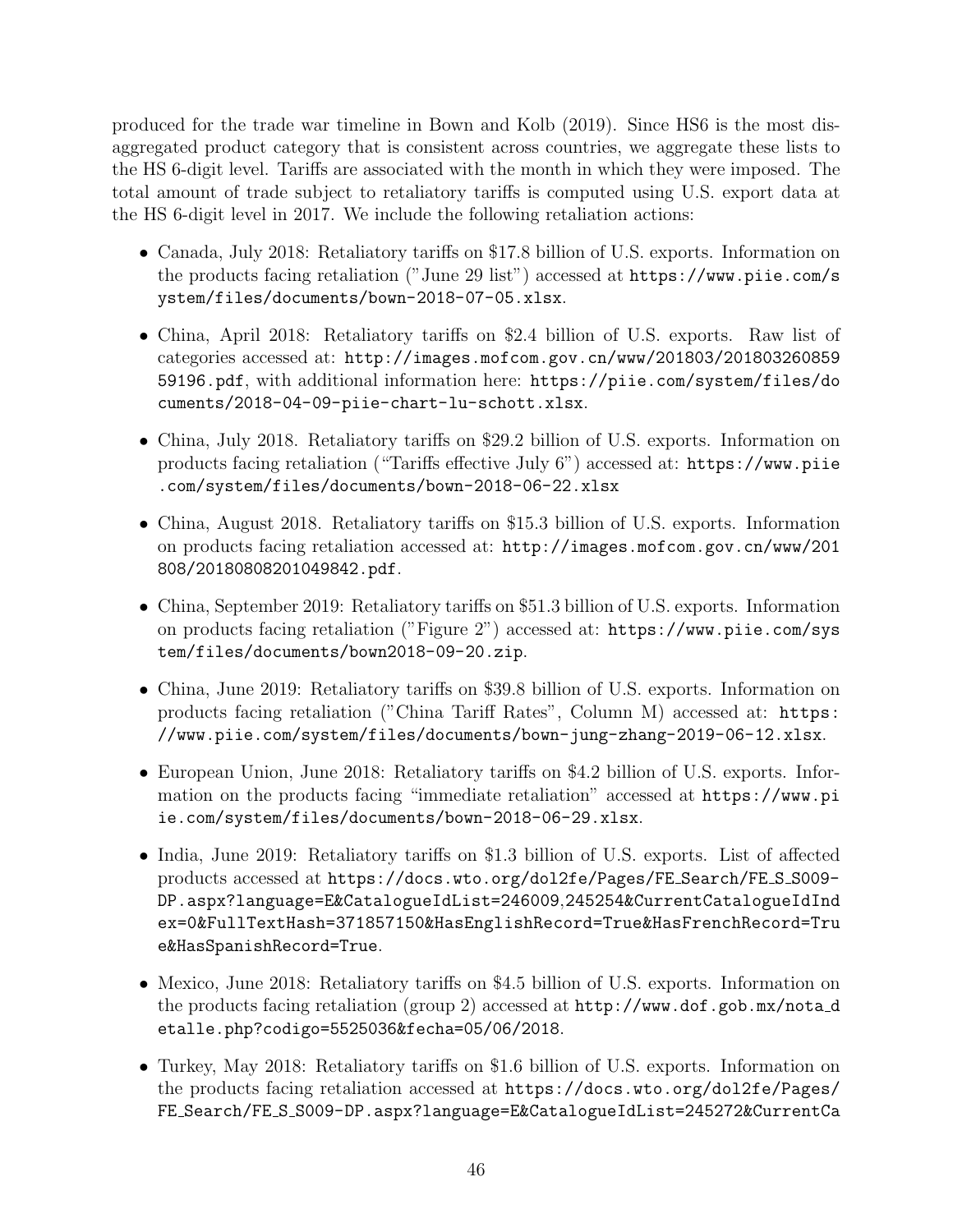[talogueIdIndex=0&FullTextHash=371857150&HasEnglishRecord=True&HasFrench](https://docs.wto.org/dol2fe/Pages/FE_Search/FE_S_S009-DP.aspx?language=E&CatalogueIdList=245272&CurrentCatalogueIdIndex=0&FullTextHash=371857150&HasEnglishRecord=True&HasFrenchRecord=False&HasSpanishRecord=True) [Record=False&HasSpanishRecord=True](https://docs.wto.org/dol2fe/Pages/FE_Search/FE_S_S009-DP.aspx?language=E&CatalogueIdList=245272&CurrentCatalogueIdIndex=0&FullTextHash=371857150&HasEnglishRecord=True&HasFrenchRecord=False&HasSpanishRecord=True).

• Turkey, August 2018: Retaliatory tariffs on \$1.6 billion of U.S. exports. List is identical to May 2018 list, but rates are increased by different amounts. Information on the products facing retaliation accessed at [https://www.resmigazete.gov.tr/eskiler](https://www.resmigazete.gov.tr/eskiler/2018/08/20180815-6.pdf) [/2018/08/20180815-6.pdf](https://www.resmigazete.gov.tr/eskiler/2018/08/20180815-6.pdf).

# <span id="page-48-0"></span>B Empirical Aggregation to Export Growth

To fix ideas, we write down a simple empirical model where exporters may have been affected by import tariffs. We index firms by i and products by  $p$ . Exporters with positive trade to country c in product p are in the set  $\Omega_{pc}$ . Firm level export sales in product code p to country c in the absence of import tariffs are given by  $\tilde{r}_{ipct}$ . We define an indicator variable  $D_{it} = 1$  if any imports of firm i are hit by a new tariff and zero otherwise. We assume that the impact of the import tariff on a firm's export output is potentially heterogeneous and adjusts output by  $1 - \delta_{ip} \leq 1$ . We can interpret  $\delta_{ip} \in [0, 1]$  as a firm-product specific export trade friction induced by tariffs on its own imports.[44](#page-1-0)

For clarity, we drop the product subscript and write observed exports  $r_{ict}$  of any firm to country  $c$  as,

$$
r_{ict} = \left[ (1 - D_{it}) + D_{it} (1 - \delta_i) \right] \tilde{r}_{ict} = \tilde{r}_{ict} \left[ 1 - D\delta_i \right].
$$

Note that unobserved firm-level exports in the absence of the tariff are  $\tilde{r}_{ict}$ . We aggregate over all exporters to obtain the equation for observable aggregate exports to country  $c$ 

$$
R_{ct} = \sum_{i \in \Omega_c} [1 - D_{it}\delta_i] \tilde{r}_{ict}
$$
  
=  $\tilde{R}_{ct} - \sum_{i \in \Omega_c} D_{it}\delta_i \tilde{r}_{ict}$   
=  $\tilde{R}_{ct} \left[ 1 - \frac{\sum_{i \in \Omega_c} D_{it}\delta_i \tilde{r}_{ict}}{\tilde{R}_{ct}} \right]$   
=  $\tilde{R}_{ict} \left[ 1 - \tilde{\delta} \right]$ 

1

The last line uses that  $\left[1 - \tilde{\delta}\right]$  is a trade weighted average of the heterogeneous export effect of import tariffs on affected firms.

We predict  $\delta_i \in [0,1]$  so that exports are possibly lower if firms imports are hit by new tariffs, i.e.  $\left[1-\tilde{\delta}\right]<1$ . We cannot do this directly because of unobserved heterogeneity of impact across firms and because exports without the presence of tariffs  $\tilde{r}_{ict}$  in the weights

 $^{44}$ The restriction to [0, 1] is a testable assumption. It is feasible that firms hit by an import tariff increase their output.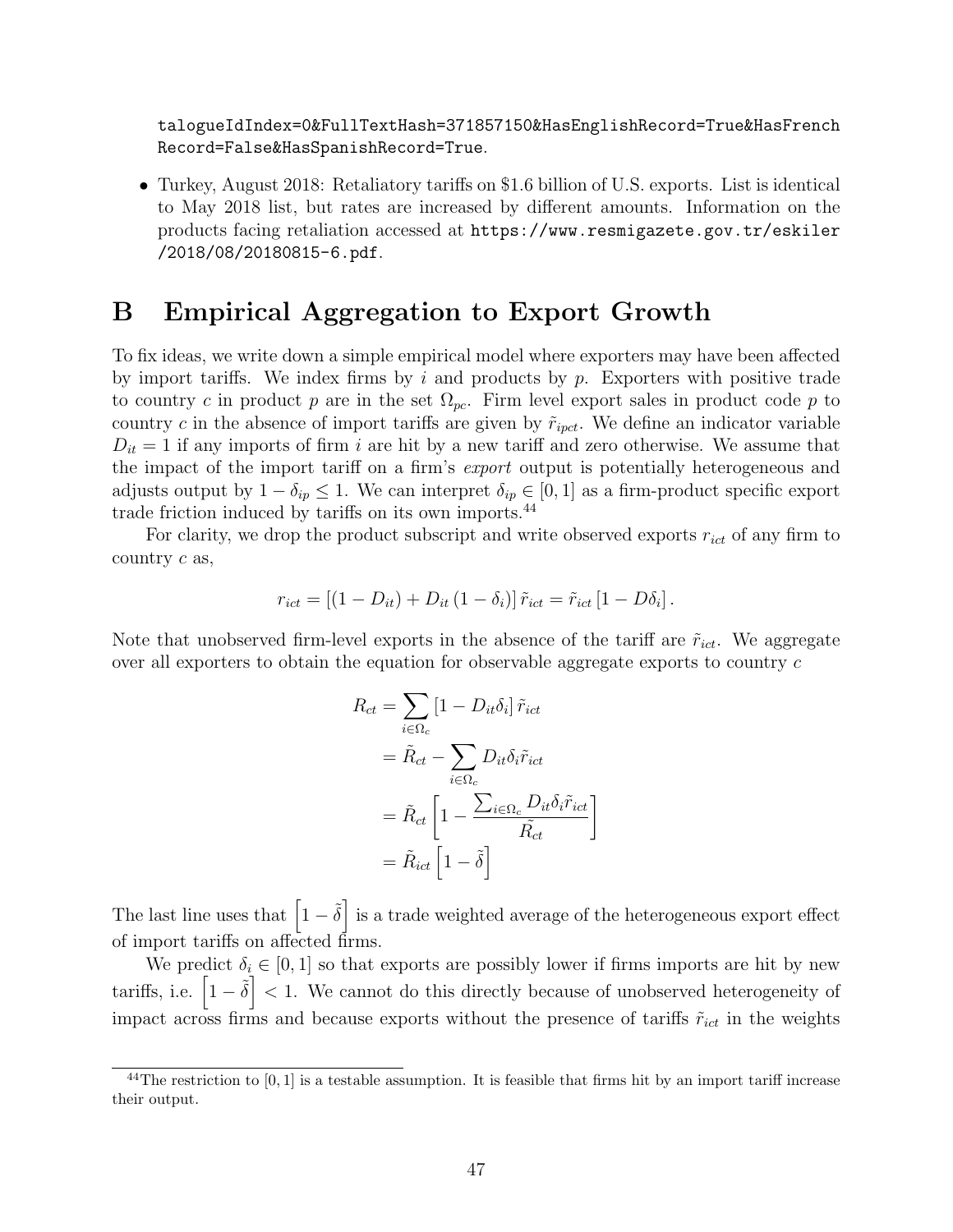implied above are unobserved. Instead, we use trade participation measures from 2016, before the new tariffs were likely anticipated or implemented, to construct a set of exposure measures that can identify the effect on exports without knowledge of the trade weights above.

Firm level trade flows can be decomposed into the average exports per firm and deviations from average exports relative to the population of all firms that export to  $c$ , i.e.  $r_{ict} = \bar{r}_{ct} + (r_{ict} - \bar{r}_{ct})$ . Note that  $R_{ct} = N_{ct} \times \bar{r}_{ct}$ , so that total exports is the number of exporters times average exports per firm. Moreover, the number of firms hit by a tariff is given by  $N_{ct}^D = \sum_{i \in \Omega_c} D_{it}$ . So we can write total exports of firms hit by an import tariff as  $R_{ct}^D = N_{ct}^D \times \bar{r}_{ct}^D$  where superscript D indicates the total exports, the count of firms, or average export per firm for the set of firms hit by a new tariff.

We obtain an expression for  $\delta$  in terms of firm level sub-components as follows

$$
\tilde{\delta} = \frac{\sum_{i \in \Omega_c} D_{it} \delta_i r_{ict}}{N_{ct} \times \bar{r}_{ct}} \n= \frac{\sum_{i \in \Omega_c} D_{it} \delta_i r_{ict}}{N_c^D \times \bar{r}_{ct}} \frac{N_{ct}^D}{N_{ct}} \n= \frac{\sum_{i \in \Omega_c} D_{it} \delta_i (\bar{r}_{ct} + (r_{ict} - \bar{r}_{ct})]}{N_c^D \times \bar{r}_{ct}} \frac{N_{ct}^D}{N_{ct}} \n= \left[ \frac{\sum_{i \in \Omega_c} D_{it} \delta_i}{N_c^D} + \frac{\sum_{i \in \Omega_c} D_{it} \delta_i (r_{ict} - \bar{r}_{ct})}{N_c^D \times \bar{r}_{ct}} \right] \frac{N_{ct}^D}{N_{ct}} \n= \left[ \bar{\delta} + \frac{1}{N_{ct}^D} \sum_{i \in \Omega_c} D_{it} \left[ \delta_i (r_{ict}/\bar{r}_{ct} - 1) \right] \right] \frac{N_{ct}^D}{N_{ct}} \tag{11}
$$

<span id="page-49-0"></span>
$$
=B_t \frac{N_{ct}^D}{N_{ct}}\tag{12}
$$

The first four lines are algebra. Then we have the first term in equation [\(11\)](#page-49-0), where we denote the simple average of the supply chain friction for affected firms by  $\bar{\delta} = \frac{\sum_{i \in \Omega_c} D_{it} \delta_i}{N}$  $\frac{\Omega_c U_{it}^{U_i}}{N_{ct}^D}$ . The second term in [\(11\)](#page-49-0) is the total effect on average firm sales,  $\delta_i$  times a measure of how much higher or lower export sales are at each affected firm relative to the average firm's sales.

The coefficient  $B_t$  on the share of firms affected by tariffs,  $\frac{N_{ct}^D}{N_{ct}}$ , is the simple average effect  $\bar{\delta}$  plus an adjustment factor for the ratio of the affected firms' exports,  $r_{ict}$  in the absence of the friction, relative to the average sales of all firms  $\bar{r}_{ct}$ . In short, effects of tariffs can be amplified by the second term if the incidence of the tariff is on exporters that are larger than average. As we document in the main text, affected firms were indeed larger than average in multiple dimensions, including exports, for the tariffs of 2018-19.[45](#page-1-0)

To handle seasonality in high frequency monthly trade flows, we take log differences in exports relative to the previous year. We assume that in the absence of frictions on a firm's

<sup>&</sup>lt;sup>45</sup>Alternatively, the adjustment could be close to zero if  $r_{ict} \approx \bar{r}_{ct}$  and there was little heterogeneity across firms.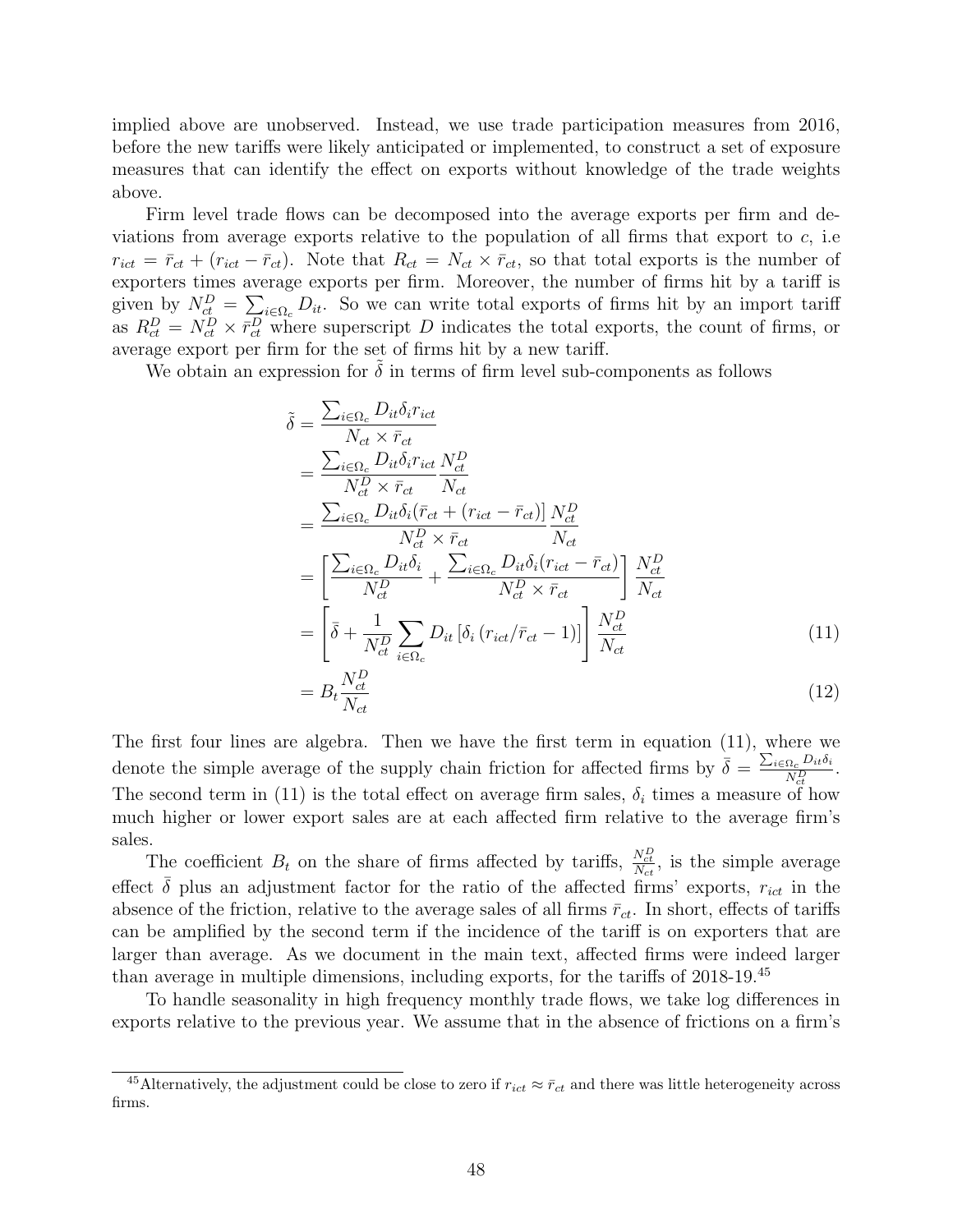import, trade has a standard gravity form where  $\ln R_{pct} = \alpha_c + \alpha_p + \alpha_t + \theta \ln \tau_{pct}$ . That is, aggregate bilateral export flows,  $\ln R_{pct}$ , can be decomposed into fixed effects for destination c, time t, and product specific bilateral trade frictions,  $\tau_{\text{pot}}$ , such as retaliatory export tariffs.

If exporters are responding to tariffs on their import bundles, then exports will be reduced by a factor  $\delta_t \in [0,1]$ . We do not observe the contemporaneous and endogenously determined share of affected firms,  $\frac{N_{pot}^{D}}{N_{pet}}$ , or the relative average sales ratios of affected firms,  $\frac{\bar{r}_{pc}^D}{\bar{r}_{pc}}$ , to all firms. Instead, we employ lagged values that are fixed over time at 2016 levels as described in the main text. We assume that the number of exporter in any particular product p does not change much over time such that  $N_{pct} \approx N_{p,2016}$ . The number of affected firms at any point in time from 2018-2019 does change over time such that  $N_{pct}^D = \phi_t N_p^D$ . Thus we have  $\frac{N_{pot}^D}{N_{pot}} = \phi_t \frac{N_p^D}{N_{2016}}$ . Using these expressions and log differences relative to the same month at  $t - 12$  we obtain

$$
\Delta \ln R_{pct} = \theta \Delta \ln \tau_{pct} + \ln \left[ 1 - \tilde{\delta}_t \right] - \ln \left[ 1 - \tilde{\delta}_{t-12} \right] + \alpha_{ct} + \alpha_p
$$
  
\n
$$
\approx \theta \Delta \ln \tau_{pct} - \tilde{\delta}_t + \tilde{\delta}_{t-12} + \alpha_{ct} + \alpha_p + \varepsilon_{pct}
$$
  
\n
$$
= \theta \Delta \ln \tau_{pct} - \left( B_{pct} \frac{N_{pct}^D}{N_{pct}} - B_{pc, t-12} \frac{N_{pc, t-12}^D}{N_{pc, t-12}} \right) + \alpha_{ct} + \alpha_p + \varepsilon_{pct}
$$
  
\n
$$
\approx \theta \Delta \ln \tau_{pct} - \Delta B_{pct} \phi_t \frac{N_p^D}{N_{p, 2016}} + \alpha_{ct} + \alpha_p + \varepsilon_{pct}.
$$
\n(13)

We use a log approximation in line 2 and replace the unobserved firm shares with the approximate values described above.

In the main text, we estimate a difference-in-difference. As the expression above shows, the term  $\Delta B_{\text{pct}}\phi_t$  has country, product and time-heterogeneity. Our estimated coefficients average over the country and product heterogeneity. We use discrete pre- and post-tariff period indicators or quarterly interaction terms to capture two things. First, time indicators account for changing share of affected firms relative to 2016 trade patterns as tariffs are phased in  $\phi_t$ . Second, they allow endogenously determined average exports of affected and unaffected firms included in  $B_{\text{pot}}$  to be reflected in changes in the estimated coefficient.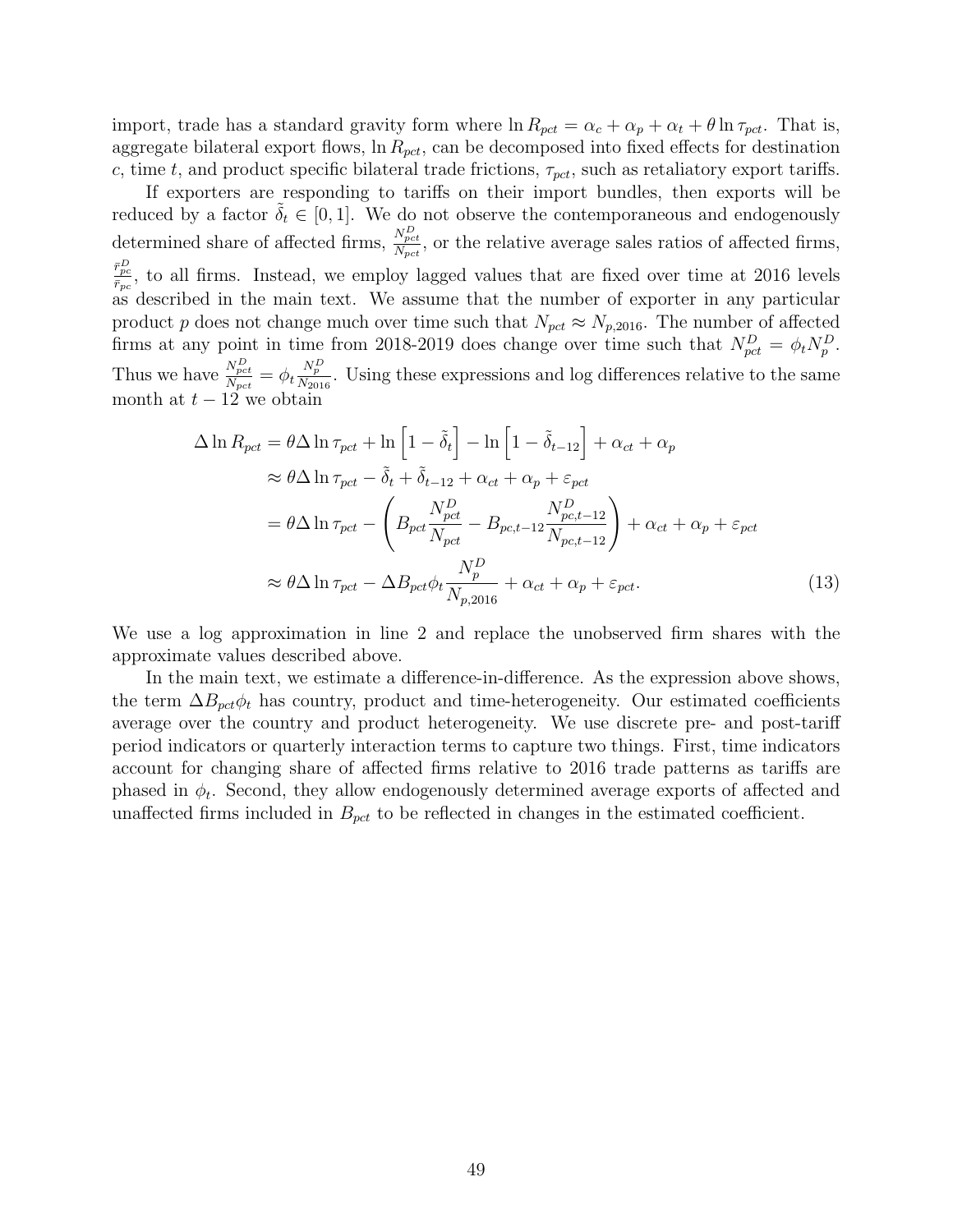| Relationship between exported and imported tariffed product: |                             |                             |                    |  |  |
|--------------------------------------------------------------|-----------------------------|-----------------------------|--------------------|--|--|
|                                                              | Any Product<br><b>Broad</b> | Same HS4<br><b>Baseline</b> | Same HS6<br>Narrow |  |  |
|                                                              | (1)                         | (2)                         | (3)                |  |  |
| Share of Exports                                             | 84\%                        | 43\%                        | $30\%$             |  |  |
| Share of Exporters                                           | $24\%$                      | 13%                         | 11%                |  |  |

#### <span id="page-51-1"></span>Table A-1. Exporters Paying Import Tariffs: Supply Chain Incidence

Notes: "Broad" considers exports of all firms that import at least one product subject to import tariffs. "Baseline" considers firm exports in a HS6 category that shares the same HS4 as firm imports subject to import tariffs. "Narrow" considers only those exports in the same HS6 category as firm imports subject to import tariffs.

Source: Authors' calculations using 2016 LFTTD.

#### <span id="page-51-0"></span>Table A-2. Summary Statistics: Import Tariff Exposure and U.S. Export Growth

|                                                        | Mean     | St.Dev. |
|--------------------------------------------------------|----------|---------|
| $\Delta ln Exports_{oct}$                              | $-.0023$ | 1.27    |
| Foreign Retaliation $\Delta ln(1 + \tau_{\text{pot}})$ |          |         |
| Full Sample (with zeros)                               | 0.0014   | 0.015   |
| <b>Tariff Increases</b>                                | 0.13     | 0.07    |
| Import Tariff Exposure                                 |          |         |
| $ITE_p$                                                | 0.11     | 0.11    |
| $ITE_p^{Broad}$                                        | 0.55     | 0.13    |
| $ITE_n^{Narrow}$                                       | 0.05     | 0.06    |

Notes: ITE measures described in Section [3.](#page-12-0)

Source: Authors' calculations using 2016 LFTTD, public-use Census Bureau data on U.S. monthly exports. Conditional on a tariff increase for a country-product-month triplet, there are about 46,000 observations, or about 1% of the sample.